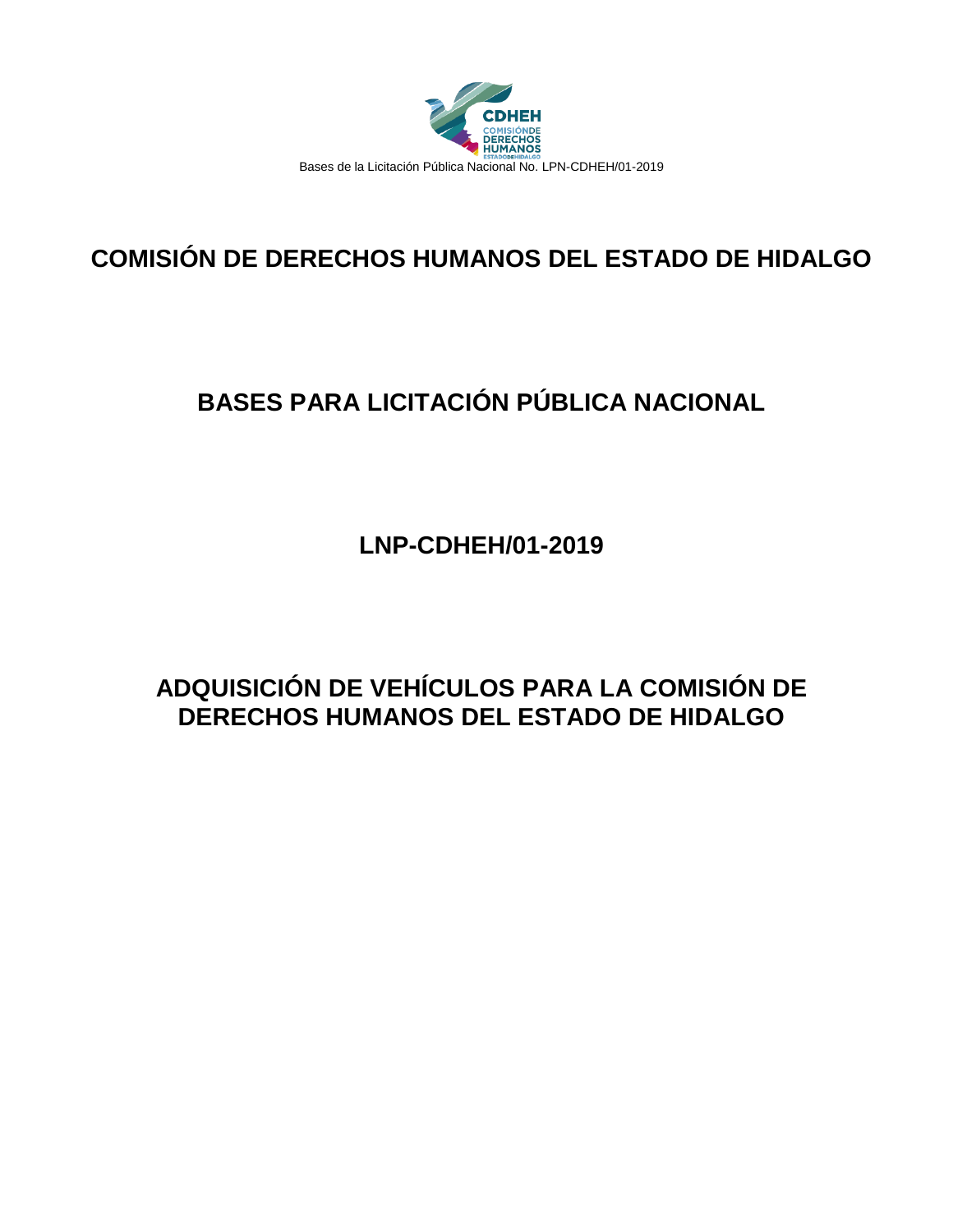

#### CONVOCATORIA A LA LICITACIÓN PÚBLICA COMISIÓN DE DERECHOS HUMANOS DEL ESTADO DE HIDALGO LICITACIÓN PÚBLICA NACIONAL Nº: LPN-CDHEH/01-2019

ÍNDICE

- 1. CONDICIONES GENERALES.
- 1.1. DESCRIPCIÓN DE LOS BIENES OBJETO DE ESTA LICITACIÓN.
- 1.2. CONDICIONES DE PAGO.
- 1.3. PLAZO Y CONDICIONES DE ENTREGA.
- 1.4. LUGAR DE ENTREGA.
- 1.5. VIGENCIA DE LA COTIZACIÓN.
- 1.6. NINGUNA CONDICIÓN DE LA CONVOCATORIA A LA LICITACIÓN PÚBLICA DEBERÁ SER NEGOCIADA.
- 2. ASISTENCIA A LOS DIFERENTES ACTOS DE LA LICITACIÓN POR PARTE DE LOS LICITANTES.
- 2.1. MODIFICACIÓN A LA CONVOCATORIA A LA LICITACIÓN PÚBLICA POR PARTE DE LA CONVOCANTE.
- 2.2. JUNTA DE ACLARACIONES.
- 2.3. PREPARACIÓN DE LAS PROPOSICIONES.
- 2.3.1. IDIOMA EN QUE DEBERÁ PRESENTARSE.
- 2.3.2. UNIDAD DE MONEDA EN QUE DEBERÁ COTIZAR LOS BIENES
- 2.3.3. DOCUMENTACIÓN QUE INTEGRA LA PROPOSICIÓN DEL LICITANTE.

## **SOBRE ÚNICO**

DOCUMENTO I. IDENTIFICACIÓN (ORIGINAL Y COPIA).

DOCUMENTO II. REPRESENTACIÓN LEGAL.

DOCUMENTO III. ESCRITO BAJO PROTESTA DE DECIR VERDAD DE NO ENCONTRARSE EN LOS SUPUESTOS DEL ARTÍCULO 77 DE LA LEY DE ADQUISICIONES, ARRENDAMIENTOS Y SERVICIOS DEL SECTOR PÚBLICO, Y COPIA SIMPLE DEL ACTA CONSTITUTIVA.

DOCUMENTO IV. PRESENTACIÓN DE LA PROPOSICIÓN.

DOCUMENTO V. DECLARACIÓN DE INTEGRIDAD.

DOCUMENTO VI. GARANTÍA DE SERIEDAD.

DOCUMENTO VII. FORMATO QUE DEBERÁN PRESENTAR LOS LICITANTES QUE INTEGREN EL SECTOR DE MICRO, PEQUEÑAS Y MEDIANAS EMPRESAS EN EL ESTADO.

DOCUMENTO VIII. FORMATO EN EL QUE SEÑALEN LOS DOCUMENTOS REQUERIDOS PARA PARTICIPAR.

- 2.4. PROPOSICIONES CONJUNTAS.
- 2.5. ACTO DE PRESENTACIÓN Y APERTURA DE PROPOSICIONES.
- 2.6. CRITERIOS PARA LA ADJUDICACIÓN DEL CONTRATO.
- 2.7. DESCALIFICACIÓN DEL LICITANTE.
- 2.8. LICITACIÓN O PARTIDAS DESIERTAS.
- 2.9. CANCELACIÓN DE LA LICITACIÓN O PARTIDAS.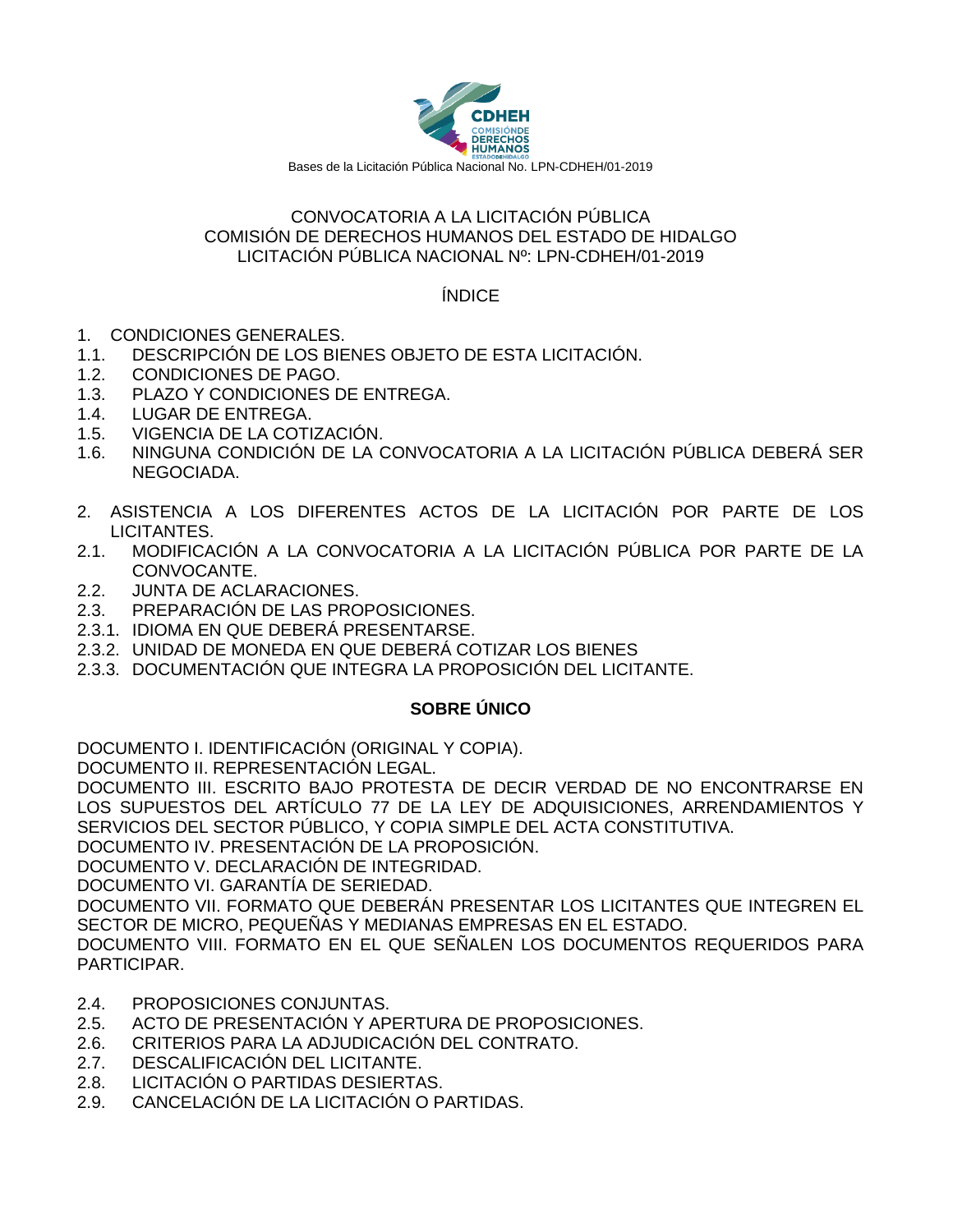

- 2.10. ACTO DE FALLO.
- 3. FIRMA DEL CONTRATO.
- 3.1. GARANTÍAS.
- 3.2. PENAS CONVENCIONALES.
- 4. INCONFORMIDADES.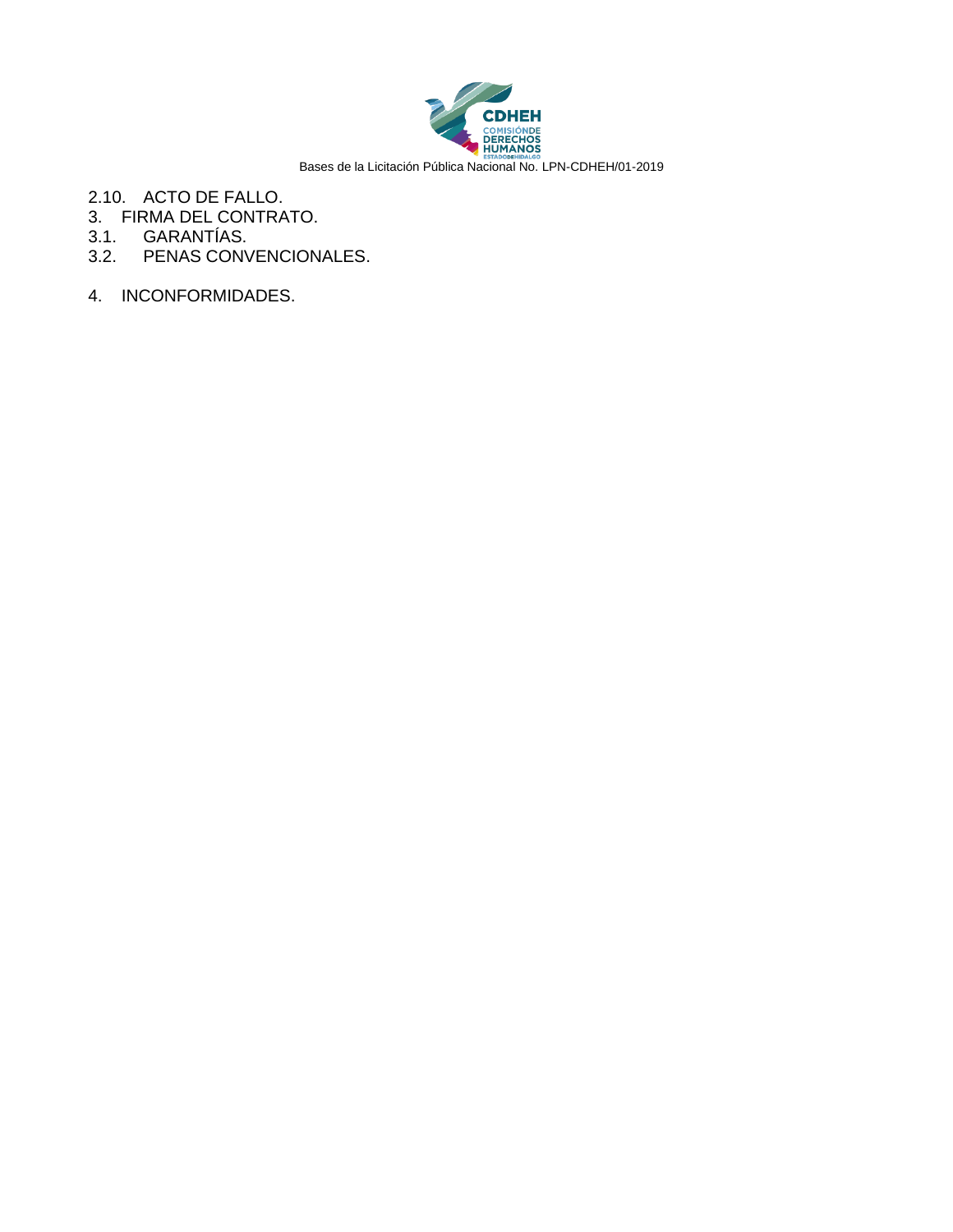

#### CONVOCATORIA A LA LICITACIÓN PÚBLICA COMISIÓN DE DERECHOS HUMANOS DEL ESTADO DE HIDALGO LICITACIÓN PÚBLICA NACIONAL Nº: LPN-CDHEH01-2019

## LA PRESENTE LICITACIÓN PÚBLICA SERÁ PRESENCIAL

## **1. CONDICIONES GENERALES**

EN CUMPLIMIENTO A LAS DISPOSICIONES QUE ESTABLECE LA CONSTITUCIÓN POLÍTICA DEL ESTADO LIBRE Y SOBERANO DE HIDALGO EN SU ARTÍCULO 108 Y LA LEY DE ADQUISICIONES, ARRENDAMIENTOS Y SERVICIOS DEL SECTOR PÚBLICO DEL ESTADO DE HIDALGO, EN SUS ARTÍCULOS 39, 40 y 41 DE SU REGLAMENTO Y DEMÁS CORRELATIVOS, CONVOCA A LAS PERSONAS FÍSICAS Y MORALES CON CAPACIDAD TÉCNICA Y ECONÓMICA QUE DESEEN PARTICIPAR EN LA LICITACIÓN PÚBLICA NACIONAL **Nº: LPN-CDHEH/01-2019, PARA LA ADQUISICIÓN DE VEHÍCULOS PARA LA COMISIÓN DE DERECHOS HUMANOS DEL ESTADO DE HIDALGO**, CON DISPONIBILIDAD PRESUPUESTARIA AUTORIZADA MEDIANTE OFICIO NO. SFP-CPF-01-1566/2019, DE FECHA 22 DE ABRIL DE 2019, EMITIDO POR LA SECRETARÍA DE FINANZAS PÚBLICAS DEL EJERCICIO FISCAL 2019 Y OFICIO NO. SFP-CPF-01- 0009/2019 DE FECHA 7 DE ENERO DE 2019 EMITIDO POR LA SECRETARÍA DE FINANZAS PUBLICAS DEL EJERCICIO FISCAL 2019, CONFORME A LA PRESENTE CONVOCATORIA PÚBLICA DEL GOBIERNO DEL ESTADO DE HIDALGO.

## **1.1. DESCRIPCIÓN DE LOS BIENES OBJETO DE ESTA LICITACIÓN.**

LOS BIENES, OBJETO DE ESTA LICITACIÓN SE DESCRIBEN EN EL ANEXO Nº 1 DE ESTA CONVOCATORIA A LA LICITACIÓN PÚBLICA, LAS CUALES CONFORMAN UN TOTAL DE 5 PARTIDAS.

#### **1.2. CONDICIONES DE PAGO**

EL PAGO TOTAL SE EFECTUARÁ A LOS 3 DÍAS HÁBILES DESPUÉS DE LA ENTREGA TOTAL DEL LOS BIENES, Y A SATISFACCIÓN DE LA COMISIÓN DE DERECHOS HUMANOS DEL ESTADO DE HIDALGO. LOS PRECIOS PERMANECERÁN FIJOS Y NO HABRÁ ESCALATORIA ALGUNA. NO HABRÁ ANTICIPO.

#### **1.3. PLAZO Y CONDICIONES DE ENTREGA.**

EL PLAZO DE ENTREGA SERÁ DE 10 DÍAS HÁBILES, CONTADOS A PARTIR DE LA EMISIÓN DEL FALLO CORRESPONDIENTE.

LOS GASTOS POR CONCEPTO DE FLETES, SEGUROS, MANIOBRAS DE CARGA Y DESCARGA ETC., DEBERÁN ESTAR CONSIDERADOS EN EL PRECIO UNITARIO DEL LOS BIENES. LAS Y LOS PROVEEDORES EFECTUARÁN EL TRASLADO DEL BIEN POR SU EXCLUSIVA CUENTA, BAJO SU RESPONSABILIDAD DEL DAÑO QUE PUEDA SUFRIR EL MISMO DURANTE EL TRASLADO.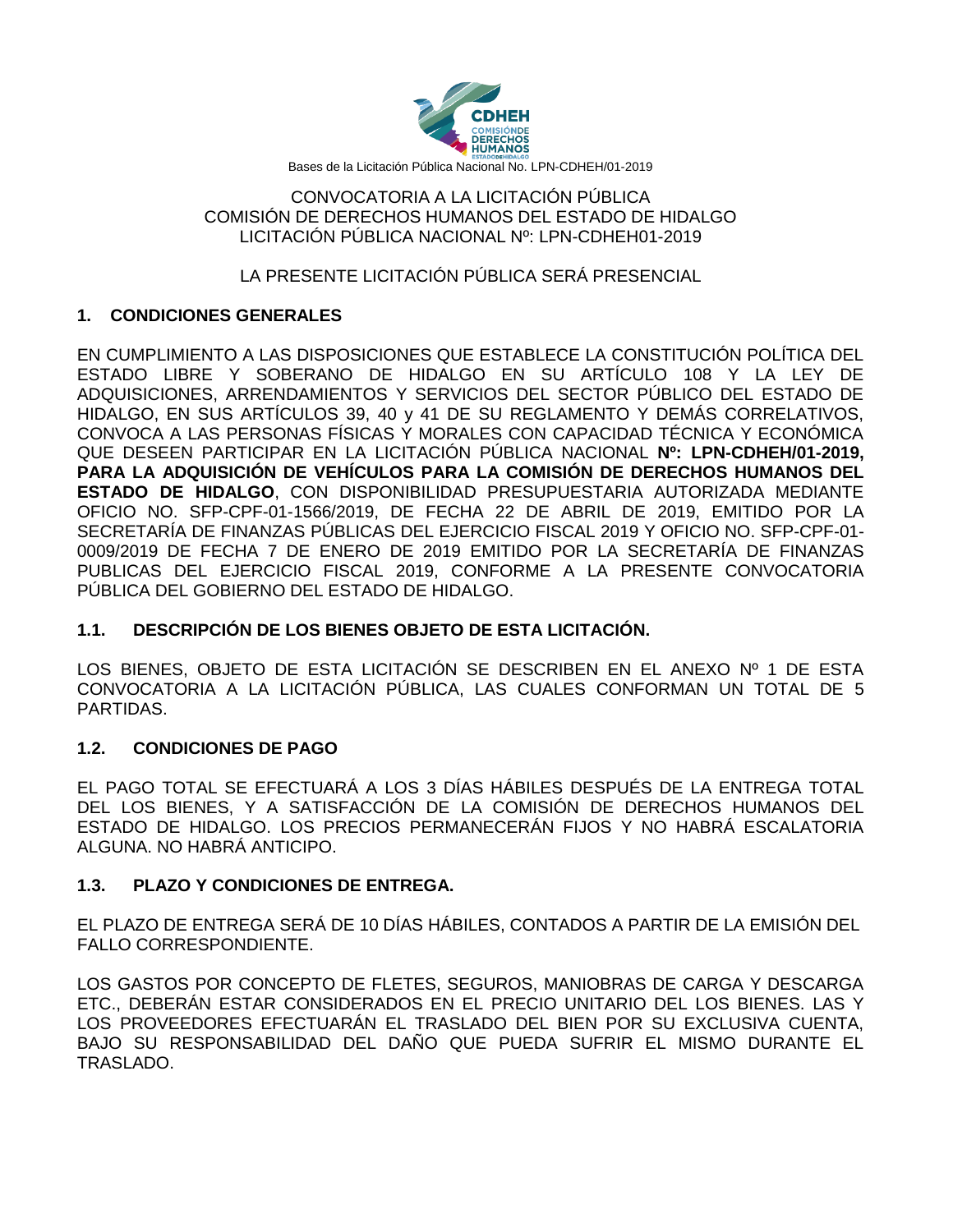

#### **1.4. LUGAR DE ENTREGA.**

LOS BIENES SOLICITADOS DEBERÁN SER ENTREGADOS EN LAS INSTALACIONES QUE OCUPA LA COMISIÓN DE DERECHOS HUMANOS DEL ESTADO DE HIDALGO, CITA EN AV. JUÁREZ S/N, ESQUINA JOSÉ Ma. IGLESIAS, COLONIA CENTRO, PACHUCA, HGO., 42000, DE LUNES A VIERNES EN UN HORARIO DE 8:30 A 16:00 HRS.

#### **1.5. VIGENCIA DE LA COTIZACIÓN.**

LA VIGENCIA DE LA COTIZACIÓN ES COMO MÍNIMO DE 30 DÍAS HÁBILES. LOS LICITANTES DEBERÁN APEGARSE ESTRICTAMENTE A LAS CONDICIONES ESTABLECIDAS EN LOS PUNTOS 1.2, 1.3, 1.4 Y 1.5.

#### **1.6. NINGUNA CONDICIÓN DE LA CONVOCATORIA A LA LICITACIÓN PÚBLICA DEBERÁ SER NEGOCIADA.**

LAS CONDICIONES CONTENIDAS EN LA CONVOCATORIA A LA LICITACIÓN Y EN LAS PROPOSICIONES PRESENTADAS POR LOS LICITANTES NO PODRÁN SER NEGOCIADAS.

#### **2. ASISTENCIA A LOS DIFERENTES ACTOS DE LA LICITACIÓN POR PARTE DE LOS LICITANTES.**

LA PRESENTE LICITACIÓN PÚBLICA SERÁ PRESENCIAL.

PREVIO AL ACTO DE PRESENTACIÓN Y APERTURA DE PROPOSICIONES, EL CONVOCANTE PODRÁ EFECTUAR EL REGISTRO DE PARTICIPANTES.

LA O LAS JUNTAS DE ACLARACIONES, EL ACTO DE PRESENTACIÓN Y APERTURA DE PROPOSICIONES Y EL ACTO DE FALLO, SE REALIZARÁN DE MANERA PRESENCIAL, A LOS CUALES PODRÁN ASISTIR LOS LICITANTES, SIN PERJUICIO DE QUE EL FALLO PUEDA NOTIFICARSE POR ESCRITO CONFORME A LO DISPUESTO POR EL ARTÍCULO 50 DE LA LEY DE ADQUISICIONES, ARRENDAMIENTOS Y SERVICIOS DEL SECTOR PÚBLICO.

AL ACTO DEL PROCEDIMIENTO DE LICITACIÓN PÚBLICA PODRÁ ASISTIR CUALQUIER PERSONA EN CALIDAD DE OBSERVADOR, BAJO LA CONDICIÓN DE REGISTRAR SU ASISTENCIA Y ABSTENERSE DE INTERVENIR EN CUALQUIER FORMA EN LOS MISMOS, POR LO QUE NO FIRMARÁN NINGÚN DOCUMENTO QUE TENGA RELACIÓN CON EL ACTO AL QUE ASISTAN, DE ACUERDO A LO ESTABLECIDO EN EL ARTÍCULO 33 DE LA LEY DE ADQUISICIONES, ARRENDAMIENTOS Y SERVICIOS DEL SECTOR PÚBLICO.

DURANTE LOS ACTOS DE LA JUNTA DE ACLARACIONES, PRESENTACIÓN Y APERTURA DE PROPOSICIONES, Y FALLO, ÚNICAMENTE SE PERMITIRÁ EL ACCESO A LOS MISMOS A UN SÓLO REPRESENTANTE POR EMPRESA.

DURANTE EL DESARROLLO DE LA LICITACIÓN, LOS LICITANTES NO PODRÁN TENER CONTACTO CON LAS ÁREAS EVALUADORAS DE LOS BIENES.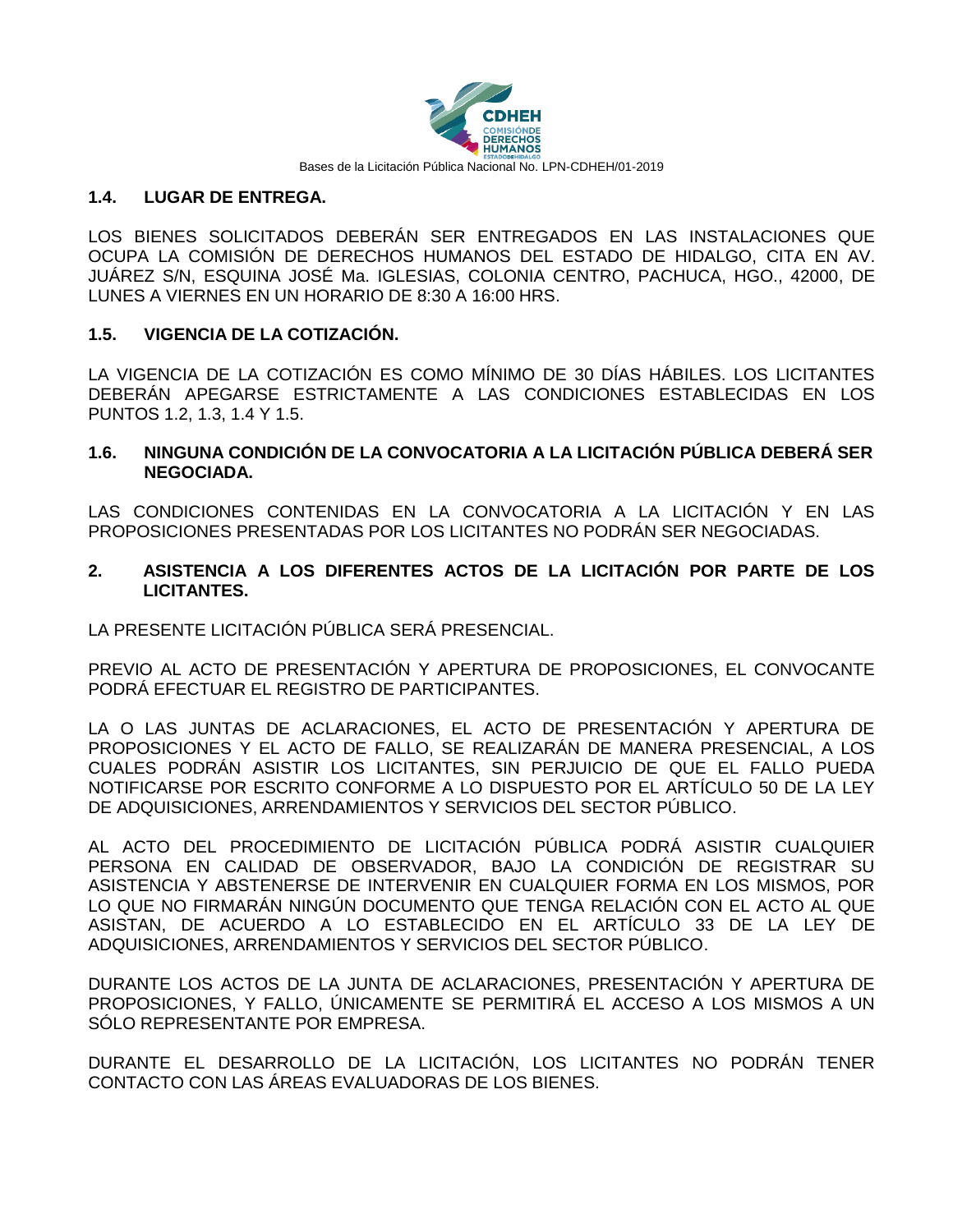

LAS ACTAS DE LAS JUNTAS DE ACLARACIONES, DEL ACTO DE PRESENTACIÓN Y APERTURA DE PROPOSICIONES, Y DE LA JUNTA PÚBLICA EN LA QUE SE DÉ A CONOCER EL FALLO SERÁN FIRMADAS POR LOS LICITANTES QUE HUBIERAN ASISTIDO, SIN QUE LA FALTA DE FIRMA DE ALGUNO DE ELLOS RESTE VALIDEZ O EFECTOS A LAS MISMAS, DE LAS CUALES SE PODRÁ ENTREGAR UNA COPIA A DICHOS ASISTENTES Y AL FINALIZAR CADA ACTO SE FIJARÁ UN EJEMPLAR DEL ACTA CORRESPONDIENTE EN UN LUGAR VISIBLE AL QUE TENDRÁ ACCESO EL PÚBLICO, EN EL DOMICILIO DEL ÁREA RESPONSABLE DEL PROCEDIMIENTO DE CONTRATACIÓN, POR UN TÉRMINO NO MENOR DE CINCO DÍAS HÁBILES.

ASIMISMO, SE DIFUNDIRÁ UN EJEMPLAR DE DICHAS ACTAS EN LA PÁGINA DE INTERNET DE ESTA CONVOCANTE. DICHO PROCEDIMIENTO SUSTITUIRÁ A LA NOTIFICACIÓN PERSONAL.

#### **2.1. MODIFICACIÓN DE LA CONVOCATORIA A LA LICITACIÓN PÚBLICA POR PARTE DE LA CONVOCANTE.**

LA COMISIÓN DE DERECHOS HUMANOS DEL ESTADO DE HIDALGO, SIEMPRE QUE ELLO NO TENGA POR OBJETO LIMITAR EL NÚMERO DE LICITANTES, PODRÁ MODIFICAR ASPECTOS ESTABLECIDOS EN LA CONVOCATORIA, A PARTIR DE LA FECHA EN QUE SEA PUBLICADA Y HASTA, INCLUSIVE, EL QUINTO DÍA HÁBIL PREVIO AL ACTO DE PRESENTACIÓN Y APERTURA DE PROPOSICIONES, RECORRIÉNDOSE LOS DEMÁS PLAZOS, DICHAS MODIFICACIONES SE DIFUNDIRÁN EN LA PÁGINA DE INTERNET: DE LA COMISIÓN DE DERECHOS HUMANOS DEL ESTADO DE HIDALGO (http://www.cdheh.org.gob.mx). A MÁS TARDAR EN LA JUNTA DE ACLARACIONES.

LAS MODIFICACIONES QUE SE MENCIONAN EN EL PÁRRAFO ANTERIOR, EN NINGÚN CASO PODRÁN CONSISTIR EN LA SUSTITUCIÓN DE LOS BIENES CONVOCADOS ORIGINALMENTE, EN LA ADICIÓN DE OTROS DE DISTINTOS RUBROS O EN LA VARIACIÓN SIGNIFICATIVA DE SUS CARACTERÍSTICAS. CUALQUIER MODIFICACIÓN A LA CONVOCATORIA A LA LICITACIÓN PÚBLICA, INCLUYENDO LAS QUE RESULTEN DE LA JUNTA DE ACLARACIONES, FORMARÁ PARTE DE LA MISMA Y DEBERÁ SER CONSIDERADA POR LOS LICITANTES EN LA ELABORACIÓN DE SU PROPOSICIÓN.

#### **2.2. JUNTA DE ACLARACIONES.**

LA JUNTA DE ACLARACIONES SE LLEVARÁ A CABO EL DÍA 14 DE NOVIEMBRE DE 2019, A LAS 12:00 HORAS, EN LA SALA DE EX PRESIDENTA Y EX PRESIDENTES LA COMISIÓN DE DERECHOS HUMANOS DEL ESTADO DE HIDALGO, UBICADO AV. JUÁREZ S/N, ESQUINA JOSÉ MA. IGLESIAS, COLONIA CENTRO, PACHUCA, HGO., 42000.

LA ASISTENCIA A LA JUNTA DE ACLARACIONES ES OPTATIVA PARA LOS LICITANTES.

EL ACTO SERÁ PRESIDIDO POR EL PRESIDENTE DEL COMITÉ, QUIÉN SERÁ ASISTIDO POR UN REPRESENTANTE DEL ÁREA TÉCNICA O USUARIA DE LOS BIENES, A FIN DE QUE SE RESUELVAN EN FORMA CLARA Y PRECISA LAS DUDAS Y PLANTEAMIENTOS DE LOS LICITANTES RELACIONADOS CON LOS ASPECTOS CONTENIDOS EN LA CONVOCATORIA.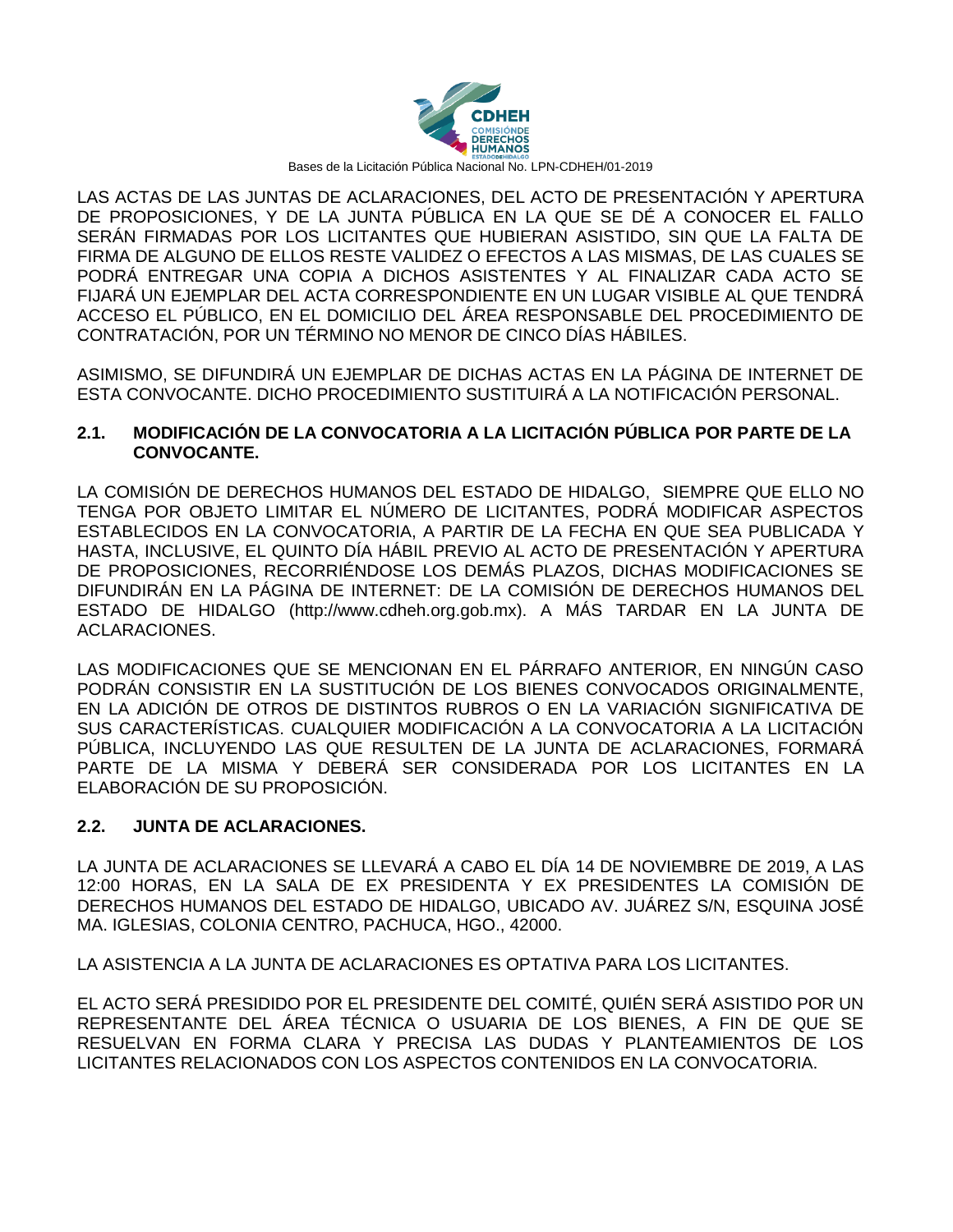

LAS PERSONAS QUE PRETENDAN SOLICITAR ACLARACIONES A LOS ASPECTOS CONTENIDOS EN LA CONVOCATORIA A LA LICITACIÓN PÚBLICA DEBERÁN PRESENTAR UN ESCRITO, EN EL QUE EXPRESEN SU INTERÉS EN PARTICIPAR EN LA LICITACIÓN, POR SÍ O EN REPRESENTACIÓN DE UN TERCERO, MANIFESTANDO EN TODOS LOS CASOS LOS SIGUIENTES DATOS:

- A) DEL LICITANTE: REGISTRO FEDERAL DE CONTRIBUYENTES, NOMBRE Y DOMICILIO, ASÍ COMO, EN SU CASO, DE SU APODERADO O REPRESENTANTE. TRATÁNDOSE DE PERSONAS MORALES, ADEMÁS SE SEÑALARÁ LA DESCRIPCIÓN DEL OBJETO SOCIAL DE LA EMPRESA, IDENTIFICANDO LOS DATOS DE LAS ESCRITURAS PÚBLICAS Y, DE HABERLAS, SUS REFORMAS Y MODIFICACIONES, CON LAS QUE SE ACREDITA LA EXISTENCIA LEGAL DE LAS PERSONAS MORALES ASÍ COMO EL NOMBRE DE LOS SOCIOS; Y
- B) DEL REPRESENTANTE LEGAL DEL LICITANTE: DATOS DE LAS ESCRITURAS PÚBLICAS EN LAS QUE LE FUERON OTORGADAS LAS FACULTADES PARA SUSCRIBIR LAS PROPUESTAS.

LAS PERSONAS QUE MANIFIESTEN SU INTERÉS EN PARTICIPAR EN LA LICITACIÓN PÚBLICA MEDIANTE EL ESCRITO A QUE SE REFIERE EL PÁRRAFO ANTERIOR, SERÁN CONSIDERADAS LICITANTES Y TENDRÁN DERECHO A FORMULAR SOLICITUDES DE ACLARACIÓN EN RELACIÓN CON LA CONVOCATORIA A LA LICITACIÓN PÚBLICA.

LAS SOLICITUDES DE ACLARACIÓN PODRÁN ENTREGARLAS A TRAVÉS DEL CORREO [cadenagomez@cdhhgo.org](mailto:cadenagomez@cdhhgo.org) O PERSONALMENTE ANTES DE LA FECHA Y HORA EN QUE SE VAYA A REALIZAR LA JUNTA DE ACLARACIONES O EN EL MISMO ACTO. CUANDO EL ESCRITO SE PRESENTE FUERA DEL PLAZO, EL LICITANTE SÓLO TENDRÁ DERECHO A FORMULAR PREGUNTAS SOBRE LAS RESPUESTAS QUE DÉ LA CONVOCANTE EN LA MENCIONADA JUNTA.

SI EL ESCRITO SEÑALADO NO SE PRESENTA, SE PERMITIRÁ EL ACCESO A LA JUNTA DE ACLARACIONES A LA PERSONA QUE LO SOLICITE, EN CALIDAD DE OBSERVADOR EN TÉRMINOS DEL ÚLTIMO PÁRRAFO DEL ARTÍCULO 33 DE LA LEY.

LAS SOLICITUDES DE ACLARACIÓN DEBERÁN PLANTEARSE DE MANERA CONCISA Y ESTAR DIRECTAMENTE VINCULADAS CON LOS PUNTOS CONTENIDOS EN LA CONVOCATORIA A LA LICITACIÓN PÚBLICA, INDICANDO EL NUMERAL O PUNTO ESPECÍFICO CON EL CUAL SE RELACIONA. LAS SOLICITUDES QUE NO CUMPLAN CON LOS REQUISITOS SEÑALADOS, PODRÁN SER DESECHADAS POR LA CONVOCANTE.

SE PODRÁ ACOMPAÑAR A LA SOLICITUD DE ACLARACIÓN CORRESPONDIENTE UNA VERSIÓN ELECTRÓNICA DE LA MISMA QUE PERMITA A LA CONVOCANTE SU CLASIFICACIÓN E INTEGRACIÓN POR TEMAS PARA FACILITAR SU RESPUESTA EN LA JUNTA DE ACLARACIONES DE QUE SE TRATE. EL MEDIO FÍSICO, SERÁ DEVUELTO AL LICITANTE EN LA JUNTA DE ACLARACIONES RESPECTIVA.

SE TOMARÁ COMO HORA DE RECEPCIÓN DE LAS SOLICITUDES DE ACLARACIÓN DEL LICITANTE, LA QUE INDIQUE EL SELLO DE SU RECEPCIÓN.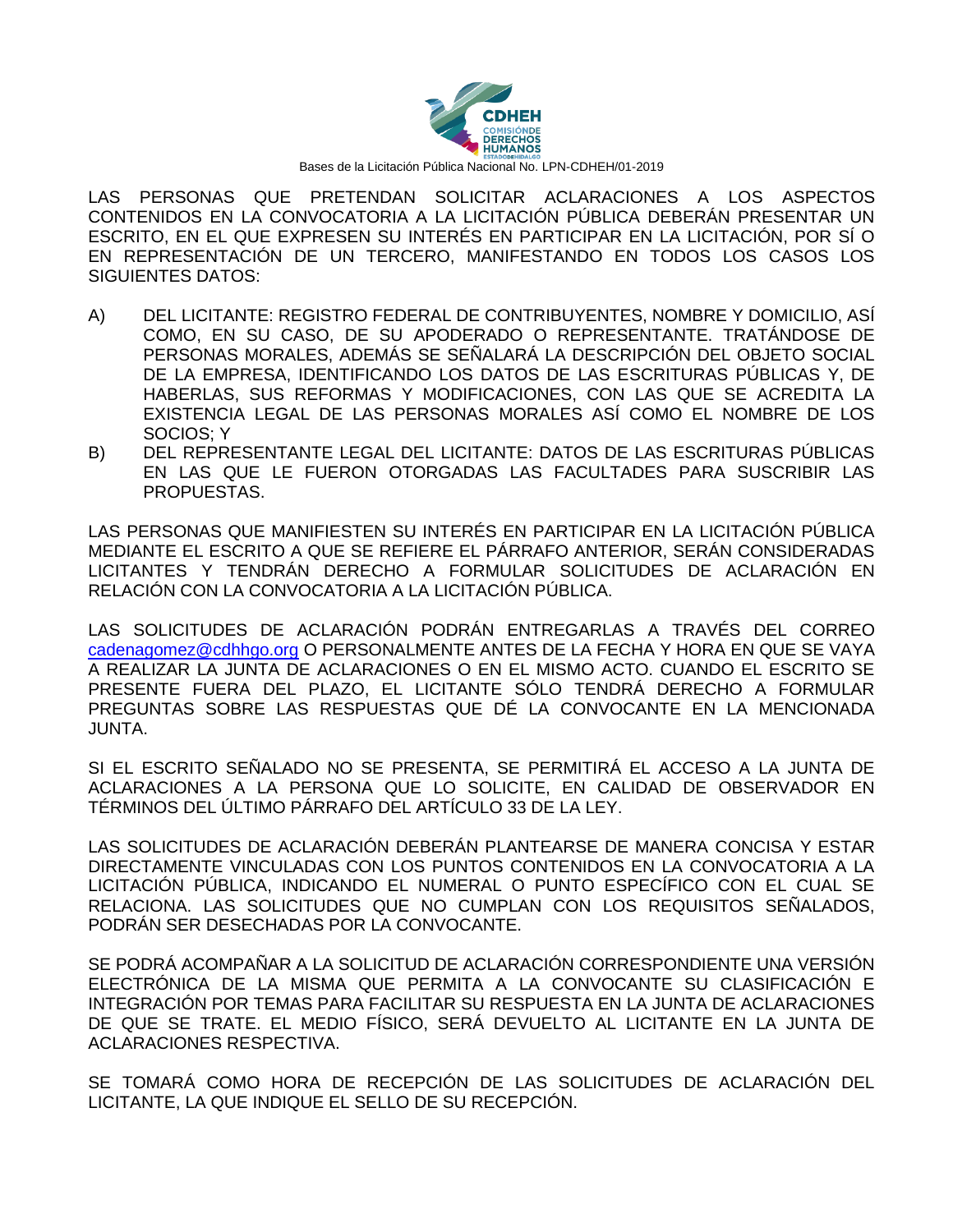

### LA JUNTA DE ACLARACIONES, SE LLEVARÁ A CABO CONFORME A LO SIGUIENTE:

EN LA FECHA Y HORA ESTABLECIDA PARA LA PRIMERA JUNTA DE ACLARACIONES, EL PRESIDENTE DEL COMITÉ PROCEDERÁ A DAR CONTESTACIÓN A LAS SOLICITUDES DE ACLARACIÓN, MENCIONANDO EL NOMBRE DEL O LOS LICITANTES QUE LAS PRESENTARON.

LA CONVOCANTE PODRÁ OPTAR POR DAR CONTESTACIÓN A DICHAS SOLICITUDES DE MANERA INDIVIDUAL O DE MANERA CONJUNTA TRATÁNDOSE DE AQUÉLLAS QUE HUBIERA AGRUPADO POR CORRESPONDER A UN MISMO PUNTO O APARTADO DE LA CONVOCATORIA.

EL PRESIDENTE DEL COMITÉ PODRÁ SUSPENDER LA SESIÓN, EN RAZÓN DEL NÚMERO DE SOLICITUDES DE ACLARACIÓN RECIBIDAS O DEL TIEMPO QUE SE EMPLEARÍA EN DARLES CONTESTACIÓN, INFORMANDO A LOS LICITANTES LA HORA Y, EN SU CASO, FECHA O LUGAR, EN QUE SE CONTINUARÁ CON LA JUNTA DE ACLARACIONES.

UNA VEZ QUE LA CONVOCANTE TERMINE DE DAR RESPUESTA A LAS SOLICITUDES DE ACLARACIÓN, SE DARÁ INMEDIATAMENTE OPORTUNIDAD A LOS LICITANTES PARA QUE, EN EL MISMO ORDEN DE LOS PUNTOS O APARTADOS DE LA CONVOCATORIA A LA LICITACIÓN PÚBLICA EN QUE SE DIO RESPUESTA, FORMULEN LAS PREGUNTAS QUE ESTIMEN PERTINENTES EN RELACIÓN CON LAS RESPUESTAS RECIBIDAS. EL PRESIDENTE DEL COMITÉ, ATENDIENDO AL NÚMERO DE PREGUNTAS, INFORMARÁ A LOS LICITANTES SI ÉSTAS SERÁN CONTESTADAS EN ESE MOMENTO O SI SE SUSPENDE LA SESIÓN PARA REANUDARLA EN HORA O FECHA POSTERIOR.

SE LEVANTARÁ ACTA EN LA QUE SE HARÁN CONSTAR LOS CUESTIONAMIENTOS FORMULADOS POR LOS INTERESADOS Y LAS RESPUESTAS DE LA CONVOCANTE.

NO HABRÁ TOLERANCIA PARA EL INICIO DEL ACTO DE ACLARACIONES, EL RECINTO SE CERRARÁ A LA HORA INDICADA Y NO SE ACEPTARÁN MÁS ASISTENTES.

#### **2.3. PREPARACIÓN DE LAS PROPOSICIONES.**

#### **2.3.1. IDIOMA EN QUE DEBERÁN PRESENTARSE.**

TODOS LOS DOCUMENTOS RELACIONADOS CON EL PROCESO DE ESTA LICITACIÓN DEBERÁN REDACTARSE EN IDIOMA ESPAÑOL.

#### **2.3.2. UNIDAD DE MONEDA EN QUE DEBERÁ COTIZAR LOS BIENES.**

EL PRECIO DE LOS BIENES QUE SE COTICEN, DEBERÁ EXPRESARSE EN PESOS MEXICANOS (MONEDA NACIONAL).

#### **2.3.3. DOCUMENTACIÓN QUE INTEGRA LA PROPOSICIÓN DEL LICITANTE.**

LOS LICITANTES EXCLUSIVAMENTE PODRÁN PRESENTAR SUS PROPOSICIONES EN FORMA DOCUMENTAL Y POR ESCRITO, EN SOBRE CERRADO, EN EL LUGAR DE CELEBRACIÓN DEL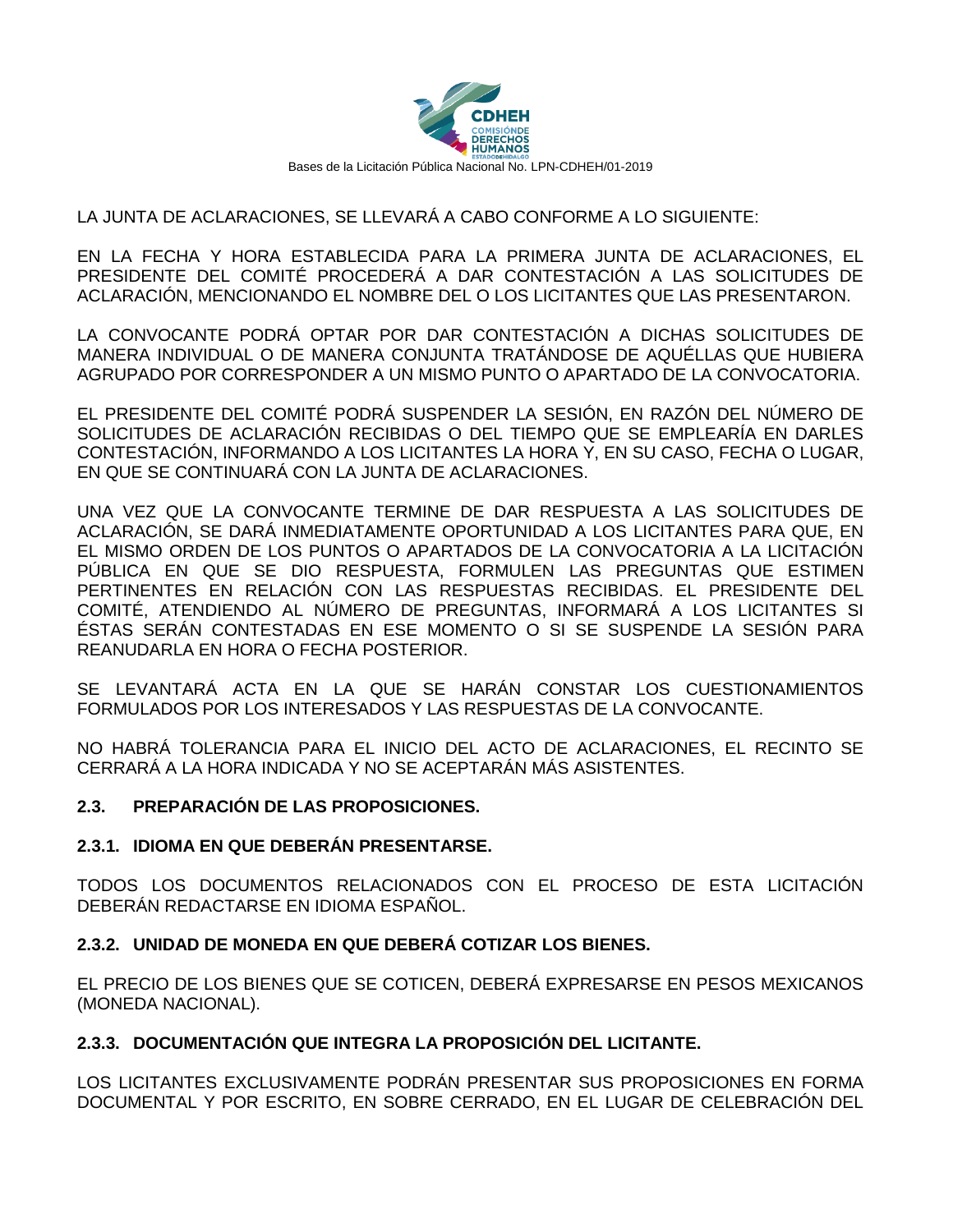

ACTO DE PRESENTACIÓN Y APERTURA DE PROPOSICIONES. PARA ESTA LICITACIÓN NO SE ACEPTARÁ EL USO DEL SERVICIO POSTAL O DE MENSAJERÍA.

EL LICITANTE PODRÁ PRESENTAR A SU ELECCIÓN, DENTRO O FUERA DEL SOBRE CERRADO, LA DOCUMENTACIÓN DISTINTA A LA QUE CONFORMA LA PROPUESTA TÉCNICA Y ECONÓMICA, MISMA QUE FORMA PARTE DE SU PROPOSICIÓN.

LOS LICITANTES SÓLO PODRÁN PRESENTAR UNA PROPOSICIÓN EN CADA PROCEDIMIENTO DE CONTRATACIÓN; INICIADO EL ACTO DE PRESENTACIÓN Y APERTURA DE PROPOSICIONES, LAS YA PRESENTADAS NO PODRÁN SER RETIRADAS O DEJARSE SIN EFECTO POR LOS LICITANTES, SALVO CASO FORTUITO O FUERZA MAYOR.

LAS PROPOSICIONES PRESENTADAS DEBERÁN SER FIRMADAS AUTÓGRAFAMENTE POR LOS LICITANTES O SUS APODERADOS.

TODA PERSONA PODRÁ PRESENTAR PROPOSICIONES, DEBIENDO ACREDITAR A MÁS TARDAR HASTA EL ACTO DEL FALLO, QUE CUENTA CON SU REGISTRO EN EL PADRÓN DE PROVEEDORES PARA PODER RESULTAR ADJUDICADO, ESTE DEBERÁ CONTAR CON LA CLASIFICACIÓN EN CUANTO A LA ESPECIALIDAD CORRESPONDIENTE, A LOS BIENES A CONTRATAR. SE SUGIERE QUE LAS PERSONAS QUE YA CUENTEN CON EL MENCIONADO REGISTRO, LO ANEXEN EN SU PROPUESTA.

## **SOBRE ÚNICO**

## **DOCUMENTO I. IDENTIFICACIÓN (ORIGINAL Y COPIA)**

IDENTIFICACIÓN OFICIAL VIGENTE CON FOTOGRAFÍA DE LA PERSONA QUE ASISTA AL ACTO DE PRESENTACIÓN Y APERTURA DE PROPOSICIONES. EL DOCUMENTO ORIGINAL LE SERÁ DEVUELTO AL TÉRMINO DE LA REUNIÓN.

LA IDENTIFICACIÓN PODRÁ SER ALGUNA DE LAS SIGUIENTES:

- **a)** CREDENCIAL PARA VOTAR,
- **b)** PASAPORTE,
- **c)** CARTILLA DEL SERVICIO MILITAR,
- **d)** LICENCIA VIGENTE PARA CONDUCIR VEHÍCULOS; Y/O
- **e)** CÉDULA PROFESIONAL

NOTA: NO SERÁ MOTIVO DE DESCALIFICACIÓN LA FALTA DE IDENTIFICACIÓN, DE QUIEN ENTREGUE LAS PROPOSICIONES TÉCNICAS Y ECONÓMICAS, EL CUAL SOLAMENTE PODRÁ PARTICIPAR DURANTE EL DESARROLLO DEL ACTO CON EL CARÁCTER DE OBSERVADOR.

#### **DOCUMENTO II. REPRESENTACIÓN LEGAL (ANEXO Nº 2).**

ESCRITO EN EL QUE SU FIRMANTE MANIFIESTE, BAJO PROTESTA DE DECIR VERDAD, QUE CUENTA CON FACULTADES SUFICIENTES PARA COMPROMETERSE POR SÍ O POR SU REPRESENTADA, SIN QUE RESULTE NECESARIO ACREDITAR SU PERSONALIDAD JURÍDICA, MISMO QUE CONTENDRÁ COMO MÍNIMO LOS DATOS SIGUIENTES:

**1. DEL LICITANTE**: CLAVE DEL REGISTRO FEDERAL DE CONTRIBUYENTES; NOMBRE Y DOMICILIO, ASÍ COMO, EN SU CASO, DE SU APODERADO O REPRESENTANTE.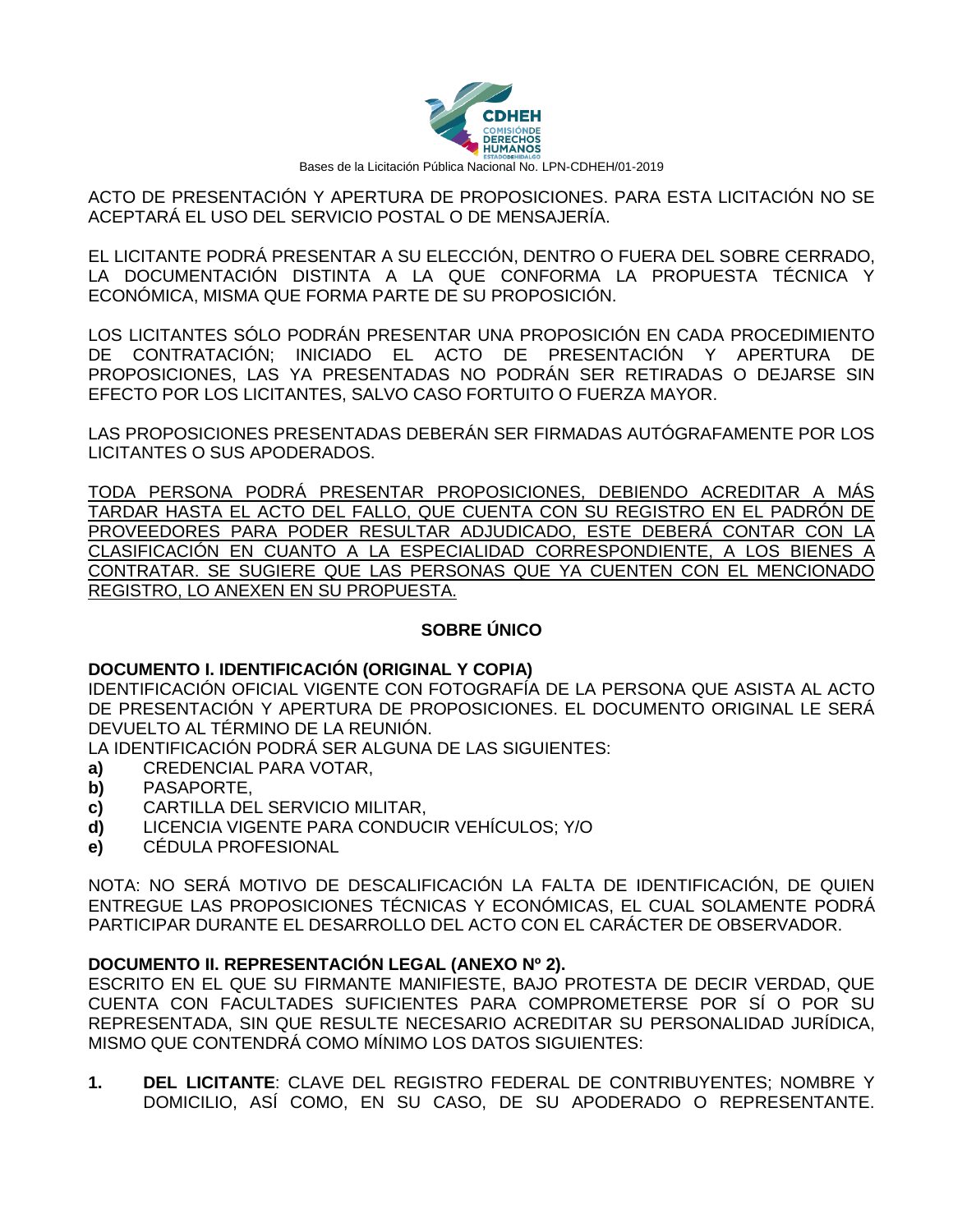

TRATÁNDOSE DE PERSONAS MORALES, ADEMÁS, DESCRIPCIÓN DEL OBJETO SOCIAL DE LA EMPRESA; NÚMERO Y FECHA DE LAS ESCRITURAS PÚBLICAS EN LAS QUE CONSTE EL ACTA CONSTITUTIVA Y, EN SU CASO, REFORMAS O MODIFICACIONES, SEÑALANDO NOMBRE, NÚMERO Y CIRCUNSCRIPCIÓN DEL NOTARIO O FEDATARIO PÚBLICO QUE LAS PROTOCOLIZÓ; ASÍ COMO FECHA Y DATOS DE SU INSCRIPCIÓN EN EL REGISTRO PÚBLICO DE COMERCIO, Y RELACIÓN DEL NOMBRE DE LOS SOCIOS QUE APAREZCAN EN ÉSTAS; Y

**2. DEL REPRESENTANTE DEL LICITANTE**: EL NÚMERO Y FECHA DE LAS ESCRITURAS PÚBLICAS EN LAS QUE LE FUERON OTORGADAS LAS FACULTADES PARA SUSCRIBIR LA PROPOSICIÓN, SEÑALANDO NOMBRE, NÚMERO Y CIRCUNSCRIPCIÓN DEL NOTARIO O FEDATARIO PÚBLICO QUE LAS PROTOCOLIZÓ.

PREVIO A LA FIRMA DEL CONTRATO, EL LICITANTE GANADOR DEBERÁ PRESENTAR ORIGINAL O COPIA CERTIFICADA PARA SU COTEJO DE LOS DOCUMENTOS CON LOS QUE SE ACREDITE SU EXISTENCIA LEGAL Y LAS FACULTADES DE SU REPRESENTANTE PARA SUSCRIBIR EL CONTRATO CORRESPONDIENTE.

EL LICITANTE DEBERÁ PROPORCIONAR UNA DIRECCIÓN DE CORREO ELECTRÓNICO PARA NOTIFICACIONES PERSONALES.

NOTA: NO SERÁ MOTIVO DE DESCALIFICACIÓN LA FALTA DE ACREDITAMIENTO DE LA PERSONALIDAD DE QUIEN ENTREGUE LAS PROPOSICIONES TÉCNICAS Y ECONÓMICAS, EL CUAL SOLAMENTE PODRÁ PARTICIPAR DURANTE EL DESARROLLO DEL ACTO CON EL CARÁCTER DE OBSERVADOR.

#### **DOCUMENTO III. ESCRITO BAJO PROTESTA DE DECIR VERDAD DE NO ENCONTRARSE EN LOS SUPUESTOS DEL ARTÍCULO 77 DE LA LEY DE ADQUISICIONES, ARRENDAMIENTOS Y SERVICIOS DEL SECTOR PÚBLICO DEL ESTADO DE HIDALGO Y COPIA SIMPLE DEL ACTA CONSTITUTIVA.**

DECLARACIÓN ESCRITA DEL LICITANTE (PERSONA FÍSICA O MORAL) DONDE INDIQUE BAJO PROTESTA DE DECIR VERDAD QUE NO SE ENCUENTRA EN ALGUNO DE LOS SUPUESTOS DEL ARTÍCULO 77 DE LA LEY EN LA MATERIA, ASÍ COMO COPIA SIMPLE DE LAS ACTAS CONSTITUTIVAS, ESTATUTOS, REFORMAS O MODIFICACIONES.

#### **DOCUMENTO IV. PRESENTACIÓN DE LA PROPOSICIÓN. (ANEXO NO. 1)**

LA DESCRIPCIÓN TÉCNICA DEBERÁ PRESENTARSE APEGADA A LAS ESPECIFICACIONES DE LOS BIENES QUE SE SEÑALAN EN EL ANEXO Nº 1, CONSIDERÁNDOSE LAS MODIFICACIONES Y/O CORRECCIONES QUE SE HUBIEREN ACORDADO, EN LA JUNTA DE ACLARACIONES QUE FORMA PARTE INTEGRANTE DE LAS CONVOCATORIA A LA LICITACIÓN PÚBLICA.

EL LICITANTE PARTICIPANTE DEBERÁ PRESENTAR FOLLETOS Y/O CATÁLOGOS ORIGINALES IMPRESOS EN COLOR, SEÑALANDO LOS ARTÍCULOS COTIZADOS, LOS CUALES DEBERÁN MOSTRAR TODOS LOS DETALLES DE LOS BIENES OFERTADOS, ADEMÁS DEBERÁN ESTAR PLENAMENTE IDENTIFICADOS, SEÑALANDO EL NO. DE LICITACIÓN PÚBLICA, NUMERO DE PARTIDA Y NOMBRE DEL LICITANTE, LOS CUALES DEBERÁN SER INCLUIDOS EN EL SOBRE QUE CONTENGA SU PROPOSICIÓN.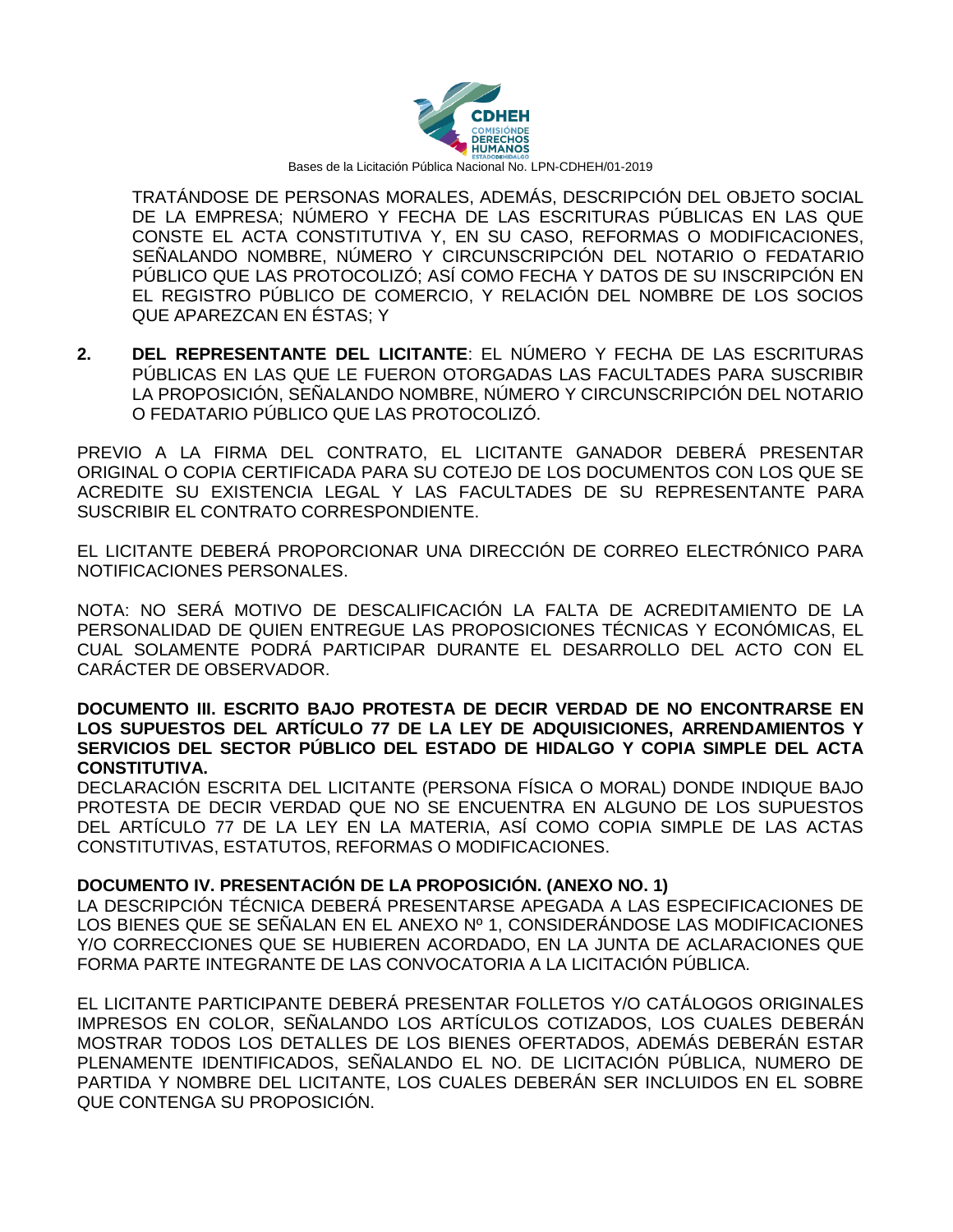

#### **DEBIÉNDOSE SEÑALAR MARCA, MODELO Y OTROS DETALLES QUE IDENTIFIQUEN PLENAMENTE LOS BIENES.**

EL LICITANTE DEBERÁ MANIFESTAR POR ESCRITO EL TIEMPO QUE GARANTIZA LOS BIENES.

EN LAS PARTIDAS O CONCEPTOS QUE NO EXISTA OFERTA POR PARTE DEL LICITANTE SE DEBERÁ INDICAR EN EL RENGLÓN CORRESPONDIENTE LA PALABRA "NO COTIZO" O EN CASO CONTRARIO PODRÁ NO INCLUIR DICHAS PARTIDAS EN SU PROPOSICIÓN.

EN CASO DE PRESENTAR DESCRIPCIÓN INCOMPLETA DE LOS BIENES, OMISIÓN DE MARCA PROPUESTA O MODELO, CANTIDADES DIFERENTES A LAS SOLICITADAS Y EN GENERAL LA FALTA DE ALGÚN REQUISITO INCLUIDO EN ESTE DOCUMENTO O DE INFORMACIÓN CONTENIDA EN EL ANEXO NO. 1 DE LA PRESENTE CONVOCATORIA A LA LICITACIÓN PÚBLICA, SE DESECHARÁ LA PARTIDA O CONCEPTO CORRESPONDIENTE.

NO DEBERÁ PRESENTAR OPCIONES TÉCNICAS.

LA PROPOSICIÓN INCLUIRÁ LA CANTIDAD REQUERIDA, POR PARTIDA O CONCEPTO, PRECIO UNITARIO E IMPORTE. LOS DESCUENTOS ESPECIALES QUE OTORGUEN DEBERÁN ESTAR INCLUIDOS EN EL PRECIO UNITARIO DEL BIEN COTIZADO, CON EXCEPCIÓN DEL 16% DE I.V.A.

DEBERÁN OBTENER LA SUMA TOTAL DE SU OFERTA, DESGLOSANDO EL 16% DE I.V.A. E INDICANDO EL IMPORTE TOTAL CON NÚMERO Y LETRA.

EN CASO DE EXISTIR DIFERENCIA EN EL IMPORTE TOTAL ASENTADO CON NÚMERO Y EL CONSIGNADO CON LETRA, SE TOMARÁ COMO CORRECTO EL SEÑALADO CON LETRA.

LAS CONDICIONES DE PAGO, PLAZO Y CONDICIONES DE ENTREGA, LUGAR DE ENTREGA, GARANTÍA Y VIGENCIA DE LA PROPOSICIÓN DEBERÁN INCLUIRSE, APEGÁNDOSE ESTRICTAMENTE A LAS SEÑALADAS EN ESTA CONVOCATORIA A LA LICITACIÓN PÚBLICA.

#### **DOCUMENTO V. DECLARACIÓN DE INTEGRIDAD (ANEXO Nº 3)**

DECLARACIÓN DE INTEGRIDAD EN LA QUE MANIFIESTE, BAJO PROTESTA DE DECIR VERDAD, QUE POR SÍ MISMO O A TRAVÉS DE INTERPÓSITA PERSONA, SE ABSTENDRÁ DE ADOPTAR CONDUCTAS PARA QUE LOS SERVIDORES PÚBLICOS DEL CONVOCANTE, INDUZCAN O ALTEREN LAS EVALUACIONES DE LAS PROPOSICIONES, EL RESULTADO DEL PROCEDIMIENTO, U OTROS ASPECTOS QUE OTORGUEN CONDICIONES MÁS VENTAJOSAS CON RELACIÓN A LOS DEMÁS PARTICIPANTES.

#### **DOCUMENTO VI. GARANTÍA DE SERIEDAD**

LA SERIEDAD DE LA FORMALIZACIÓN DE LA PROPUESTA. EL PORCENTAJE DE ESTA GARANTÍA SERÁ DEL CINCO POR CIENTO DE LA PROPOSICIÓN DE LAS Y LOS PROVEEDORES Y SE GARANTIZARÁ MEDIANTE: **CHEQUE CERTIFICADO.**

**DOCUMENTO VII. FORMATO QUE DEBERÁN PRESENTAR LOS LICITANTES QUE PARTICIPEN EN EL PROCEDIMIENTO DE CONTRATACIÓN, EN CASO DE EXISTIR IGUALDAD DE**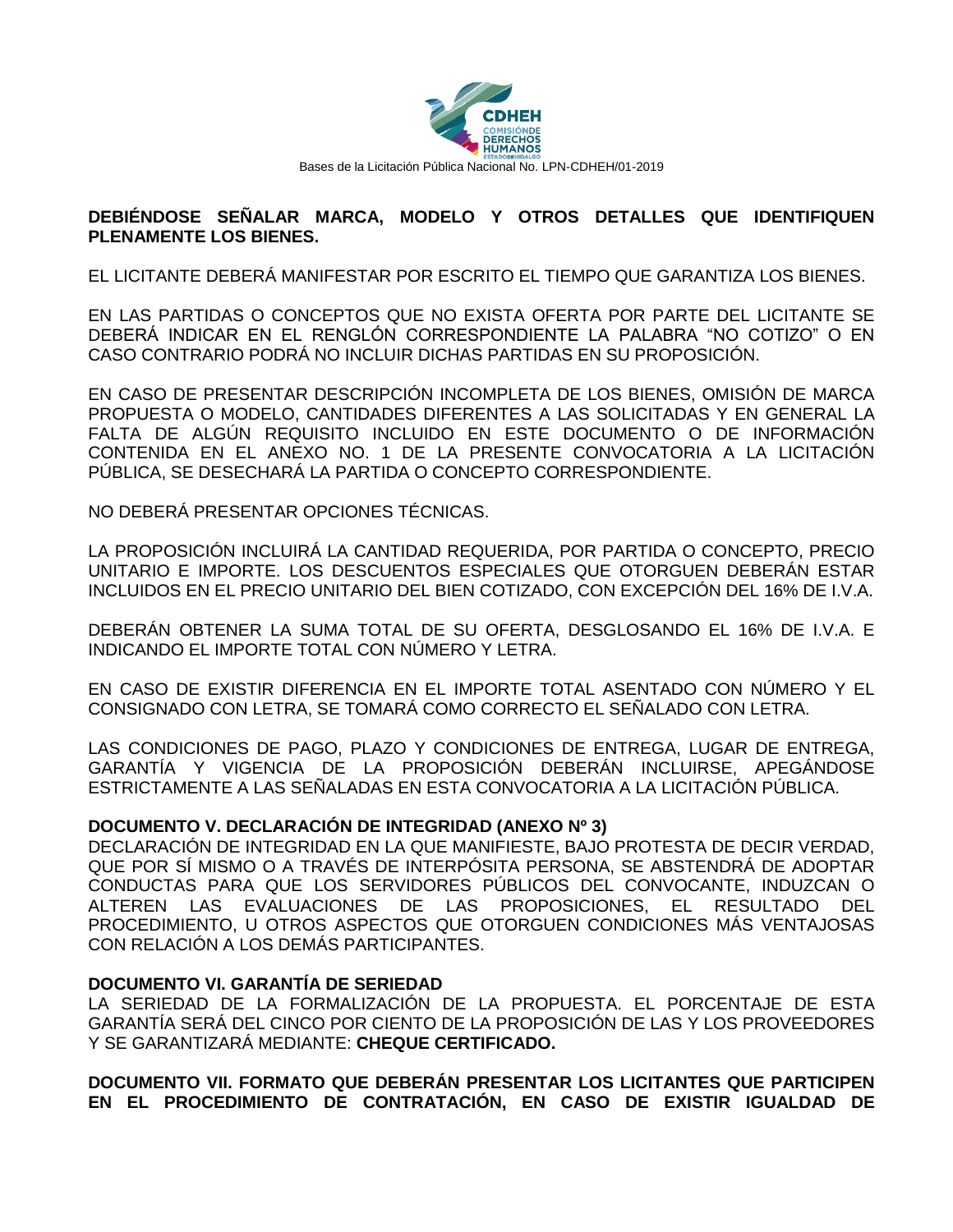

#### **CONDICIONES, SE DARÁ PREFERENCIA A LAS PERSONAS QUE INTEGREN EL SECTOR DE MICRO, PEQUEÑAS Y MEDIANAS EMPRESAS EN EL ESTADO. (ANEXO 4)**

#### **DOCUMENTO VIII. FORMATO EN EL QUE SEÑALEN LOS DOCUMENTOS REQUERIDOS PARA PARTICIPAR**

PRESENTAR FORMATO EN EL QUE SEÑALEN LOS DOCUMENTOS REQUERIDOS PARA PARTICIPAR, RELACIONÁNDOLO CON LOS PUNTOS ESPECÍFICOS DE LA CONVOCATORIA A LA LICITACIÓN PÚBLICA EN LOS QUE SE SOLICITAN. EL FORMATO SERVIRÁ A CADA PARTICIPANTE COMO CONSTANCIA DE RECEPCIÓN DE LA DOCUMENTACIÓN QUE ENTREGUEN EN ESTE ACTO, ASENTÁNDOSE DICHA RECEPCIÓN EN EL ACTA RESPECTIVA O ANEXÁNDOSE COPIA DE LA CONSTANCIA ENTREGADA A CADA LICITANTE. LA FALTA DE PRESENTACIÓN DEL FORMATO NO SERÁ MOTIVO DE DESECHAMIENTO Y SE EXTENDERÁ UN ACUSE DE RECIBO DE LA DOCUMENTACIÓN QUE ENTREGUE EL LICITANTE EN DICHO ACTO

### **2.4. PROPOSICIONES CONJUNTAS**

DOS O MÁS PERSONAS PODRÁN PRESENTAR CONJUNTAMENTE UNA PROPOSICIÓN JUSTIFICANDO EL HECHO, SIN NECESIDAD DE CONSTITUIR UNA SOCIEDAD, O UNA NUEVA SOCIEDAD EN CASO DE PERSONAS MORALES. EN ESTE SUPUESTO LA PROPOSICIÓN DEBERÁ SER FIRMADA POR EL REPRESENTANTE COMÚN QUE PARA ESE ACTO HAYA SIDO DESIGNADO POR EL GRUPO DE PERSONAS. SE DEBERÁ PRESENTAR EL CONVENIO FIRMADO POR CADA UNA DE LAS PERSONAS QUE INTEGREN UNA PROPOSICIÓN CONJUNTA, INDICANDO EN EL MISMO LAS OBLIGACIONES ESPECÍFICAS DEL CONTRATO QUE CORRESPONDERÁ A CADA UNA DE ELLAS.

CUANDO LA PROPOSICIÓN CONJUNTA RESULTE ADJUDICADA CON UN CONTRATO, DICHO INSTRUMENTO DEBERÁ SER FIRMADO POR EL REPRESENTANTE LEGAL DE CADA UNA DE LAS PERSONAS PARTICIPANTES EN LA PROPOSICIÓN, A QUIENES SE CONSIDERARÁ, PARA EFECTOS DEL PROCEDIMIENTO Y DEL CONTRATO, COMO RESPONSABLES SOLIDARIOS O MANCOMUNADOS.

LO ANTERIOR, SIN PERJUICIO DE QUE LAS PERSONAS QUE INTEGRAN LA PROPOSICIÓN CONJUNTA PUEDAN CONSTITUIRSE EN UNA NUEVA SOCIEDAD, PARA DAR CUMPLIMIENTO A LAS OBLIGACIONES PREVISTAS EN EL CONVENIO DE PROPOSICIÓN CONJUNTA, SIEMPRE Y CUANDO SE MANTENGA EN LA NUEVA SOCIEDAD LAS RESPONSABILIDADES DE DICHO CONVENIO.

LOS ACTOS, CONTRATOS, CONVENIOS O COMBINACIONES QUE LLEVEN A CABO LOS LICITANTES EN CUALQUIER ETAPA DEL PROCEDIMIENTO DE LICITACIÓN DEBERÁN APEGARSE A LO DISPUESTO POR LA LEY FEDERAL DE COMPETENCIA ECONÓMICA EN MATERIA DE PRÁCTICAS MONOPÓLICAS Y CONCENTRACIONES. CUALQUIER LICITANTE O CONVOCANTE PODRÁ HACER DEL CONOCIMIENTO DE LA COMISIÓN FEDERAL DE COMPETENCIA, HECHOS MATERIA DE LA CITADA LEY, PARA QUE RESUELVA LO CONDUCENTE.

LOS INTERESADOS PODRÁN AGRUPARSE PARA PRESENTAR UNA PROPOSICIÓN, CUMPLIENDO LOS SIGUIENTES ASPECTOS: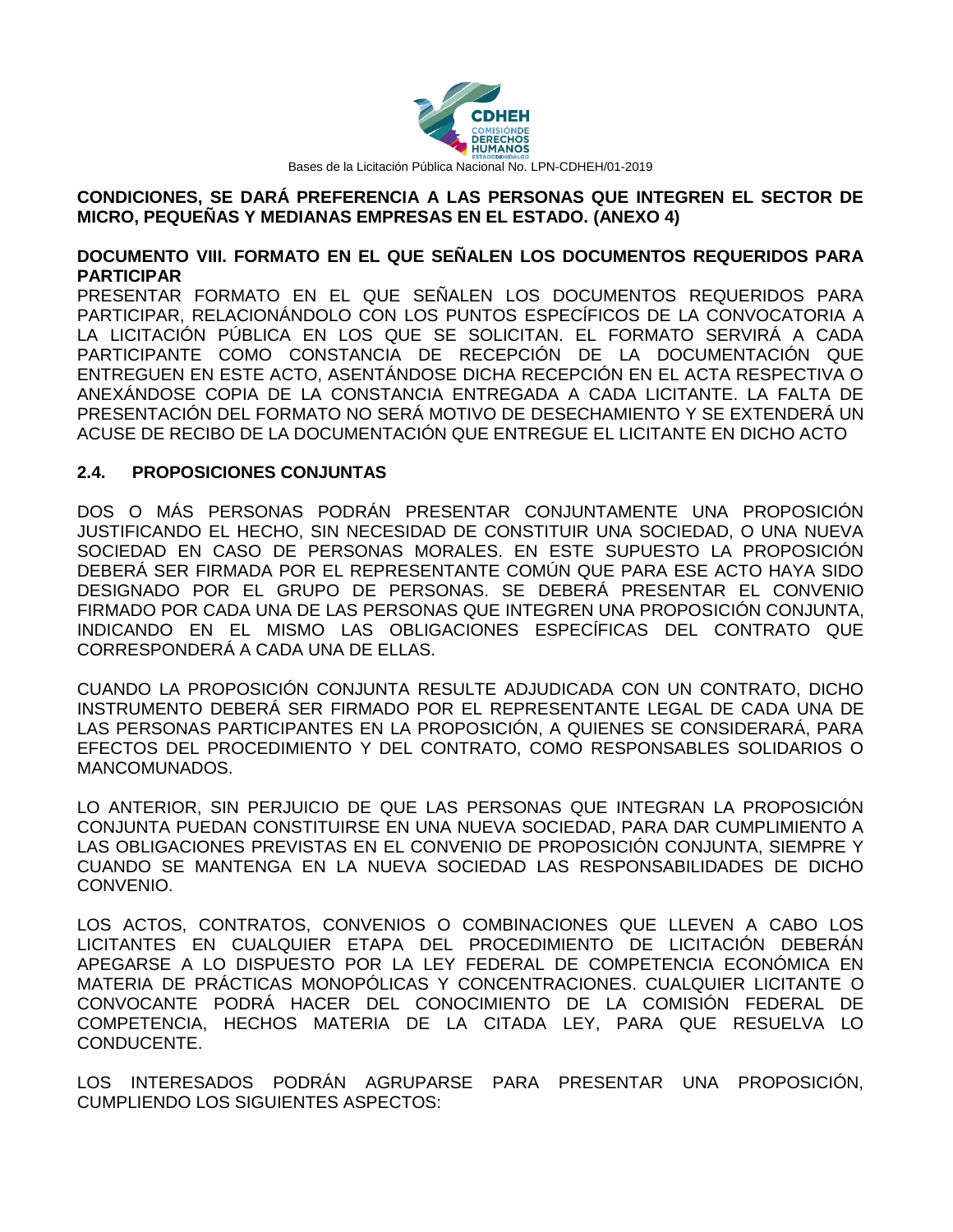

- I. CUALQUIERA DE LOS INTEGRANTES DE LA AGRUPACIÓN, PODRÁ PRESENTAR EL ESCRITO MEDIANTE EL CUAL MANIFIESTE SU INTERÉS EN PARTICIPAR EN LA JUNTA DE ACLARACIONES Y EN EL PROCEDIMIENTO DE CONTRATACIÓN;
- II. LAS PERSONAS QUE INTEGRAN LA AGRUPACIÓN DEBERÁN CELEBRAR EN LOS TÉRMINOS DE LA LEGISLACIÓN APLICABLE EL CONVENIO DE PROPOSICIÓN CONJUNTA, EN EL QUE SE ESTABLECERÁN CON PRECISIÓN LOS ASPECTOS SIGUIENTES:
- A) NOMBRE, DOMICILIO Y REGISTRO FEDERAL DE CONTRIBUYENTES DE LAS PERSONAS INTEGRANTES, SEÑALANDO, EN SU CASO, LOS DATOS DE LOS INSTRUMENTOS PÚBLICOS CON LOS QUE SE ACREDITA LA EXISTENCIA LEGAL DE LAS PERSONAS MORALES Y, DE HABERLAS, SUS REFORMAS Y MODIFICACIONES ASÍ COMO EL NOMBRE DE LOS SOCIOS QUE APAREZCAN EN ÉSTAS;
- B) NOMBRE Y DOMICILIO DE LOS REPRESENTANTES DE CADA UNA DE LAS PERSONAS AGRUPADAS, SEÑALANDO, EN SU CASO, LOS DATOS DE LAS ESCRITURAS PÚBLICAS CON LAS QUE ACREDITEN LAS FACULTADES DE REPRESENTACIÓN;
- C) DESIGNACIÓN DE UN REPRESENTANTE COMÚN, OTORGÁNDOLE PODER AMPLIO Y SUFICIENTE, PARA ATENDER TODO LO RELACIONADO CON LA PROPOSICIÓN Y CON EL PROCEDIMIENTO DE LICITACIÓN PÚBLICA;
- D) DESCRIPCIÓN DE LAS PARTES OBJETO DEL CONTRATO QUE CORRESPONDERÁ CUMPLIR A CADA PERSONA INTEGRANTE, ASÍ COMO LA MANERA EN QUE SE EXIGIRÁ EL CUMPLIMIENTO DE LAS OBLIGACIONES; Y
- E) ESTIPULACIÓN EXPRESA DE QUE CADA UNO DE LOS FIRMANTES QUEDARÁ OBLIGADO JUNTO CON LOS DEMÁS INTEGRANTES, YA SEA EN FORMA SOLIDARIA O MANCOMUNADA, SEGÚN SE CONVENGA, PARA EFECTOS DEL PROCEDIMIENTO DE CONTRATACIÓN Y DEL CONTRATO, EN CASO DE QUE SE LES ADJUDIQUE EL MISMO; Y
- III. EN EL ACTO DE PRESENTACIÓN Y APERTURA DE PROPOSICIONES EL REPRESENTANTE COMÚN DE LA AGRUPACIÓN DEBERÁ SEÑALAR QUE LA PROPOSICIÓN SE PRESENTA EN FORMA CONJUNTA. EL CONVENIO A QUE HACE REFERENCIA LA FRACCIÓN II SE PRESENTARÁ CON LA PROPOSICIÓN Y, EN CASO DE QUE A LOS LICITANTES QUE LA HUBIEREN PRESENTADO SE LES ADJUDIQUE EL CONTRATO, DICHO CONVENIO, FORMARÁ PARTE INTEGRANTE DEL MISMO COMO UNO DE SUS ANEXOS; Y

EN EL SUPUESTO DE QUE SE ADJUDIQUE EL CONTRATO A LOS LICITANTES QUE PRESENTARON UNA PROPOSICIÓN CONJUNTA, EL CONVENIO INDICADO EN LA FRACCIÓN II Y LAS FACULTADES DEL APODERADO LEGAL DE LA AGRUPACIÓN QUE FORMALIZARÁ EL CONTRATO RESPECTIVO, DEBERÁN CONSTAR EN ESCRITURA PÚBLICA, SALVO QUE EL CONTRATO SEA FIRMADO POR TODAS LAS PERSONAS QUE INTEGRAN LA AGRUPACIÓN QUE FORMULA LA PROPOSICIÓN CONJUNTA O POR SUS REPRESENTANTES LEGALES, QUIENES EN LO INDIVIDUAL, DEBERÁN ACREDITAR SU RESPECTIVA PERSONALIDAD, O POR EL APODERADO LEGAL DE LA NUEVA SOCIEDAD QUE SE CONSTITUYA POR LAS PERSONAS QUE INTEGRAN LA AGRUPACIÓN QUE FORMULÓ LA PROPOSICIÓN CONJUNTA, ANTES DE LA FECHA FIJADA PARA LA FIRMA DEL CONTRATO, LO CUAL DEBERÁ COMUNICARSE MEDIANTE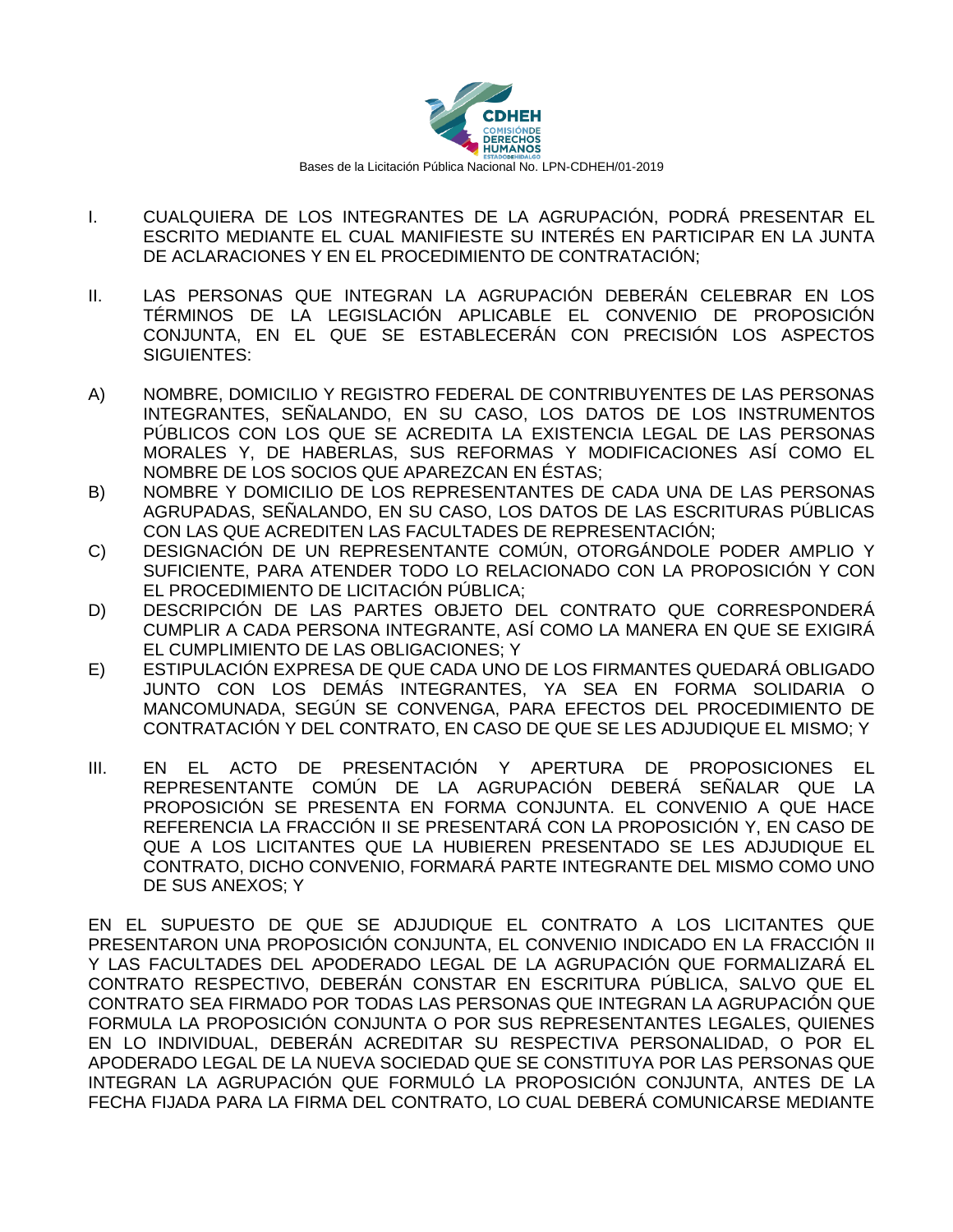

ESCRITO A LA CONVOCANTE POR DICHAS PERSONAS O POR SU APODERADO LEGAL, AL MOMENTO DE DARSE A CONOCER EL FALLO O A MÁS TARDAR EN LAS VEINTICUATRO HORAS SIGUIENTES.

## **2.5. ACTO DE PRESENTACIÓN Y APERTURA DE PROPOSICIONES.**

EL ACTO DE RECEPCIÓN Y APERTURA DE PROPOSICIONES SE LLEVARÁ A CABO EL DÍA 20 DE NOVIEMBRE DEL AÑO EN CURSO A LAS 12:00 HORAS EN EL DOMICILIO QUE SE INDICA EN EL PUNTO 2.2 DE LA PRESENTE CONVOCATORIA A LA LICITACIÓN PÚBLICA.

LA ENTREGA DE PROPOSICIONES SE HARÁ EN SOBRE CERRADO QUE CONTENDRÁ LA OFERTA TÉCNICA Y ECONÓMICA. LA PROPOSICIÓN DEBERÁ SER FIRMADA AUTÓGRAFAMENTE POR LA PERSONA FACULTADA PARA ELLO EN LA ÚLTIMA HOJA DE CADA UNO DE LOS DOCUMENTOS QUE FORMAN PARTE DE LA MISMA, POR LO QUE NO SE DESECHARAN CUANDO LAS DEMÁS HOJAS QUE LA INTEGRAN O SUS ANEXOS CAREZCAN DE FIRMA O RÚBRICA.

LA DOCUMENTACIÓN DISTINTA A LA PROPOSICIÓN PODRÁ ENTREGARSE, A ELECCIÓN DEL LICITANTE, DENTRO O FUERA DEL SOBRE QUE LA CONTENGA, SIEMPRE Y CUANDO LA ENTREGA DE LA DOCUMENTACIÓN SE REALICE EN EL MISMO ACTO.

PREVIAMENTE AL ACTO DE PRESENTACIÓN Y APERTURA DE PROPOSICIONES, LA CONVOCANTE LLEVARÁ A CABO EL REGISTRO Y REVISIÓN PRELIMINAR, Y SE REALIZARÁ POR LO MENOS TREINTA MINUTOS ANTES DE LA HORA SEÑALADA PARA EL INICIO DE DICHO ACTO.

A PARTIR DE LA HORA SEÑALADA PARA EL INICIO DEL ACTO DE PRESENTACIÓN Y APERTURA DE PROPOSICIONES, EL PRESIDENTE DEL COMITÉ NO PERMITIRÁ EL ACCESO A NINGÚN LICITANTE NI OBSERVADOR, O SERVIDOR PÚBLICO AJENO AL ACTO. UNA VEZ INICIADO EL ACTO, SE PROCEDERÁ A REGISTRAR A LOS ASISTENTES, SALVO AQUÉLLOS QUE YA SE HUBIEREN REGISTRADO EN LOS TÉRMINOS DEL PÁRRAFO ANTERIOR, EN CUYO CASO SE PASARÁ LISTA A LOS MISMOS. NO HABRÁ TOLERANCIA PARA EL INICIO DEL ACTO DE PRESENTACIÓN Y APERTURA DE PROPOSICIONES, EL RECINTO SE CERRARÁ A LA HORA INDICADA Y NO SE ACEPTARÁN MÁS ASISTENTES NI LA INTEGRACIÓN DE DOCUMENTO ALGUNO.

LOS LICITANTES DEBERÁN ENTREGAR SU SOBRE CERRADO AL PRESIDENTE DEL COMITÉ EN DICHO ACTO. EL ACTO NO PODRÁ CONCLUIR HASTA EN TANTO SE HAYAN ABIERTO TODOS LOS SOBRES RECIBIDOS.

EL ACTO DE PRESENTACIÓN Y APERTURA DE PROPOSICIONES SE LLEVARÁ A CABO CONFORME A LO SIGUIENTE:

I. DE ENTRE LOS LICITANTES QUE HAYAN ASISTIDO, ÉSTOS ELEGIRÁN A UNO, QUE EN FORMA CONJUNTA CON EL PRESIDENTE DEL COMITÉ RUBRICARÁN LA PROPUESTA TÉCNICA Y ECONÓMICA (ANEXO NO. 1), LA QUE PARA ESTOS EFECTOS CONSTARÁ DOCUMENTALMENTE;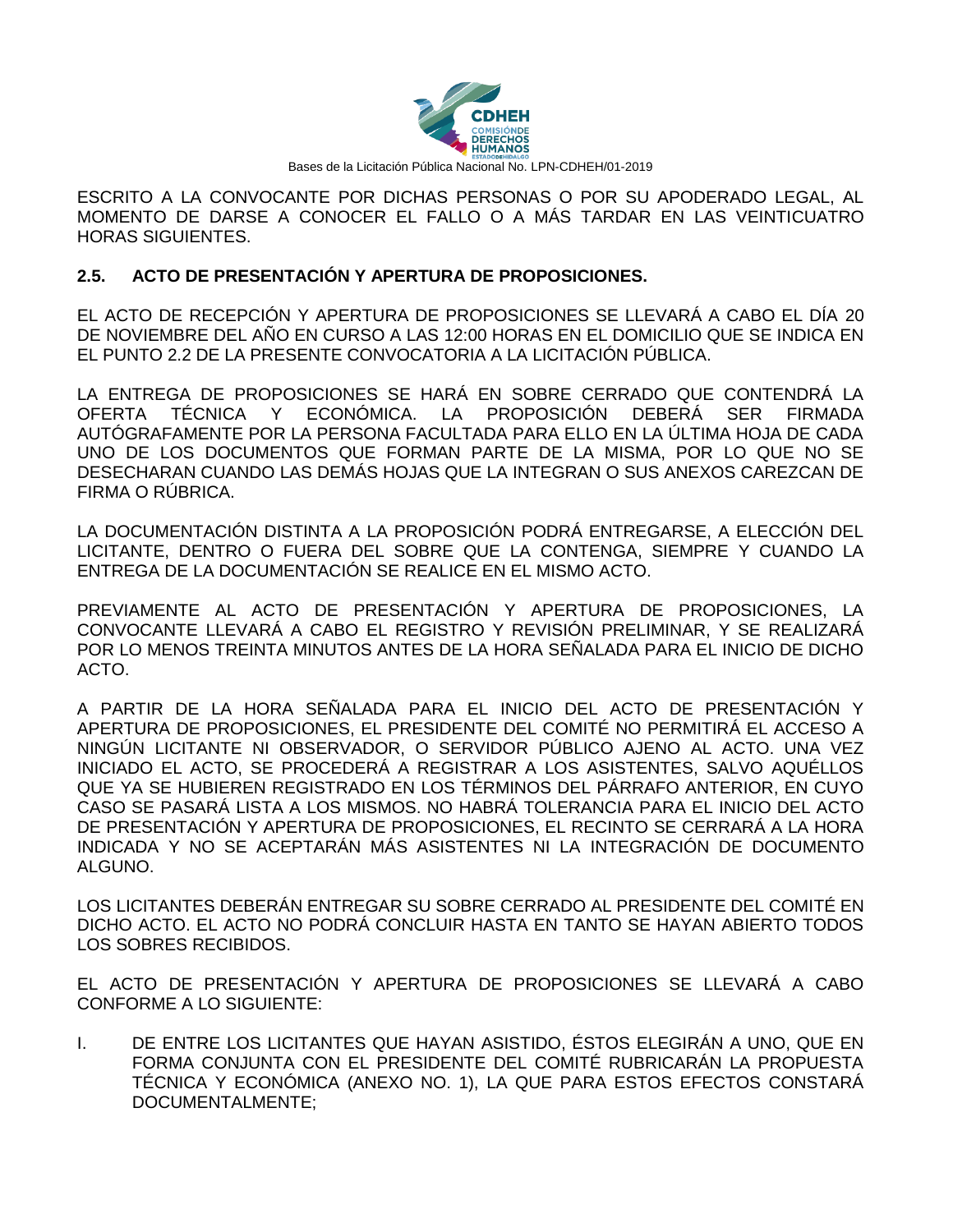

- II. UNA VEZ RECIBIDAS LAS PROPOSICIONES EN SOBRE CERRADO, SE PROCEDERÁ A SU APERTURA, HACIÉNDOSE CONSTAR LA DOCUMENTACIÓN PRESENTADA, SIN QUE ELLO IMPLIQUE LA EVALUACIÓN DE SU CONTENIDO LA CONVOCANTE ÚNICAMENTE HARÁ CONSTAR LA DOCUMENTACIÓN QUE PRESENTÓ CADA UNO DE LOS LICITANTES, SIN ENTRAR AL ANÁLISIS TÉCNICO, LEGAL O ADMINISTRATIVO DE SU CONTENIDO, POR LO QUE NINGUNA PROPUESTA PODRÁ SER DESECHADA EN ESTE ACTO; Y
- III. SE LEVANTARÁ ACTA QUE SERVIRÁ DE CONSTANCIA DE LA CELEBRACIÓN DEL ACTO DE PRESENTACIÓN Y APERTURA DE LAS PROPOSICIONES, EN LA QUE SE HARÁ CONSTAR LA DOCUMENTACIÓN PRESENTADA, SE ASENTARÁN LAS MANIFESTACIONES QUE, EN SU CASO, EMITAN LOS LICITANTES EN RELACIÓN CON EL MISMO, ASÍ COMO LOS HECHOS RELEVANTES QUE SE HUBIEREN PRESENTADO; SE SEÑALARÁ LUGAR, FECHA Y HORA EN QUE SE DARÁ A CONOCER EL FALLO DE LA LICITACIÓN, FECHA QUE DEBERÁ QUEDAR COMPRENDIDA DENTRO DE LOS CINCO DÍAS HÁBILES SIGUIENTES A LA ESTABLECIDA PARA ESTE ACTO Y PODRÁ DIFERIRSE, SIEMPRE QUE EL NUEVO PLAZO FIJADO NO EXCEDA DE TRES DÍAS HÁBILES CONTADOS A PARTIR DE QUE CONCLUYA EL PLAZO ESTABLECIDO ORIGINALMENTE. EL PRESIDENTE DEL COMITÉ, ATENDIENDO AL NÚMERO DE PROPOSICIONES PRESENTADAS Y A LAS PARTIDAS LICITADAS, PODRÁ OPTAR ENTRE DAR LECTURA AL PRECIO UNITARIO DE CADA UNA DE LAS PARTIDAS QUE INTEGRAN LAS PROPOSICIONES, O ANEXAR COPIA DE LA PROPUESTA ECONÓMICA DE LOS LICITANTES AL ACTA RESPECTIVA, DEBIENDO EN ESTE ÚLTIMO CASO, DAR LECTURA AL IMPORTE TOTAL DE CADA PROPOSICIÓN. EN AMBOS SUPUESTOS EL ANÁLISIS DETALLADO DE LAS PROPOSICIONES SE EFECTUARÁ POSTERIORMENTE POR LA CONVOCANTE, AL REALIZAR LA EVALUACIÓN DE LAS MISMAS.

UNA VEZ RECIBIDAS LAS PROPOSICIONES EN LA FECHA, HORA Y LUGAR ESTABLECIDOS, ÉSTAS NO PODRÁN RETIRARSE O DEJARSE SIN EFECTO, POR LO QUE DEBERÁN CONSIDERARSE VIGENTES DENTRO DEL PROCEDIMIENTO DE LICITACIÓN PÚBLICA HASTA SU CONCLUSIÓN.

## **2.6. CRITERIOS PARA LA ADJUDICACIÓN DEL CONTRATO.**

LOS CRITERIOS QUE SE APLICARÁN PARA LA ADJUDICACIÓN DEL CONTRATO, SERÁN LOS SIGUIENTES:

#### **LA COMISIÓN DE DERECHOS HUMANOS DEL ESTADO DE HIDALGO, ADJUDICARÁ POR PARTIDA.**

PARA LA EVALUACIÓN DE LAS PROPOSICIONES, SE UTILIZARÁ EL MÉTODO DE EVALUACIÓN BINARIO, MEDIANTE EL CUAL SÓLO SE ADJUDICA A QUIEN CUMPLA LOS REQUISITOS ESTABLECIDOS Y OFERTE EL PRECIO SOLVENTE MÁS BAJO, SIEMPRE Y CUANDO ÉSTE RESULTE CONVENIENTE; SE EVALUARÁ AL MENOS LAS DOS PROPOSICIONES CUYO PRECIO RESULTE SER MÁS BAJO; DE NO RESULTAR ÉSTAS SOLVENTES, SE EVALUARÁN LAS QUE LES SIGAN EN PRECIO.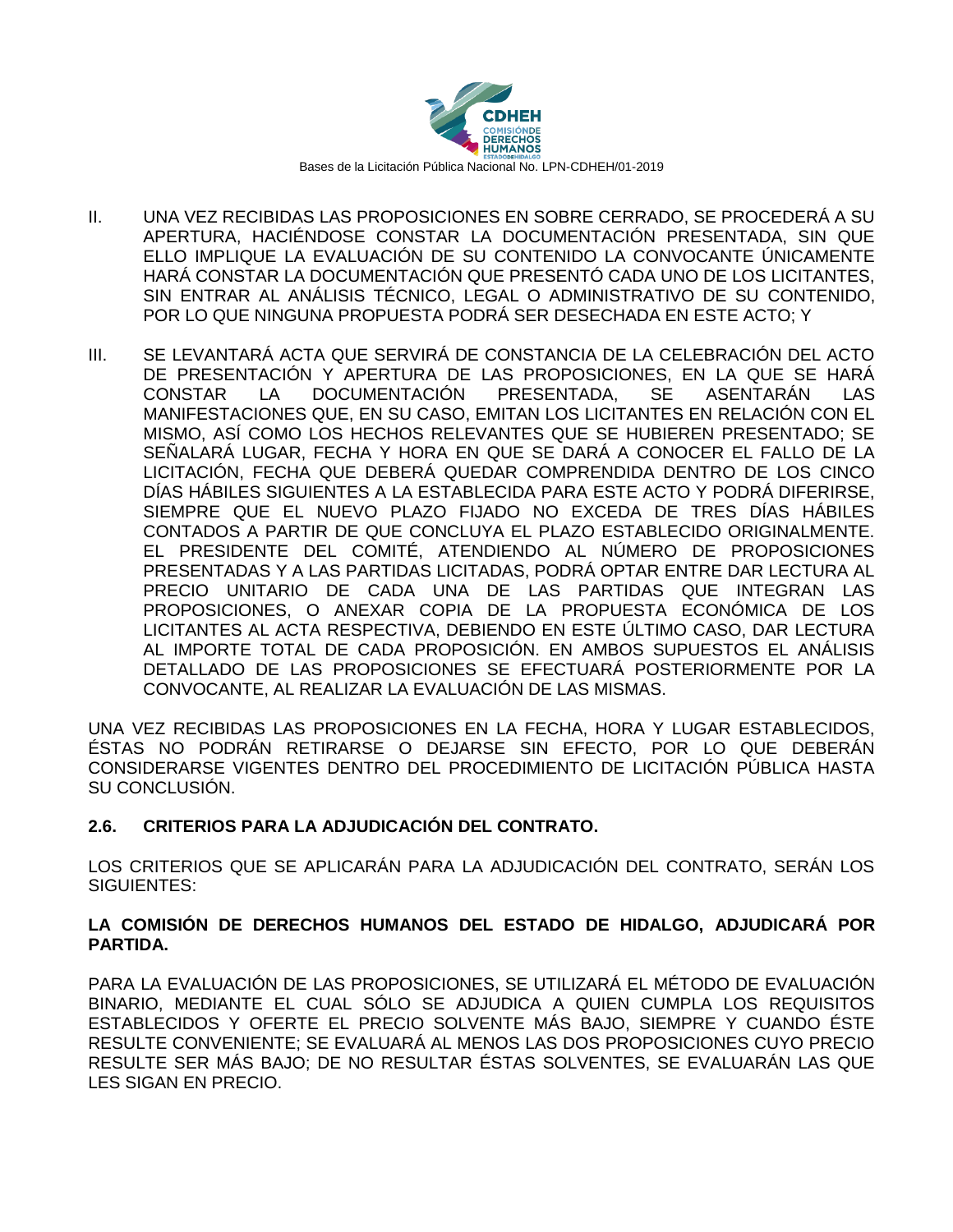

PARA DETERMINAR QUE UN PRECIO NO ES ACEPTABLE, AL MONTO DE CADA BIEN, SE LES SUMARÁ EL PORCENTAJE PREVISTO EN LA FRACCIÓN XXVI DEL ARTÍCULO 4 DE LA LEY. CUANDO ALGÚN PRECIO OFERTADO SEA SUPERIOR, ÉSTE SERÁ CONSIDERADO COMO NO ACEPTABLE.

EL PRECIO CONVENIENTE ÚNICAMENTE SE LLEVARÁ A CABO CUANDO SE REQUIERA ACREDITAR QUE UN PRECIO OFERTADO SE DESECHA PORQUE SE ENCUENTRA POR DEBAJO DEL PORCENTAJE DETERMINADO CONFORME A LA FRACCIÓN XXV DEL ARTÍCULO 4 DE LA LEY.

CUANDO SE DESECHE UNA PROPOSICIÓN POR CONSIDERAR QUE LOS PRECIOS NO SON CONVENIENTES O SE DETERMINE QUE SON NO ACEPTABLES, NO SE PODRÁ ADJUDICAR EL CONTRATO A LOS LICITANTES CUYAS PROPOSICIONES CONTENGAN DICHOS PRECIOS, DICHA DETERMINACIÓN SE INCORPORARÁ AL FALLO.

EN NINGÚN CASO EL CONVOCANTE O LOS LICITANTES PODRÁN SUPLIR O CORREGIR LAS DEFICIENCIAS DE LAS PROPOSICIONES PRESENTADAS

UNA VEZ HECHA LA EVALUACIÓN DE LAS PROPOSICIONES, EL CONTRATO SE ADJUDICARÁ AL LICITANTE CUYA OFERTA RESULTE SOLVENTE, PORQUE CUMPLE CON LOS REQUISITOS LEGALES, TÉCNICOS Y ECONÓMICOS ESTABLECIDOS EN ESTA CONVOCATORIA A LA LICITACIÓN, Y POR TANTO GARANTIZA EL CUMPLIMIENTO DE LAS OBLIGACIONES RESPECTIVAS.

EN CASO DE EXISTIR IGUALDAD DE CONDICIONES, SE DARÁ PREFERENCIA A LAS PERSONAS QUE INTEGRAN EL SECTOR DE MICRO, PEQUEÑAS Y MEDIANAS EMPRESAS.

DE SUBSISTIR EL EMPATE ENTRE LAS PERSONAS DEL SECTOR SEÑALADO, LA ADJUDICACIÓN SE EFECTUARÁ A FAVOR DEL LICITANTE QUE RESULTE GANADOR DEL SORTEO MANUAL POR INSACULACIÓN, PARA LO CUAL SERÁ CONVOCADO UN REPRESENTANTE DEL ÓRGANO INTERNO DE CONTROL DEL CONVOCANTE.

## **2.7. DESCALIFICACIÓN DEL LICITANTE.**

SERÁ CAUSA DE DESCALIFICACIÓN:

- A) EL INCUMPLIMIENTO DE CUALQUIERA DE LOS REQUISITOS ESTABLECIDOS EN ESTA CONVOCATORIA A LA LICITACIÓN PÚBLICA;
- B) EL LICITANTE QUE POR SÍ MISMO O A TRAVÉS DE INTERPÓSITA PERSONA, ADOPTE CONDUCTAS PARA QUE LOS SERVIDORES PÚBLICOS DEL CONVOCANTE INDUZCAN O ALTEREN LAS EVALUACIONES DE LAS PROPOSICIONES, EL RESULTADO DEL PROCEDIMIENTO, U OTROS ASPECTOS QUE LE OTORGUEN CONDICIONES MÁS VENTAJOSAS CON RELACIÓN A LOS DEMÁS PARTICIPANTES; Y
- C) SI SE COMPRUEBA QUE ALGÚN LICITANTE HA ACORDADO CON OTRO U OTROS ELEVAR EL COSTO DE LOS BIENES O CUALQUIER OTRO ACUERDO QUE TENGA COMO FIN OBTENER UNA VENTAJA SOBRE LOS DEMÁS LICITANTES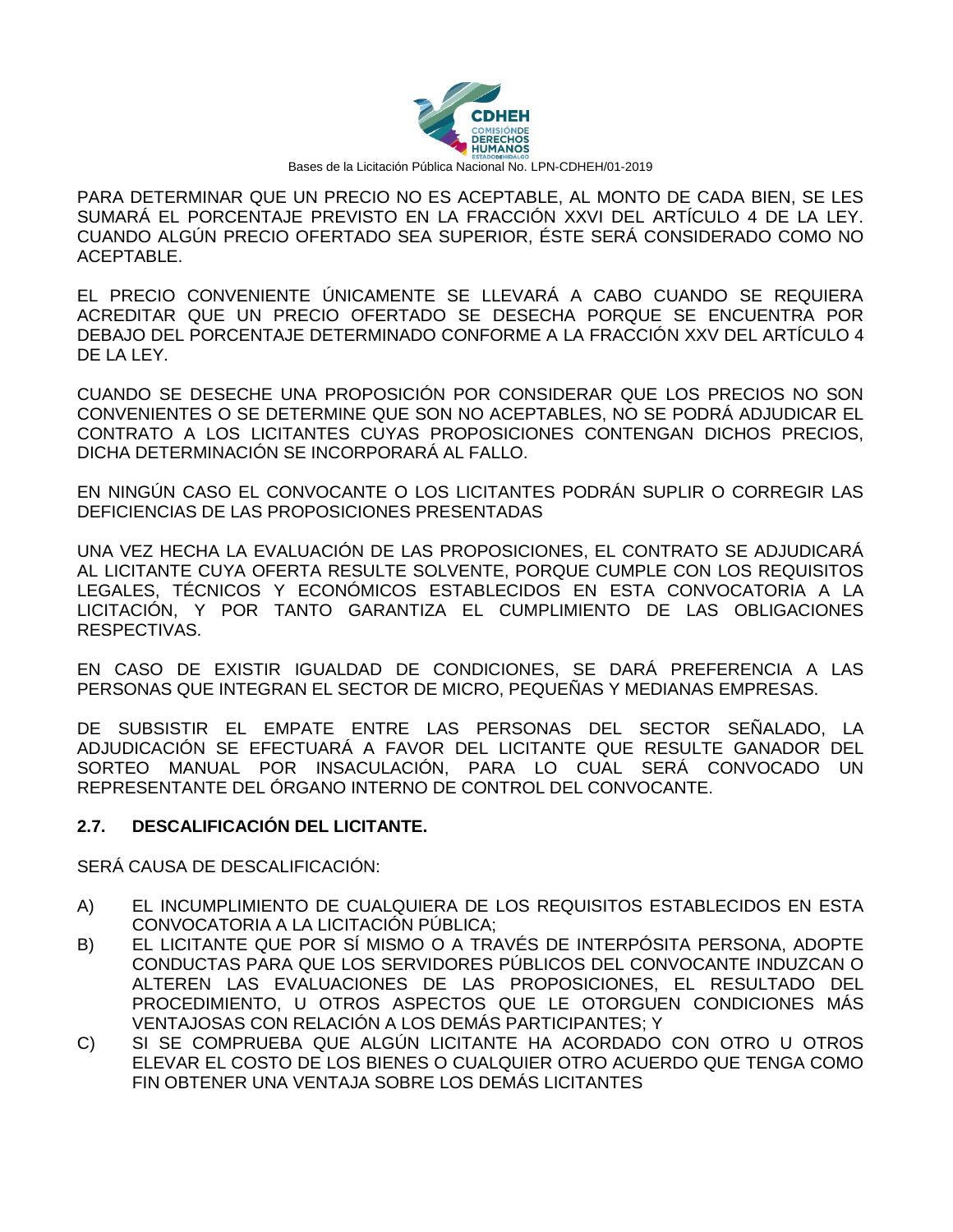

LAS CONDICIONES QUE TENGAN COMO PROPÓSITO FACILITAR LA PRESENTACIÓN DE LAS PROPOSICIONES Y AGILIZAR LA CONDUCCIÓN DE LOS ACTOS DE LA LICITACIÓN, ASÍ COMO CUALQUIER OTRO REQUISITO CUYO INCUMPLIMIENTO, POR SÍ MISMO, O DEFICIENCIA EN SU CONTENIDO NO AFECTE LA SOLVENCIA DE LAS PROPOSICIONES, NO SERÁN OBJETO DE EVALUACIÓN Y SE TENDRÁN POR NO ESTABLECIDAS. LA INOBSERVANCIA POR PARTE DE LOS LICITANTES RESPECTO A DICHAS CONDICIONES O REQUISITOS NO SERÁ MOTIVO PARA DESECHAR SUS PROPOSICIONES.

LOS REQUISITOS CUYO INCUMPLIMIENTO NO AFECTA LA SOLVENCIA DE LA PROPOSICIÓN SERÁN:

- **I.** PROPONER UN PLAZO DE ENTREGA MENOR AL SOLICITADO, EN CUYO CASO, DE RESULTAR ADJUDICADO Y DE CONVENIR AL CONVOCANTE PUDIERA ACEPTARSE;
- **II.** OMITIR ASPECTOS QUE PUEDAN SER CUBIERTOS CON INFORMACIÓN CONTENIDA EN LA PROPIA PROPUESTA TÉCNICA O ECONÓMICA;
- **III.** UTILIZAR FORMATOS DISTINTOS A LOS ESTABLECIDOS, SIEMPRE QUE EN LOS MISMOS SE PROPORCIONE DE MANERA CLARA LA INFORMACIÓN REQUERIDA; Y
- **IV.** CUALQUIER OTRO QUE NO TENGA POR OBJETO DETERMINAR LA SOLVENCIA DE LA PROPOSICIÓN PRESENTADA.

### **2.8. LICITACIÓN O PARTIDAS DESIERTAS.**

LA LICITACIÓN O PARTIDAS SERÁN DECLARADAS DESIERTAS CUANDO:

- **a)** NO SE PRESENTE NINGUNA PROPOSICIÓN
- **b)** CUANDO LA TOTALIDAD DE LAS PROPOSICIONES PRESENTADAS NO REÚNAN LOS REQUISITOS SOLICITADOS; O
- **c)** LOS PRECIOS DE TODOS LOS BIENES OFERTADOS NO RESULTEN ACEPTABLES O CONVENIENTES.

## **2.9. CANCELACIÓN DE LA LICITACIÓN O PARTIDAS**

SE PODRÁ CANCELAR UNA LICITACIÓN, PARTIDAS O CONCEPTOS INCLUIDOS EN ÉSTA, CUANDO SE PRESENTE CASO FORTUITO; FUERZA MAYOR; EXISTAN CIRCUNSTANCIAS JUSTIFICADAS QUE EXTINGAN LA NECESIDAD PARA ADQUIRIR LOS BIENES, O QUE DE CONTINUARSE CON EL PROCEDIMIENTO SE PUDIERA OCASIONAR UN DAÑO O PERJUICIO A LA PROPIA CONVOCANTE. LA DETERMINACIÓN DE DAR POR CANCELADA LA LICITACIÓN, PARTIDAS O CONCEPTOS, DEBERÁ PRECISAR EL ACONTECIMIENTO QUE MOTIVA LA DECISIÓN Y SERÁ SUSCRITA POR EL TITULAR DEL CONVOCANTE, LA CUAL SE HARÁ DEL CONOCIMIENTO DE LOS LICITANTES.

#### **2.10. ACTO DE FALLO**

EL ACTO DE FALLO SE LLEVARÁ A CABO EL DÍA 22 DE NOVIEMBRE DEL AÑO EN CURSO A LAS 12:00 HORAS EN EL DOMICILIO QUE SE INDICA EN EL PUNTO 2.2 DE LA PRESENTE CONVOCATORIA A LA LICITACIÓN PÚBLICA.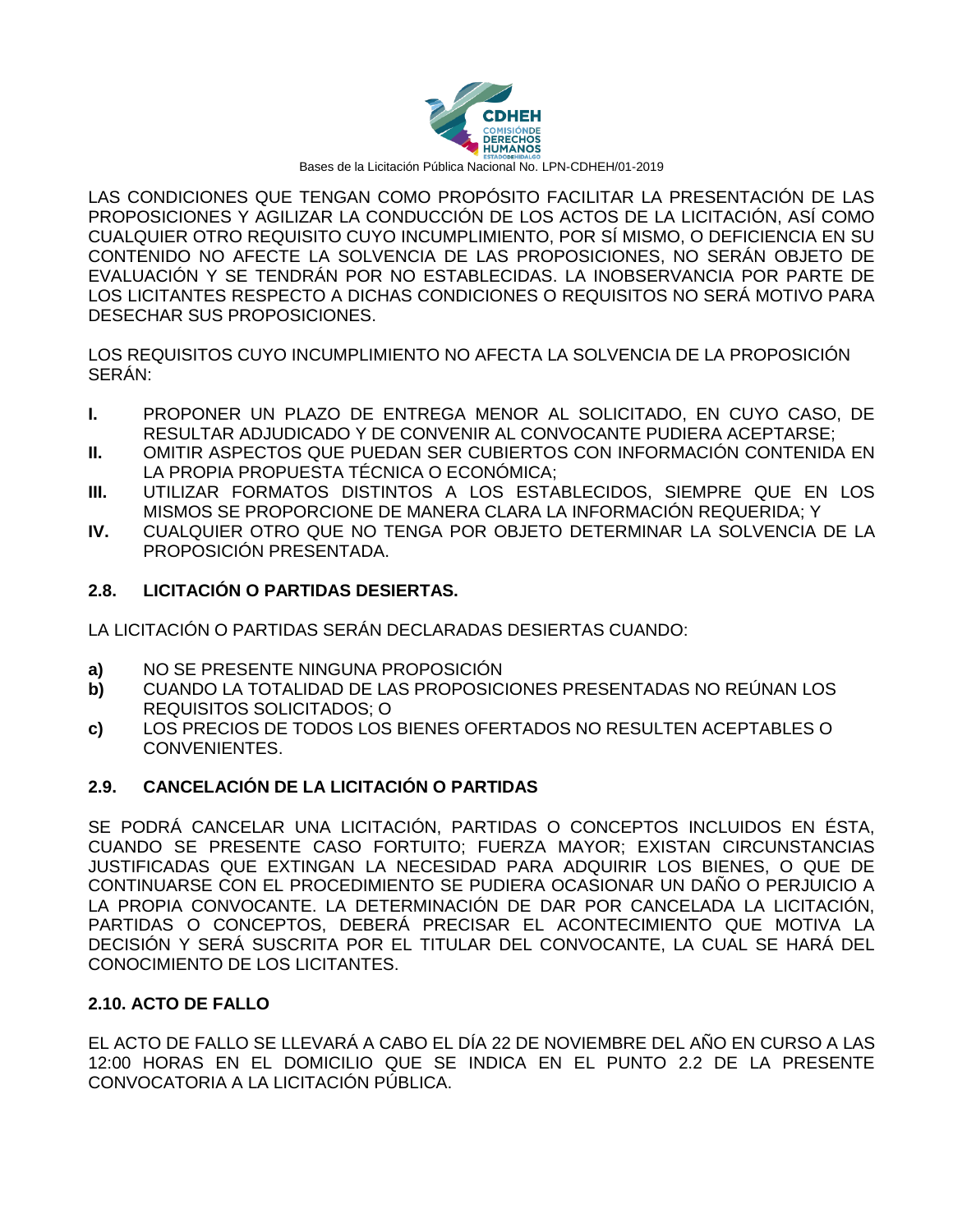

SE DARÁ A CONOCER EL FALLO EN JUNTA PÚBLICA A LA QUE LIBREMENTE PODRÁN ASISTIR LOS LICITANTES QUE HUBIERAN PRESENTADO PROPOSICIÓN, ENTREGÁNDOSELES COPIA DEL MISMO Y LEVANTÁNDOSE EL ACTA RESPECTIVA. ASIMISMO, EL CONTENIDO DEL FALLO SE DIFUNDIRÁ A TRAVÉS DE LA PÁGINA DE INTERNET DE LA CONVOCANTE. A LOS LICITANTES QUE NO HAYAN ASISTIDO A LA JUNTA PÚBLICA, SE LES ENVIARÁ POR CORREO ELECTRÓNICO UN AVISO INFORMÁNDOLES QUE EL ACTA DEL FALLO SE ENCUENTRA A SU DISPOSICIÓN A TRAVÉS DE LOS MEDIOS ANTES MENCIONADOS.

CON LA NOTIFICACIÓN DEL FALLO POR EL QUE SE ADJUDICA EL CONTRATO, LAS OBLIGACIONES DERIVADAS DE ÉSTE SERÁN EXIGIBLES, SIN PERJUICIO DE LA OBLIGACIÓN DE LAS PARTES DE FIRMARLO EN LA FECHA Y TÉRMINOS SEÑALADOS.

CONTRA EL FALLO PROCEDERÁ LA INCONFORMIDAD EN TÉRMINOS DEL TÍTULO OCTAVO, CAPÍTULO PRIMERO DE LA LEY.

CUANDO SE ADVIERTA EN EL FALLO LA EXISTENCIA DE UN ERROR ARITMÉTICO, MECANOGRÁFICO O DE CUALQUIER OTRA NATURALEZA, QUE NO AFECTE EL RESULTADO DE LA EVALUACIÓN REALIZADA POR EL CONVOCANTE, DENTRO DE LOS CINCO DÍAS HÁBILES SIGUIENTES A SU NOTIFICACIÓN Y SIEMPRE QUE NO SE HAYA FIRMADO EL CONTRATO, EL COMITÉ PROCEDERÁ A SU CORRECCIÓN, ACLARANDO O RECTIFICANDO EL MISMO, MEDIANTE EL ACTA ADMINISTRATIVA CORRESPONDIENTE, EN LA QUE SE HARÁN CONSTAR LOS MOTIVOS QUE LO ORIGINARON Y LAS RAZONES QUE SUSTENTAN SU ENMIENDA, HECHO QUE SE NOTIFICARÁ A LOS LICITANTES QUE HUBIERAN PARTICIPADO EN EL PROCEDIMIENTO DE CONTRATACIÓN, REMITIENDO COPIA DE LA MISMA AL ÓRGANO INTERNO DE CONTROL DEL ÁREA RESPONSABLE DE LA CONTRATACIÓN DENTRO DE LOS CINCO DÍAS HÁBILES POSTERIORES A LA FECHA DE SU FIRMA.

SI EL ERROR COMETIDO EN EL FALLO NO FUERA SUSCEPTIBLE DE CORRECCIÓN CONFORME A LO DISPUESTO EN EL PÁRRAFO ANTERIOR, EL COMITÉ DARÁ VISTA DE INMEDIATO AL ÓRGANO INTERNO DE CONTROL, A EFECTO DE QUE EMITA LAS DIRECTRICES PARA SU REPOSICIÓN.

LAS PROPOSICIONES DESECHADAS PODRÁN SER DEVUELTAS A LOS LICITANTES QUE LO SOLICITEN, UNA VEZ TRANSCURRIDOS NOVENTA DÍAS NATURALES CONTADOS A PARTIR DE LA FECHA EN QUE SE DÉ A CONOCER EL FALLO, SALVO QUE EXISTA ALGUNA INCONFORMIDAD EN TRÁMITE, EN CUYO CASO LAS PROPOSICIONES DEBERÁN CONSERVARSE HASTA LA TOTAL CONCLUSIÓN DE LA INCONFORMIDAD E INSTANCIAS SUBSECUENTES; AGOTADOS DICHOS TÉRMINOS EL CONVOCANTE PROCEDERÁ A SU DESTRUCCIÓN EN TÉRMINOS DE LA LEY DE LA MATERIA.

#### **3. FIRMA DEL CONTRATO**

LA CONVOCATORIA A LA LICITACIÓN, EL CONTRATO Y SUS ANEXOS SON LOS INSTRUMENTOS QUE VINCULAN A LAS PARTES EN SUS DERECHOS Y OBLIGACIONES. LAS ESTIPULACIONES QUE SE ESTABLEZCAN EN EL CONTRATO NO DEBERÁN MODIFICAR LAS CONDICIONES PREVISTAS EN LA CONVOCATORIA A LA LICITACIÓN Y SUS JUNTAS DE ACLARACIONES; EN CASO DE DISCREPANCIA, PREVALECERÁ LO ESTIPULADO EN ÉSTAS.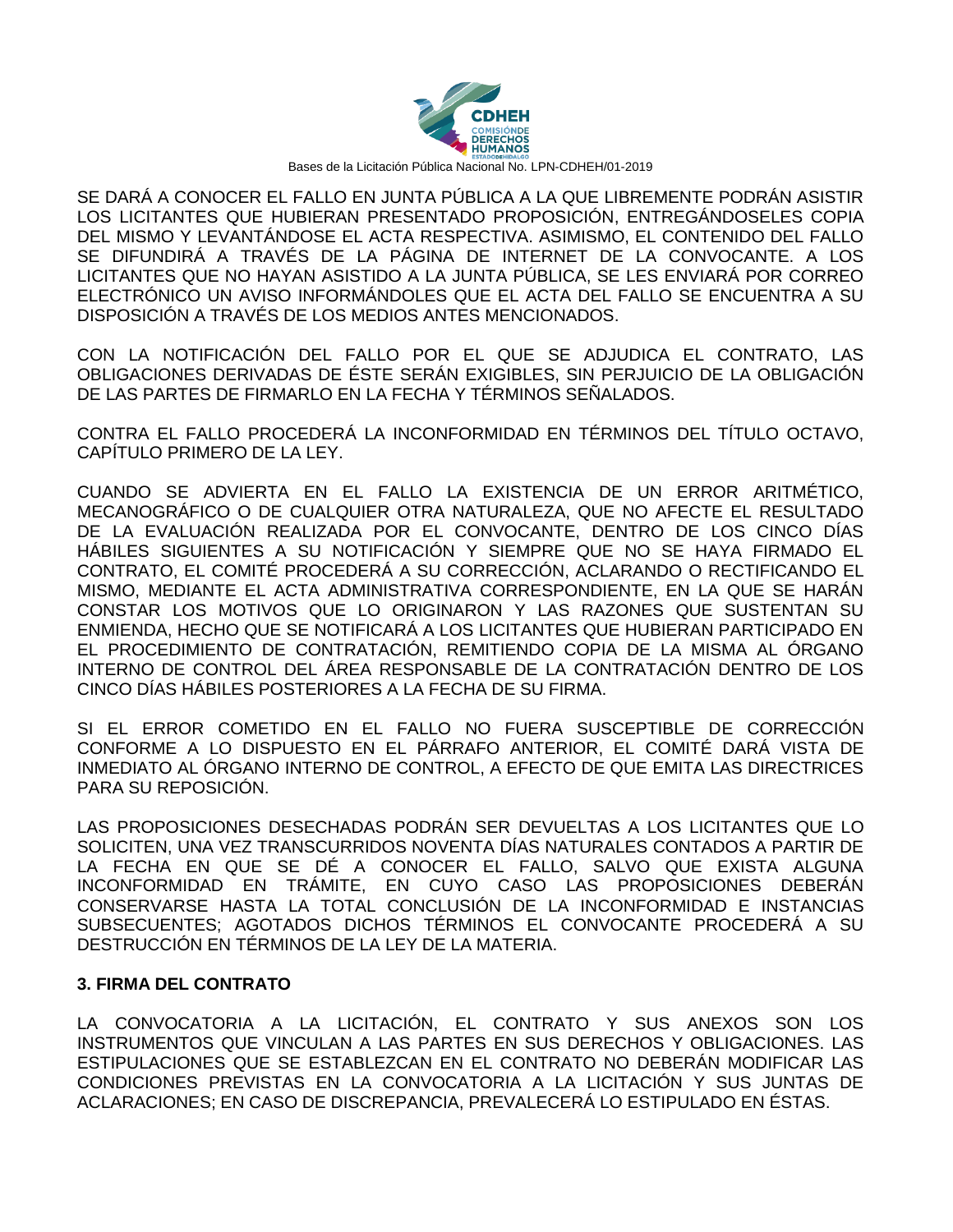

CON LA NOTIFICACIÓN DEL FALLO SERÁN EXIGIBLES LOS DERECHOS Y OBLIGACIONES ESTABLECIDOS EN LAS BASES DE LA LICITACIÓN Y OBLIGARÁN A LA PERSONA A QUIEN SE HAYA ADJUDICADO, A FIRMAR EL CONTRATO EN LA FECHA, HORA Y LUGAR PREVISTOS. ASIMISMO, CON LA NOTIFICACIÓN DEL FALLO SE REALIZARÁ LA REQUISICIÓN DE LOS BIENES.

LOS DERECHOS Y OBLIGACIONES QUE SE DERIVEN DE LOS CONTRATOS NO PODRÁN SER CEDIDOS POR LAS Y LOS PROVEEDORES A FAVOR DE CUALQUIER OTRA PERSONA FÍSICA O MORAL, CON EXCEPCIÓN DE LOS DERECHOS DE COBRO EN CUYO CASO DEBERÁ CONTAR CON EL CONSENTIMIENTO ESCRITO DEL CONVOCANTE.

PREVIO A LA FIRMA DEL CONTRATO, EL LICITANTE A QUIEN SE LE ADJUDIQUE EL MISMO DEBERÁ PRESENTAR PARA SU COTEJO, ORIGINAL O COPIA CERTIFICADA DE LOS SIGUIENTES DOCUMENTOS:

- **I.** TRATÁNDOSE DE PERSONA MORAL, TESTIMONIO DE LA ESCRITURA PÚBLICA EN LA QUE CONSTE QUE FUE CONSTITUIDA CONFORME A LAS LEYES MEXICANAS Y QUE TIENE SU DOMICILIO EN EL TERRITORIO NACIONAL, DEBIDAMENTE INSCRITA EN EL REGISTRO PÚBLICO DE LA PROPIEDAD Y EL COMERCIO;
- **II.** TRATÁNDOSE DE PERSONA FÍSICA, COPIA CERTIFICADA DEL ACTA DE NACIMIENTO O, EN SU CASO, CARTA DE NATURALIZACIÓN RESPECTIVA, EXPEDIDA POR LA AUTORIDAD COMPETENTE, ASÍ COMO LA DOCUMENTACIÓN CON LA QUE ACREDITE TENER SU DOMICILIO LEGAL EN EL TERRITORIO NACIONAL Y COPIA DE IDENTIFICACIÓN OFICIAL;
- **III.** REGISTRO EN EL PADRÓN DE PROVEEDORES CON LA CLASIFICACIÓN CORRESPONDIENTE AL OBJETO DE LA CONTRATACIÓN; Y
- **IV.** COPIA DE LA CÉDULA DEL REGISTRO FEDERAL DE CONTRIBUYENTES.

#### **3.1 GARANTÍAS**

LAS Y LOS PROVEEDORES QUE PRESENTEN PROPOSICIONES O CELEBREN LOS CONTRATOS, DEBERÁN GARANTIZAR:

- **I.** LA SERIEDAD DE LA FORMALIZACIÓN DE LA PROPUESTA. EL PORCENTAJE DE ESTA GARANTÍA SERÁ DEL CINCO POR CIENTO DE LA PROPOSICIÓN DE LAS Y LOS PROVEEDORES; Y
- **II.** EL CUMPLIMIENTO DE LOS CONTRATOS. ESTA GARANTÍA SERÁ DEL DIEZ POR CIENTO DEL MONTO TOTAL DEL CONTRATO.

LA GARANTÍA DE SERIEDAD PREVISTA EN ESTE APARTADO SE PRESENTARÁ AL MOMENTO DE LLEVAR A CABO LA PRESENTACIÓN Y APERTURA DE PROPOSICIONES; Y LA DE CUMPLIMIENTO DEL CONTRATO DEBERÁ PRESENTARSE A MÁS TARDAR DENTRO DE LOS TRES DÍAS HÁBILES SIGUIENTES A LA FIRMA DEL MISMO, SALVO QUE LA ENTREGA DE LOS BIENES, SE REALICE DENTRO DEL CITADO PLAZO.

LAS Y LOS PROVEEDORES SELECCIONADOS SE OBLIGAN A SUJETARSE A LOS TÉRMINOS, LINEAMIENTOS, PROCEDIMIENTOS Y REQUISITOS QUE ESTABLECE LA LEY DE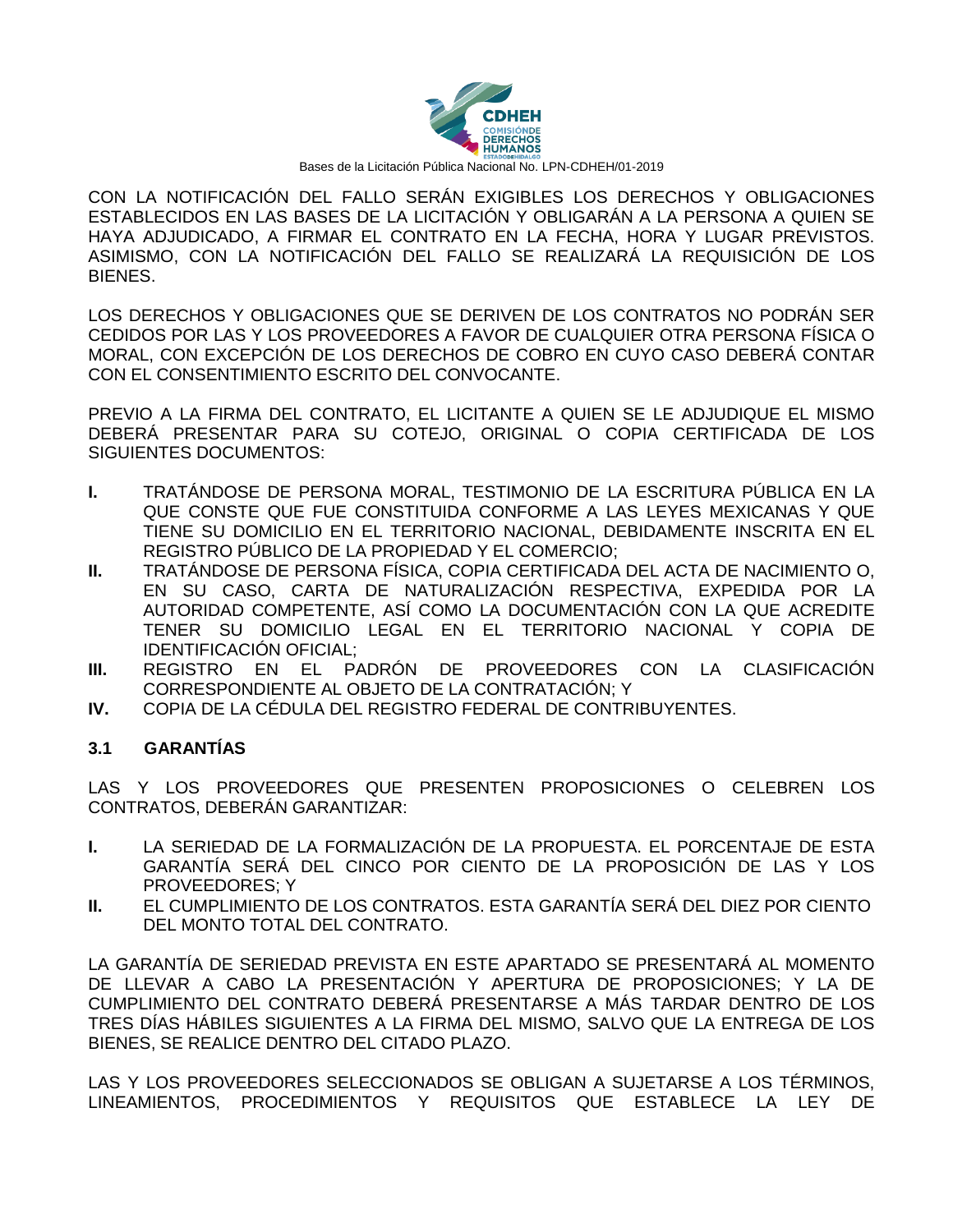

ADQUISICIONES, ARRENDAMIENTOS Y SERVICIOS DEL SECTOR PÚBLICO DEL ESTADO DE HIDALGO, Y DEMÁS DISPOSICIONES QUE LE SEAN APLICABLES.

CUANDO SE MODIFIQUE EL MONTO, PLAZO O VIGENCIA DEL CONTRATO DEBERÁ AJUSTARSE LA GARANTÍA OTORGADA.

### **3.2 PENAS CONVENCIONALES.**

EN CASO DE INCUMPLIMIENTO EN LA ENTREGA DE LOS BIENES, LAS Y LOS PROVEEDORES DEBERÁN REINTEGRAR LOS ANTICIPOS QUE HAYA RECIBIDO MÁS LOS INTERESES CORRESPONDIENTES. LOS CARGOS SE CALCULARÁN SOBRE EL MONTO DEL ANTICIPO NO AMORTIZADO Y SE COMPUTARÁN POR DÍAS NATURALES, DESDE LA FECHA DE SU ENTREGA, HASTA LA FECHA EN QUE SE PONGAN EFECTIVAMENTE LAS CANTIDADES A DISPOSICIÓN DEL CONVOCANTE.

TRATÁNDOSE DE EXCESO EN LOS PAGOS QUE HAYAN RECIBIDO LAS Y LOS PROVEEDORES, ÉSTE DEBERÁ REINTEGRAR LOS MISMOS, CONFORME A LO SEÑALADO EN EL PÁRRAFO ANTERIOR.

EN CASO DE RESCISIÓN DEL CONTRATO, LAS Y LOS PROVEEDORES DEBERÁN REINTEGRAR EL ANTICIPO Y, EN SU CASO, LOS PAGOS PROGRESIVOS QUE HAYA RECIBIDO MÁS LOS INTERESES PACTADOS EN EL CONTRATO. LOS INTERESES SE CALCULARÁN SOBRE EL MONTO DEL ANTICIPO NO AMORTIZADO, PAGOS PROGRESIVOS EFECTUADOS Y SE COMPUTARÁN POR DÍAS NATURALES DESDE LA FECHA DE SU ENTREGA HASTA LA FECHA EN QUE SE PONGAN EFECTIVAMENTE LAS CANTIDADES A DISPOSICIÓN DEL CONVOCANTE.

LA ENTREGA EXTEMPORÁNEA DE LOS BIENES SE PENALIZARÁ CON EL 2 (DOS) PORCIENTO POR CADA DÍA NATURAL DE DEMORA SOBRE EL IMPORTE DE LOS BIENES, Y SERÁN DETERMINADAS EN RAZÓN DE LOS BIENES NO ENTREGADOS OPORTUNAMENTE A PARTIR DE LA FECHA LÍMITE SEÑALADA PARA LA ENTREGA.

LAS Y LOS PROVEEDORES, ESTÁN OBLIGADOS A RESPONDER DE LOS DEFECTOS Y VICIOS OCULTOS DE LOS BIENES, ASÍ COMO DE CUALQUIER OTRA RESPONSABILIDAD EN QUE HUBIEREN INCURRIDO, EN LOS TÉRMINOS SEÑALADOS EN EL CONTRATO Y EL CÓDIGO CIVIL PARA EL ESTADO DE HIDALGO.

LAS Y LOS PROVEEDORES CUBRIRÁN LAS CUOTAS COMPENSATORIAS QUE, CONFORME A LA LEY DE LA MATERIA, PUDIEREN ESTAR SUJETAS LAS IMPORTACIONES DE BIENES OBJETO DEL CONTRATO Y EN ESTOS CASOS, NO PROCEDERÁN INCREMENTOS A LOS PRECIOS PACTADOS, NI CUALQUIER OTRA MODIFICACIÓN AL CONTRATO.

EL CONVOCANTE POR CONDUCTO DEL SERVIDOR PÚBLICO QUE SUSCRIBIÓ EL CONTRATO RESPECTIVO, RESCINDIRÁ ADMINISTRATIVAMENTE EL CONTRATO EN CASO DE INCUMPLIMIENTO DE LAS OBLIGACIONES A CARGO DE LAS Y LOS PROVEEDORES. SI PREVIAMENTE A LA CONCLUSIÓN DEL PROCEDIMIENTO DE RESCISIÓN DEL CONTRATO, SE HICIERE ENTREGA DE LOS BIENES, EL PROCEDIMIENTO INICIADO QUEDARÁ SIN EFECTO, PREVIA ACEPTACIÓN Y VERIFICACIÓN DEL CONVOCANTE DE QUE CONTINÚA VIGENTE LA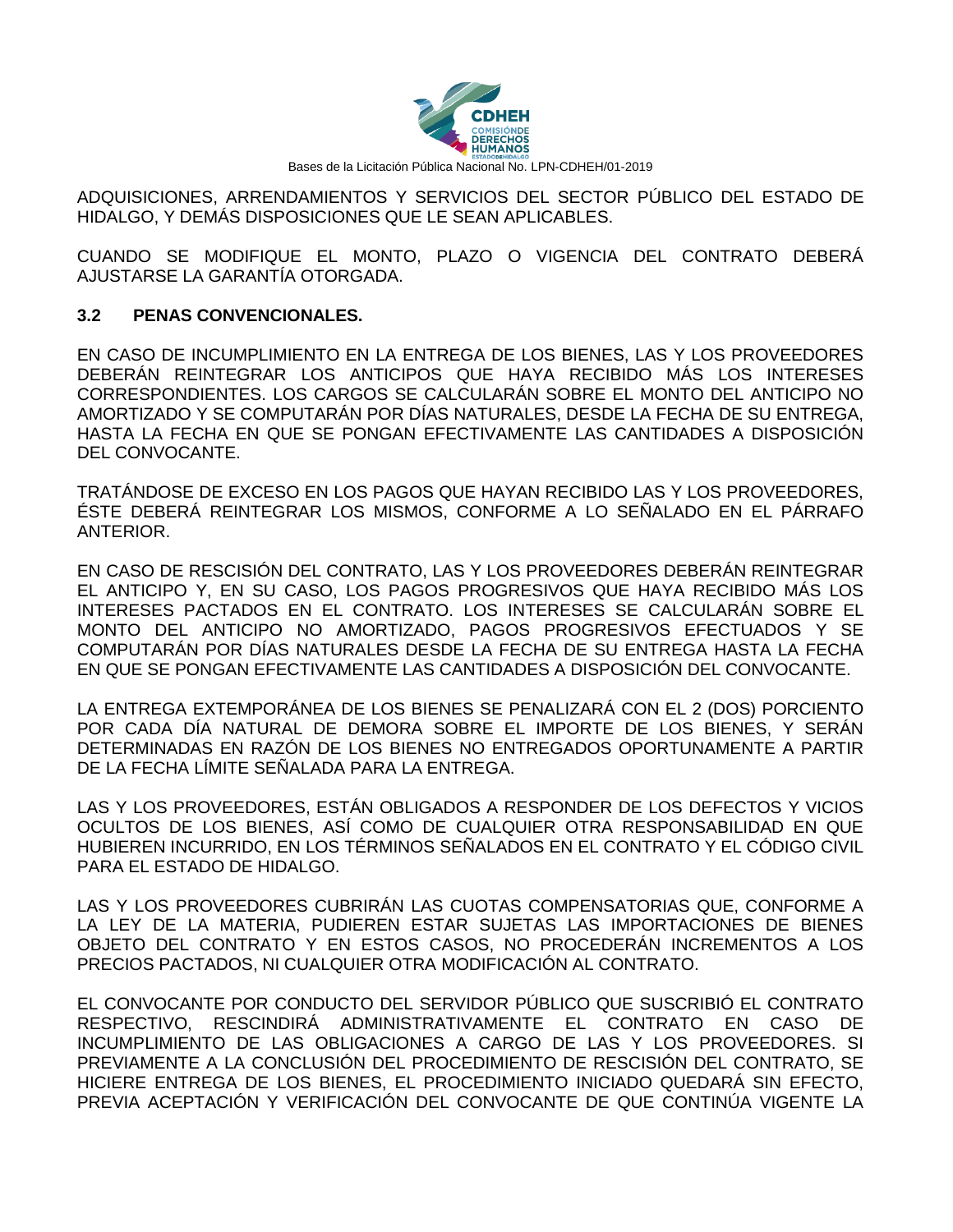

NECESIDAD DE LOS MISMOS, APLICANDO, EN SU CASO, LAS PENAS CONVENCIONALES POR EL RETRASO.

ESTOS PROCEDIMIENTOS ADMINISTRATIVOS, SERÁN SIN PERJUICIO DE LAS ACCIONES QUE JUDICIALMENTE SE HAGAN VALER ANTE LOS TRIBUNALES COMPETENTES.

#### **5. INCONFORMIDADES**

LA INCONFORMIDAD DEBERÁ PRESENTARSE POR ESCRITO, DIRECTAMENTE EN LAS OFICINAS DEL ÓRGANO INTERNO DE CONTROL DE LA COMISIÓN DE DERECHOS HUMANOS DEL ESTADO DE HIDALGO, UBICADAS EN: CALLE VICENTE SEGURA No. 100 COL. CENTRO, PACHUCA HGO. O A TRAVÉS DE LOS MEDIOS ELECTRÓNICOS QUE MEDIANTE DISPOSICIONES DE CARÁCTER ADMINISTRATIVO ESTABLEZCA EL ÓRGANO INTERNO DE CONTROL, DE ACUERDO A LO DISPUESTO EN EL ARTÍCULO 88 DE LA LEY.

#### **EL COMITÉ**

**\_\_\_\_\_\_\_\_\_\_\_\_\_\_\_\_\_\_\_\_\_\_\_\_\_\_\_\_\_\_\_\_ LIC. ALEJANDRO HABIB NICOLÁS PRESIDENTE DEL COMITÉ DE ADQUISICIONES ARRENDAMIENTOS Y SERVICIOS**

**\_\_\_\_\_\_\_\_\_\_\_\_\_\_\_\_\_\_\_\_\_\_\_\_\_\_\_\_\_\_\_\_\_\_\_\_ L.C. MIGUEL OSCAR DE LA VEGA BEZIES SECRETARIO EJECUTIVO DEL COMITÉ DE ADQUISICIONES ARRENDAMIENTOS Y SERVICIOS**

**\_\_\_\_\_\_\_\_\_\_\_\_\_\_\_\_\_\_\_\_\_\_\_\_\_\_\_\_\_\_\_\_\_\_\_ LIC. JAVIER RAMIRO LARA SALINAS VOCAL DEL COMITÉ DE ADQUISICIONES ARRENDAMIENTOS Y SERVICIOS**

**\_\_\_\_\_\_\_\_\_\_\_\_\_\_\_\_\_\_\_\_\_\_\_\_\_\_\_\_\_\_\_\_\_\_\_\_ JAVIER JAIR GARCÍA SOTO VOCAL DEL COMITÉ DE ADQUISICIONES ARRENDAMIENTOS Y SERVICIOS**

**\_\_\_\_\_\_\_\_\_\_\_\_\_\_\_\_\_\_\_\_\_\_\_\_\_\_\_\_\_\_\_\_\_\_\_ L.C. OSCAR FERNÁNDEZ HIDALGO ASESOR DEL COMITÉ DE ADQUISICIONES ARRENDAMIENTOS Y SERVICIOS**

**\_\_\_\_\_\_\_\_\_\_\_\_\_\_\_\_\_\_\_\_\_\_\_\_\_\_\_\_\_\_\_\_\_\_ L.I. ABEL CADENA GÓMEZ SUPLENTE DEL PRESIDENTE DEL COMITÉ DE ADQUISICIONES ARRENDAMIENTOS Y SERVICIOS**

**\_\_\_\_\_\_\_\_\_\_\_\_\_\_\_\_\_\_\_\_\_\_\_\_\_\_\_\_\_\_\_\_\_\_\_\_\_\_\_\_\_\_\_ M.D.F. VANIA TAMAHARA VITE RANGEL TITULAR DEL ÓRGANO INTERNO DE CONTROL**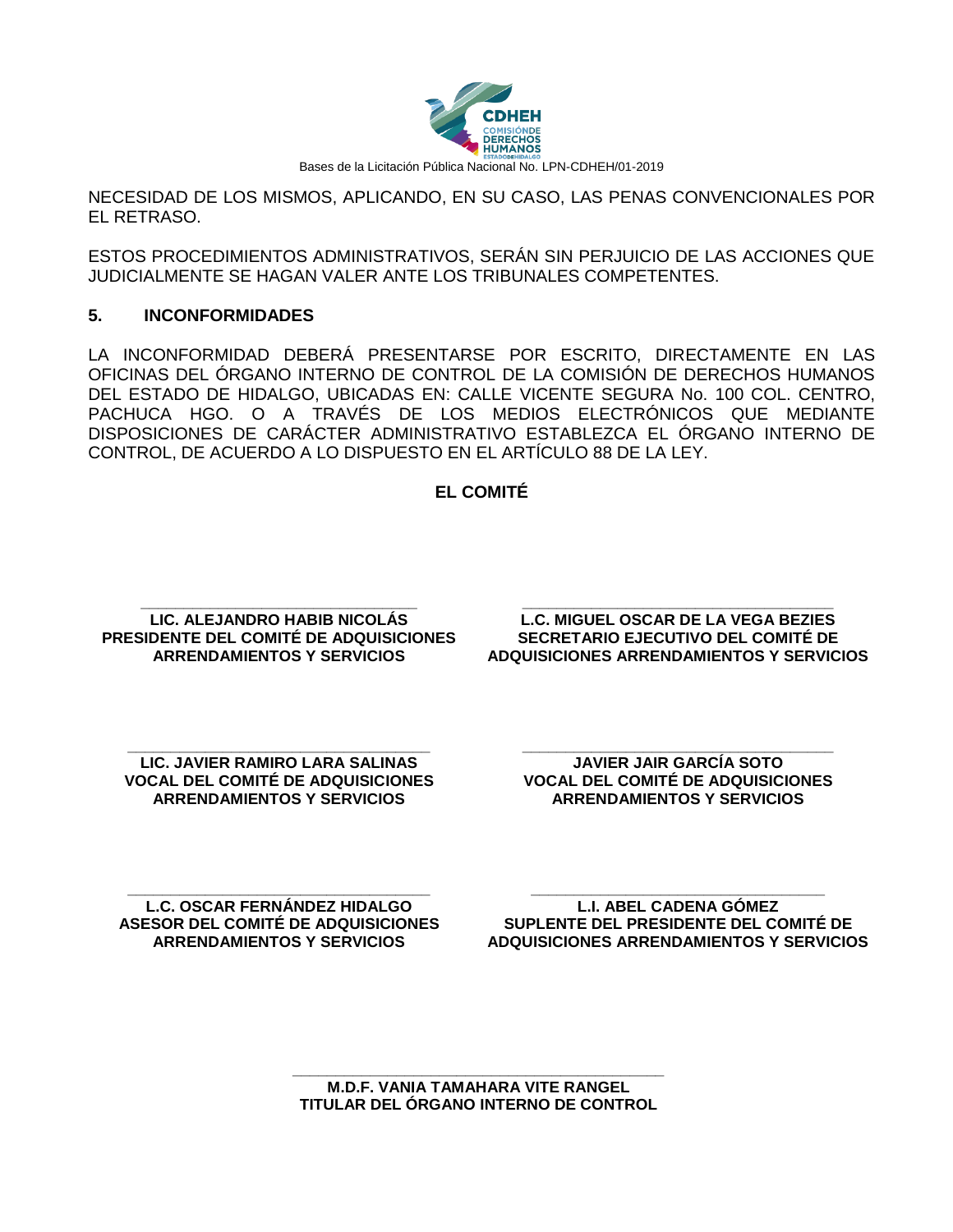

#### **ANEXO N° 1**

#### COMISIÓN DE DERECHOS HUMANOS DEL ESTADO DE HIDALGO LICITACIÓN PÚBLICA NACIONAL Nº: LPN-CDHEH/01-2019

FECHA\_\_\_\_\_\_\_\_\_\_

### **ADQUISICIÓN DE VEHÍCULOS**

| <b>PARTIDA</b> | <b>DESCRIPCIÓN</b>                                                                                                                                                                                                                                                                                                                                                                                                                                                                                                                                                                                                                                                                                                                                                                                                                                                                                                                                                                                                                                                                                                                                                                                                                                                                                                                                                                                                                                                                                                                           | <b>UNIDAD</b><br><b>DE MEDIDA</b> | <b>CANTIDA</b><br>D | <b>PRECIO</b><br><b>UNITARIO</b><br><b>SIN IVA</b> | <b>PRECIO</b><br><b>TOTAL</b><br><b>COTIZADO SIN</b><br><b>IVA</b> |
|----------------|----------------------------------------------------------------------------------------------------------------------------------------------------------------------------------------------------------------------------------------------------------------------------------------------------------------------------------------------------------------------------------------------------------------------------------------------------------------------------------------------------------------------------------------------------------------------------------------------------------------------------------------------------------------------------------------------------------------------------------------------------------------------------------------------------------------------------------------------------------------------------------------------------------------------------------------------------------------------------------------------------------------------------------------------------------------------------------------------------------------------------------------------------------------------------------------------------------------------------------------------------------------------------------------------------------------------------------------------------------------------------------------------------------------------------------------------------------------------------------------------------------------------------------------------|-----------------------------------|---------------------|----------------------------------------------------|--------------------------------------------------------------------|
| $\mathbf{1}$   | PICK UP T/M DH AC PAQ, SEG, 6 VEL.<br><b>COLOR PLATA</b><br><b>MOTOR A GASOLINA 2.5 L</b><br>166 HP<br>178 LB-PIE DE TORQUE<br>SISTEMA DE INYECCIÓN MULTIPUNTO<br>TRACCIÓN 2WD<br>FRENOS DELANTEROS DISCO VENTILADO TRASEROS TAMBOR<br>RIN DE ACERO 15" LLANTAS LLANTA 195R15C<br>SISTEMA DE DIRECCIÓN TIPO ASISTENCIA HIDRÁULICA<br>SUSPENSIÓN DELANTERA DOBLE HORQUILLA TRASERA<br><b>MUELLES</b><br>SISTEMA ELÉCTRICO ALTERNADOR (AMPERES) 120A<br>TIPO DE ENCENDIDO ELÉCTRICO<br>DIMENSIONES EXTERIORES (MM) LARGO 5,335, ANCHO 1,790,<br>ALTO TOTAL 1,720, DISTANCIA ENTRE EJES 3,150,<br>CAJA DE CARGA (MM) LARGO 2,348, ANCHO 1,560, ANCHO<br>ENTRE LLANTAS 1,130, PROFUNDIDAD 472,<br>PESOS (KG) PESO VEHICULAR 1,612, PESO BRUTO VEHICULAR<br>2,910, CAPACIDAD DE CARGA (KG) 1,298, TANQUE DE GASOLINA<br>(L) 80, RENDIMIENTO DE COMBUSTIBLE (KM/L)* CIUDAD 10.16,<br>CARRETERA 14.28, COMBINADO 11.8,<br>AIRE ACONDICIONADO<br><b>TRANSMISIÓN MANUAL DE 6VEL.</b><br>2 BOLSAS DE AIRE FRONTALES PARA CONDUCTOR Y<br>PASAJERO<br>INMOVILIZADOR Y ALERTA SONORA DE CINTURÓN DE<br><b>SEGURIDAD</b><br>SISTEMA DE FRENADO ANTIOBLOQUEO ABS<br>DISTRIBUCIÓN ELECTRÓNICA DE FRENADO EBD<br>ASISTENCIA DE FRENADO BA<br>CAPACIDAD DE CARGA INCLUYENDO PASAJEROS DE 1,298 KG<br>ASIENTO DEL CONDUCTOR DESLIZABLE/RECLINABLE<br>COMPARTIMIENTO CON PORTABOTELLAS EN<br>PUERTA<br><b>DELANTERA</b><br>CONSOLA SUPERIOR CON LÁMPARA DE CABINA<br><b>VIDRIOS MANUALES</b><br>PARRILLA COLOR NEGRO<br>ESCALÓN DE FÁCIL ACCESO AL ÁREA DE CARGA | <b>VEHÍCULO</b>                   | $\mathbf{1}$        |                                                    |                                                                    |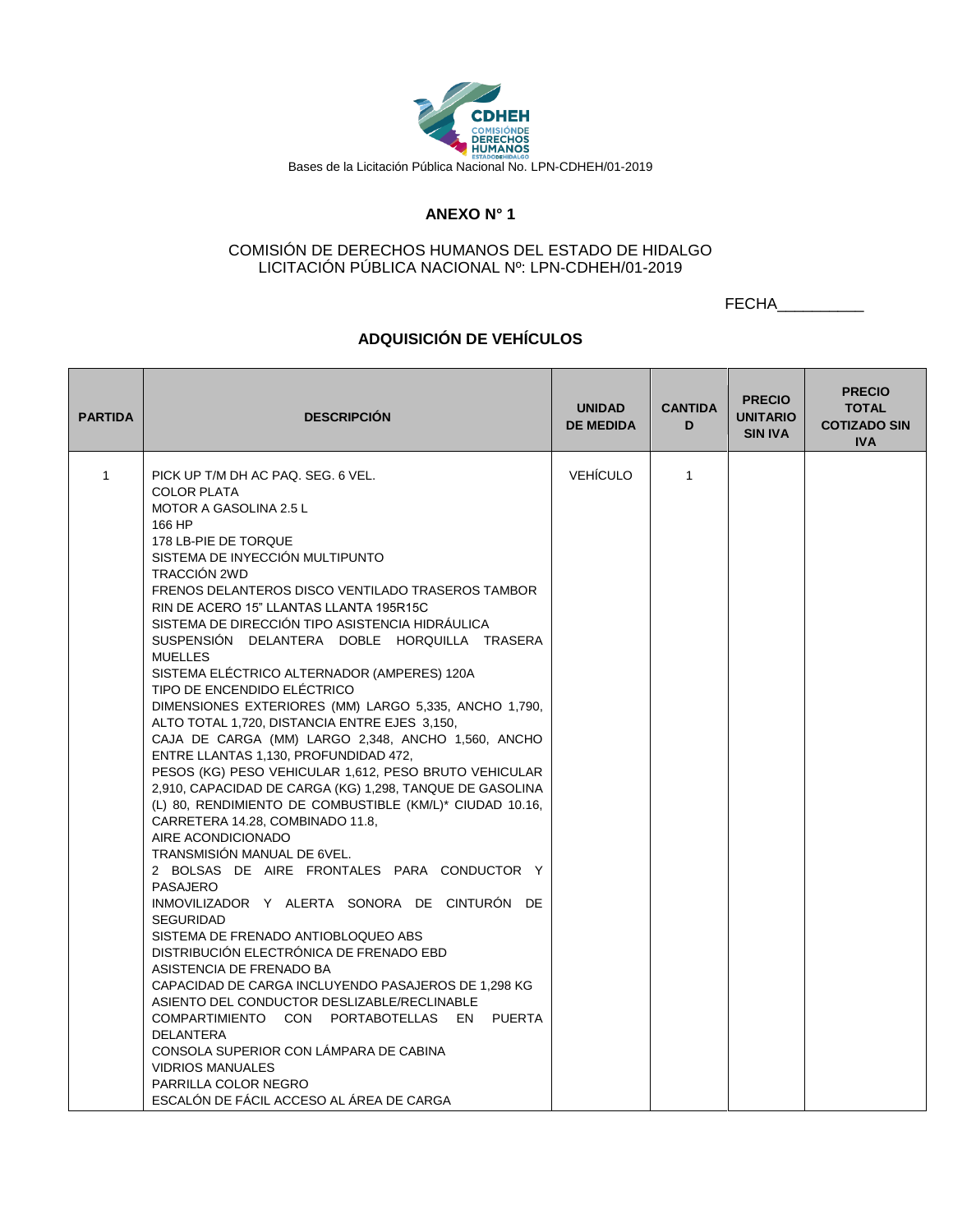

|   | ESPEJOS EXTERIORES COLOR NEGRO PLEGABLES Y CON<br>AJUSTE MANUAL<br>FAROS DE HALÓGENO CON ACABADOS EN NEGRO<br>LIMPIAPARABRISAS DE 2 VELOCIDADES INTERMITENTE Y<br>VARIABLE<br>ESCALÓN DE FÁCIL ACCESO AL ÁREA DE CARGA<br>PREPARACIÓN PARA AUDIO<br>CHASIS CON ZONAS DE DEFORMACIÓN PROGRAMADA<br>CINTURONES DE SEGURIDAD FRONTALES DE 3 PUNTOS (2)<br>CON AJUSTE DE ALTURA/ FRONTAL CENTRAL DE 2 PUNTOS<br>(1)/CON PRETENSIONADOR Y LIMITADORES DE CARGA<br>CONTROL DINAMICO VEHICULAR (VDC)<br>DIFERENCIAL DE DESLIZAMIENTO LIMITADO (LSD)<br>ASISTENTE DE ASCENSO EN PENDIENTES (HSA)                                                                                                                                                                                                                                                                                                                                                                                                                                                                                                                                                                                                                                                                                                                                                                                                                                                                                                                                                                                                                                                                                                                                                                                                                                                                                                                                                                                                                                                                           |                 |              |  |
|---|--------------------------------------------------------------------------------------------------------------------------------------------------------------------------------------------------------------------------------------------------------------------------------------------------------------------------------------------------------------------------------------------------------------------------------------------------------------------------------------------------------------------------------------------------------------------------------------------------------------------------------------------------------------------------------------------------------------------------------------------------------------------------------------------------------------------------------------------------------------------------------------------------------------------------------------------------------------------------------------------------------------------------------------------------------------------------------------------------------------------------------------------------------------------------------------------------------------------------------------------------------------------------------------------------------------------------------------------------------------------------------------------------------------------------------------------------------------------------------------------------------------------------------------------------------------------------------------------------------------------------------------------------------------------------------------------------------------------------------------------------------------------------------------------------------------------------------------------------------------------------------------------------------------------------------------------------------------------------------------------------------------------------------------------------------------------|-----------------|--------------|--|
| 2 | DOBLE CABINA S T/M DH AC PAQ. SEG. 6 VEL. COLOR PLATA<br>MOTOR A GASOLINA 2.5 L<br>166 HP, 178 LB-PIE DE TORQUE, SISTEMA DE INYECCIÓN<br>MULTIPUNTO, TRACCIÓN 2WD, FRENOS DELANTEROS DISCO<br>VENTILADO TRASEROS TAMBOR, RIN DE ACERO 15" LLANTAS<br>LLANTA 195R15C, SISTEMA DE DIRECCION TIPO ASISTENCIA<br>HIDRAULICA, SUSPENSION DELANTERA DOBLE HORQUILLA<br>TRASERA MUELLES, SISTEMA ELECTRICO ALTERNADOR<br>(AMPERES) 120 <sup>a</sup> , TIPO DE ENCENDIDO ELÉCTRICO<br>DIMENSIONES EXTERIORES (MM) LARGO, 5.258, ANCHO 1,790,<br>ALTO TOTAL 1,724, DISTANCIA ENTRE EJES 3,150, ANCHO<br>1,560, ANCHO ENTRE LLANTAS 1,130, PROFUNDIDAD 474,<br>PESOS (KG) PESO VEHICULAR 1,701, PESO BRUTO VEHICULAR<br>2,900, CAPACIDAD DE CARGA (KG) 1,199 , TANQUE DE<br>GASOLINA (L) 80, RENDIMIENTO DE COMBUSTIBLE (KM/L)*,<br>CIUDAD 10.15, CARRETERA 14.72<br>COMBINADO 11.8, AIRE ACONDICIONADO, TRANSMISION<br>MANUEL DE 6VEL., 2 BOLSAS DE AIRE FRONTALES PARA<br>CONDUCTOR Y PASAJERO, INMOVILIZADOR Y ALERTA SONORA<br>DE CINTURON DE SEGURIDAD, SISTEMA DE FRENADO<br>ANTIOBLOQUEO ABS, DISTRIBUCION ELECTRONICA DE<br>FRENADP EBD, ASISTENCOA DE FRENADO BA, CAPACIDAD DE<br>CARGA INCLUYENDO PASAJEROS DE 1,298 KG, ASIENTO DEL<br>CONDUCTOR DESLIZABLE/RECLINABLE<br>COMPARTIMIENTO CON PORTABOTELLAS<br>EN PUERTA<br>DELANTERA, CONSOLA SUPERIOR CON LAMPARA DE CABINA,<br>VIDRIOS MANUALES, PARRILLA COLOR NEGRO, ESCALÓN DE<br>FACIL ACCESO AL AREA DE CARGA, ESPEJOS EXTERIORES<br>COLOR NEGRO PLEGABLES Y CON AJUSTE MANUAL, FAROS DE<br>HALOGENO CON ACABADOS EN NEGRO, LIMPIAPARABRISAS<br>DE 2 VELOCIDADES INTERMITENTE Y VARIABLE, ESCALÓN DE<br>FÁCIL ACCESO AL ÁREA DE CARGA, PREPARACIÓN PARA<br>AUDIO, CHASIS CON ZONAS DE DEFORMACIÓN PROGRAMADA,<br>CINTURONES DE SEGURIDAD FRONTALES DE 3 PUNTOS (2)<br>CON AJUSTE DE ALTURA/ FRONTAL CENTRAL DE 2 PUNTOS<br>(1)/CON PRETENSIONADOR Y LIMITADORES DE CARGA.<br>CONTROL DINAMICO VEHICULAR (VDC), DIFERENCIAL DE<br>DESLIZAMIENTO LIMITADO (LSD), ASISTENTE DE ASCENSO EN<br>PENDIENTES (HSA) | <b>VEHÍCULO</b> | $\mathbf{1}$ |  |
| 3 | <b>COLOR BLANCO</b><br>MOTOR 1.6 L<br>106 HP<br>105 LB-PIE DE TORQUE<br><b>BOLSAS DE AIRE FRONTALES</b><br>ASISTENTES DE FRENADO                                                                                                                                                                                                                                                                                                                                                                                                                                                                                                                                                                                                                                                                                                                                                                                                                                                                                                                                                                                                                                                                                                                                                                                                                                                                                                                                                                                                                                                                                                                                                                                                                                                                                                                                                                                                                                                                                                                                   | <b>VEHÍCULO</b> | 4            |  |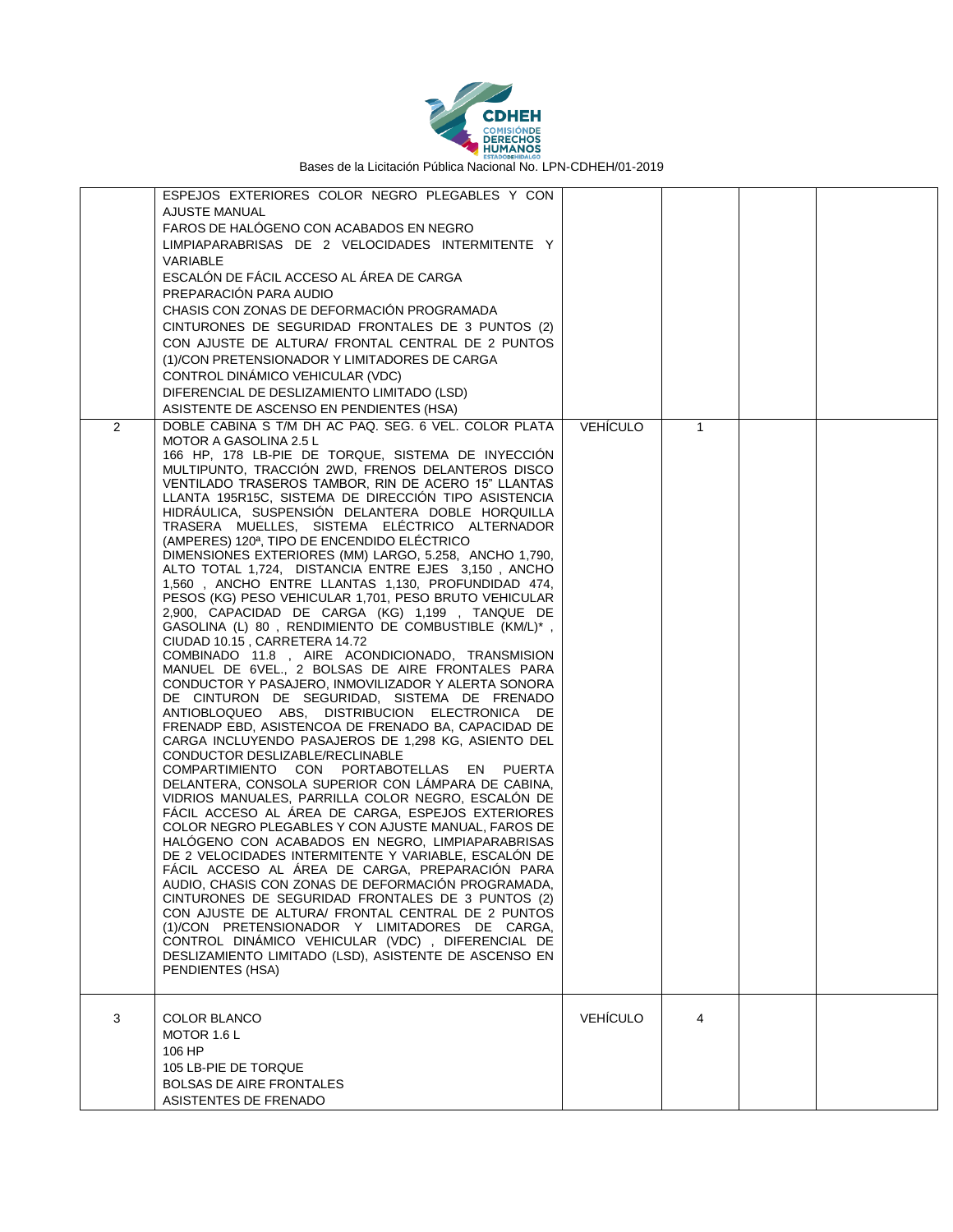

|   | ABS                                                   |                 |              |  |
|---|-------------------------------------------------------|-----------------|--------------|--|
|   | ABD BA                                                |                 |              |  |
|   | RINES DE 15" DE ACERO CON TAPÓN COMPLETO              |                 |              |  |
|   | AMPLIO ESPACIO EN CAJUELA CON CAPACIDAD DE 460 LITROS |                 |              |  |
|   | AIRE ACONDICIONADO MANUAL                             |                 |              |  |
|   |                                                       |                 |              |  |
|   | ALARMA A CONTROL REMOTO CON INMOVILIZADOR             |                 |              |  |
|   | ASIENTOS DELANTEROS Y TRASEROS (2) CON CABECERAS      |                 |              |  |
|   | <b>AJUSTABLES</b>                                     |                 |              |  |
|   | CONSOLA CENTRAL CON PORTAVASOS DELANTEROS (2)         |                 |              |  |
|   | COMPUTADORA DE VIAJE CON DOBLE ODÓMETRO, CONSUMO      |                 |              |  |
|   | O COMBUSTIBLE                                         |                 |              |  |
|   | CRISTALES CON APERTURA MANUAL                         |                 |              |  |
|   | DESEMPAÑADOR TRASERO CON TEMPORIZADO                  |                 |              |  |
|   |                                                       |                 |              |  |
|   | REVISTERO Y PORTABOTELLAS EN PUERTAS DELANTERAS       |                 |              |  |
|   | CIERRE CENTRALIZADO DE SEGUROS                        |                 |              |  |
|   | SEGUROS ELÉCTRICOS SENSIBLES A LA VELOCIDAD           |                 |              |  |
|   | <b>TACÓMETRO</b>                                      |                 |              |  |
|   | TOMACORRIENTE DE 12V                                  |                 |              |  |
|   | VOLANTE CON AJUSTE DE ALTURA                          |                 |              |  |
|   | DEFENSAS AL COLOR DE LA CARROCERÍA                    |                 |              |  |
|   | MANIJAS DE PUERTA EN COLOR NEGRO                      |                 |              |  |
|   | ESPEJOS EXTERIORES CON AJUSTE MANUAL                  |                 |              |  |
|   | <b>FAROS DE HALOGENO</b>                              |                 |              |  |
|   | LIMPIAPARABRISAS INTERMITENTE                         |                 |              |  |
|   | RINES DE ACERO 15" CON TAPÓN COMPLETO                 |                 |              |  |
|   |                                                       |                 |              |  |
|   | ALARMA A CONTROL REMOTO CON INMOVILIZADOR             |                 |              |  |
|   | <b>BOLSAS DE AIRE FRONTALES</b>                       |                 |              |  |
|   | CINTURONES DE SEGURIDAD DELANTEROS RETRÁCTILES DE 3   |                 |              |  |
|   | PUNTOS (ELR)                                          |                 |              |  |
|   | CINTURONES DE SEGURIDAD TRASEROS RETRÁCTILES DE 3     |                 |              |  |
|   | PUNTOS (3) (A-ELR)                                    |                 |              |  |
|   | SISTEMA DE FRENADO ANTIBLOQUEO (ABC), DISTRIBUCIÓN    |                 |              |  |
|   | ELECTRÓNICO DE                                        |                 |              |  |
|   | TRIÁNGULOS DE SEGURIDAD                               |                 |              |  |
|   | DIMENSIONES EXTERIORES (MM) LARGO 4,492, ANCHO 1,695, |                 |              |  |
|   | ALTO 1,509                                            |                 |              |  |
|   | <b>DISTANCIA ENTRE EJES 2,600</b>                     |                 |              |  |
|   |                                                       |                 |              |  |
|   | ENTREVÍA DELANTERA 1,480                              |                 |              |  |
|   | ENTREVÍA TRASERA 1,485                                |                 |              |  |
|   | CAPACIDADES (L) TANQUE DE COMBUSTIBLE 41 L, CAPACIDAD |                 |              |  |
|   | DE CAJUELA 460 L                                      |                 |              |  |
|   | PESO (KG) PESO VEHICULAR 1,057, PESO BRUTO VEHICULAR  |                 |              |  |
|   | 1,528                                                 |                 |              |  |
|   | RENDIMIENTO DE COMBUSTIBLE (KM/L)*<br>CIUDAD 14.6.    |                 |              |  |
|   | CARRETERA 20.9 COMBINADO 16.9                         |                 |              |  |
| 4 | AUTOMÓVIL SEDAN AUTOMÁTICO MOTOR 1.6 L                | <b>VEHÍCULO</b> | $\mathbf{1}$ |  |
|   | 118 HP                                                |                 |              |  |
|   | 110 LB-PIE DE TORQUE                                  |                 |              |  |
|   | <b>6 BOLSAS DE AIRE FRONTALES</b>                     |                 |              |  |
|   | <b>SENSORES DE REVERSA</b>                            |                 |              |  |
|   | ASISTENTE DE ASCENSO                                  |                 |              |  |
|   | CONTROL DINAMICO VEHICULAR                            |                 |              |  |
|   | ASISTENTES DE FRENADO:                                |                 |              |  |
|   | <b>ABS</b>                                            |                 |              |  |
|   | <b>EBD</b>                                            |                 |              |  |
|   | BA                                                    |                 |              |  |
|   | RINES DE 15" DE ACERO CON TAPON COMPLETO 195/66 R15"  |                 |              |  |
|   | AMPLIO ESPACIO EN CAJUALACON CAPACIDAD DE 466 LITROS  |                 |              |  |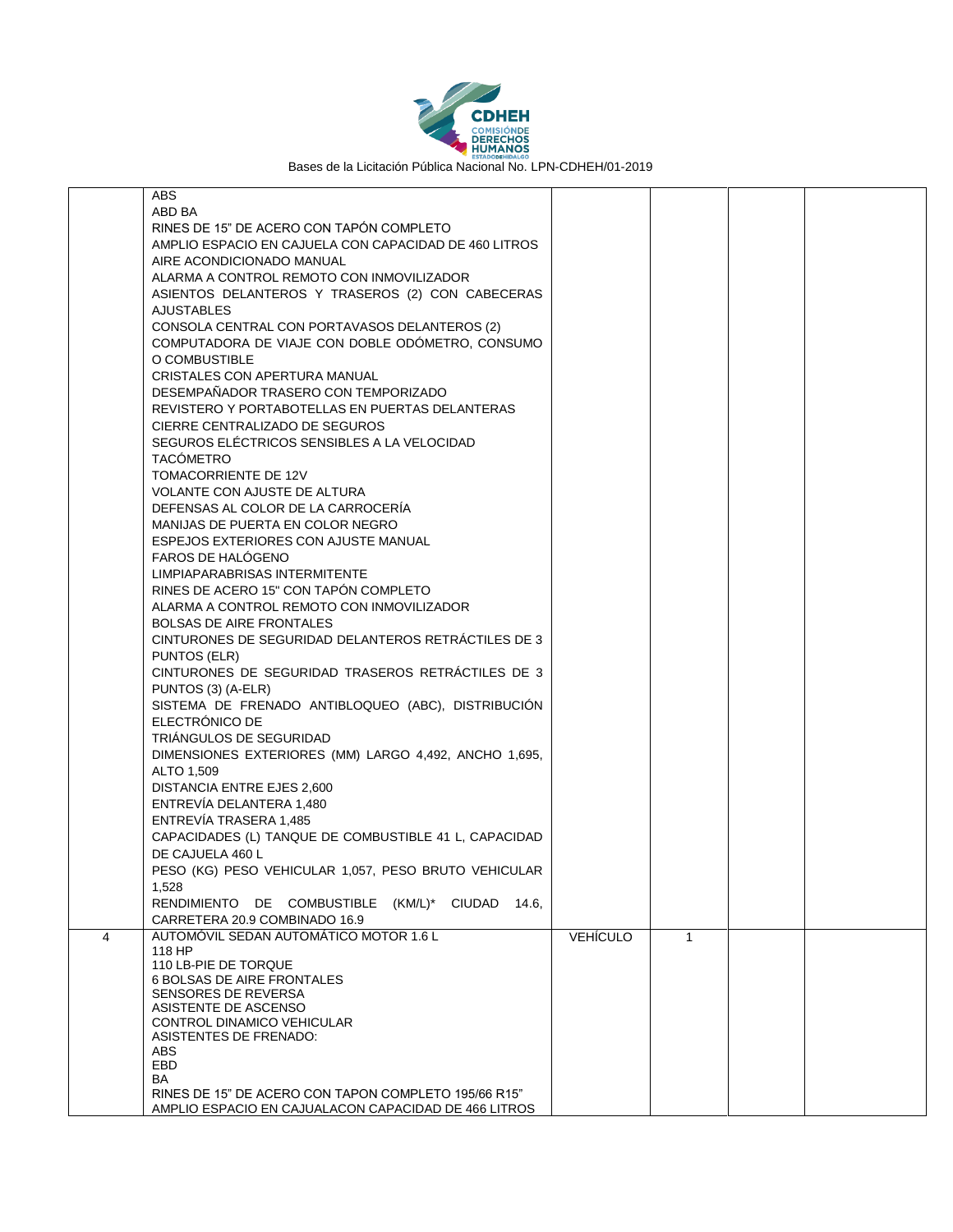

| AIRE ACONDICIONADO MANUAL                                                                         |  |  |
|---------------------------------------------------------------------------------------------------|--|--|
| LLAVE INTELIGENTE<br>ASIENTOS DELANTEROS Y TRASEROS (2) CON CABECERAS                             |  |  |
| <b>AJUSTABLES</b>                                                                                 |  |  |
| CONSOLA CENTRAL CON PORTAVASOS DELANTEROS (2)<br>COMPUTADORA DE VIAJE CON DOBLE ODÓMETRO, CONSUMO |  |  |
| O COMBUSTIBLE                                                                                     |  |  |
| <b>CRISTALES ELECTRICOS</b>                                                                       |  |  |
| LUZ DE CAJUELA<br>ESPEJO DE VANIDAD CONDUCTOR PASAJERO.                                           |  |  |
| DESEMPAÑADOR TRASERO CON TEMPORIZADO                                                              |  |  |
| REVISTERO Y PORTA BOTELLAS EN PUERTAS DELANTERAS                                                  |  |  |
| CIERRE CENTRALIZADO DE SEGUROS<br>SEGUROS ELECTRICOS SENSIBLES A LA VELOCIDAD                     |  |  |
| SISTEMA DE AUDIO AUX FRONTAL, USB Y 4 BOCINAS                                                     |  |  |
| USB TRASERO 2                                                                                     |  |  |
| TOMA CORRIENTE DE 12 V<br>CONTROLES DE AUDIO MANOS LIBRE BLUETOOTH MANOS                          |  |  |
| <b>LIBRES</b>                                                                                     |  |  |
| APERTURA Y CIERRE DE PUERTAS ELÉCTRICOS.                                                          |  |  |
| VOLANTE CON AJUSTE TELESCÓPICO Y DE ALTURA.<br>ESPEJOS ABATIBLES CON AJUSTE ELECTRICO.            |  |  |
| BOTÓN DE ENCENDIDO DE MOTOR.                                                                      |  |  |
| ALARMA CONTROL REMOTO CON INMOVILIZADOR.                                                          |  |  |
|                                                                                                   |  |  |
|                                                                                                   |  |  |
| <b>TACÓMETRO</b><br>TOMACORRIENTE DE 12V                                                          |  |  |
| <b>VOLANTE CON AJUSTE DE ALTURA</b>                                                               |  |  |
| DEFENSAS AL COLOR DE LA CARROCERÍA                                                                |  |  |
| ESPEJOS EXTERIORES CON AJUSTE ELÉCTRICO.<br>FAROS DE HALÓGENO                                     |  |  |
| LIMPIAPARABRISAS INTERMITENTE                                                                     |  |  |
| RINES DE ACERO 15" CON TAPON COMPLETO                                                             |  |  |
| ALARMA A CONTROL REMOTO CON INMOVILIZADOR<br>CINTURONES DE SEGURIDAD DELANTEROS RETRACTILES DE 3  |  |  |
| PUNTOS (ELR)                                                                                      |  |  |
| CINTURONES DE SEGURIDAD TRASEROS RETRÁCTILES DE 3<br>PUNTOS (3) (A-ELR                            |  |  |
| RECORDATORIO DE CINTURONES DE SEGURIDAD PARA                                                      |  |  |
| CONDUCTOR Y PASAJEROS.                                                                            |  |  |
| SISTEMA DE ANCLAJE PARA SILLA DE BEBE ISOFIX<br>TRIANGULOS DE SEGURIDAD                           |  |  |
| <b>GATO</b>                                                                                       |  |  |
| MANERALES PARA BIRLOS Y GATO.                                                                     |  |  |
|                                                                                                   |  |  |
| DIMENSIONES EXTERIORES (MM)                                                                       |  |  |
| LARGO 4,495<br>ANCHO 1,740                                                                        |  |  |
| ALTO 1,465                                                                                        |  |  |
| DISTANCIA ENTRE EJES 2,620                                                                        |  |  |
| ENTREVÍA DELANTERA 1,520<br>ENTREVIA TRASERA 1,530                                                |  |  |
|                                                                                                   |  |  |
| CAPACIDADES (L) TANQUE DE COMBUSTIBLE 41 L                                                        |  |  |
| CAPACIDAD DE CAJUELA 466 L<br>PESO (KG)                                                           |  |  |
| PESO VEHICULAR 1.090                                                                              |  |  |
| PESO BRUTO VEHICULAR 1,500                                                                        |  |  |
| RENDIMIENTO DE COMBUSTIBLE (KM/L)*<br><b>CIUDAD</b>                                               |  |  |
| 16.48                                                                                             |  |  |
| CARRETERA                                                                                         |  |  |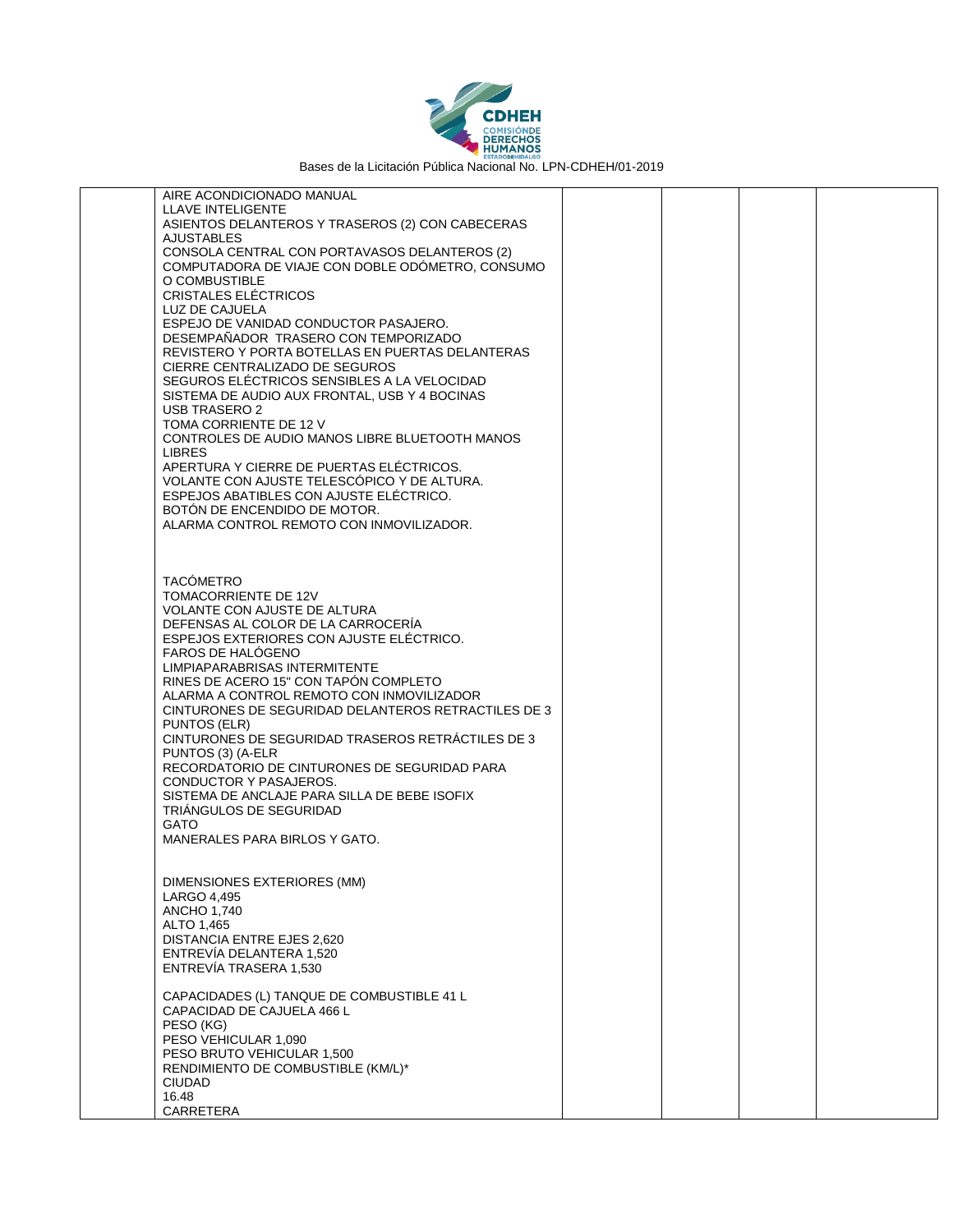

|   | 23.58                                                   |                 |              |                |  |
|---|---------------------------------------------------------|-----------------|--------------|----------------|--|
|   | <b>COMBINADO</b>                                        |                 |              |                |  |
|   | 19.06                                                   |                 |              |                |  |
|   |                                                         |                 |              |                |  |
|   |                                                         |                 |              |                |  |
| 5 | AUTOMOVIL HATCH BACK MOTOR 1.6 L, 106 HP, 142 LB-PIE DE | <b>VEHÍCULO</b> | $\mathbf{1}$ |                |  |
|   | TORQUE, BOLSAS DE AIRE FRONTALES, ASISTENTES DE         |                 |              |                |  |
|   | FRENADO ABS EBD BA. RINES DE 14" DE ACERO CON TAPON     |                 |              |                |  |
|   | COMPLETO 165/70 R14"                                    |                 |              |                |  |
|   | AIRE ACONDICIONADO MANUAL, AM/FM/RDS/CD/MP3/AUX-        |                 |              |                |  |
|   | IN/TARJETA SD CON 4 PARLANTES, ASIENTOS DELANTEROS Y    |                 |              |                |  |
|   | TRASEROS (2) CON CABECERAS AJUSTABLES, CIERRE           |                 |              |                |  |
|   | CENTRALIZADO A TRAVÉS DE BOTÓN INTERIOR EN PUERTA       |                 |              |                |  |
|   |                                                         |                 |              |                |  |
|   | DEL CONDUCTOR, CONSOLA CENTRAL CON PORTAVASOS           |                 |              |                |  |
|   | DELANTEROS (2), CUBRE EQUIPAJE REMOVIBLE, CRISTALES     |                 |              |                |  |
|   | CON APERTURA MANUAL, DESEMPAÑADOR TRASERO CON           |                 |              |                |  |
|   | TEMPORIZADO. REVISTERO Y PORTABOTELLAS EN PUERTAS       |                 |              |                |  |
|   | DELANTERAS. SEGUROS ELÉCTRICOS SENSIBLES A LA           |                 |              |                |  |
|   | VELOCIDAD, TACOMETRO, TOMACORRIENTE DE 12V, VOLANTE     |                 |              |                |  |
|   | CON AJUSTE DE ALTURA, DEFENSAS AL COLOR DE LA           |                 |              |                |  |
|   | CARROCERÍA, MANIJAS DE PUERTA EN COLOR NEGRO,           |                 |              |                |  |
|   | ESPEJOS EXTERIORES CON AJUSTE MANUAL COLOR NEGRO.       |                 |              |                |  |
|   | FAROS DE HALÓGENO, LIMPIAPARABRISAS INTERMITENTE,       |                 |              |                |  |
|   | RINES DE ACERO 14" CON TAPÓN COMPLETO, ALARMA A         |                 |              |                |  |
|   | CONTROL REMOTO CON INMOVILIZADOR, CINTURONES DE         |                 |              |                |  |
|   | SEGURIDAD DELANTEROS RÉTRACTILES DE 3 PUNTOS (ELR).     |                 |              |                |  |
|   |                                                         |                 |              |                |  |
|   | CINTURONES DE SEGURIDAD TRASEROS RETRÁCTILES DE 3       |                 |              |                |  |
|   | PUNTOS (3) (A-ELR), TRIÁNGULOS DE SEGURIDAD, GATO,      |                 |              |                |  |
|   | MANERALES PARA BIRLOS Y GATO, DIMENSIONES               |                 |              |                |  |
|   | EXTERIORES (MM), LARGO 3,780, ANCHO 1,665, ALTO 1,531,  |                 |              |                |  |
|   | DISTANCIA ENTRE EJES 2,450, CAPACIDADES (L) TANQUE DE   |                 |              |                |  |
|   | COMBUSTIBLE 41 L, CAPACIDAD DE CAJUELA 230 L, PESO      |                 |              |                |  |
|   | BRUTO VEHICULAR 1,335, RENDIMIENTO DE COMBUSTIBLE       |                 |              |                |  |
|   | (KM/L)*, CIUDAD 11.4, CARRETERA 17.7, COMBINADO 14.8    |                 |              |                |  |
|   |                                                         |                 |              |                |  |
|   |                                                         |                 |              |                |  |
|   |                                                         |                 |              | <b>SUBTOTA</b> |  |
|   |                                                         |                 |              |                |  |
|   |                                                         |                 |              | L              |  |
|   |                                                         |                 |              |                |  |
|   |                                                         |                 |              | <b>IVA</b>     |  |
|   |                                                         |                 |              |                |  |
|   |                                                         |                 |              |                |  |

**TOTAL**

#### **NOTA: LOS LICITANTES PARTICIPANTES DEBERÁN RESPETAR LO SOLICITADO Y AJUSTARSE A LAS CARACTERÍSTICAS TÉCNICAS EN ESTE ANEXO. INDICARÁN EN SU OFERTA LOS SIGUIENTES DATOS:**

CONDICIONES DE PAGO: \_\_\_\_\_\_\_\_\_\_\_\_\_\_\_\_\_\_\_

VIGENCIA DE LA COTIZACIÓN: \_\_\_\_\_\_\_\_\_\_\_\_\_\_\_

PLAZO Y CONDICIONES DE ENTREGA: \_\_\_\_\_\_\_\_\_\_\_\_\_\_\_\_\_\_\_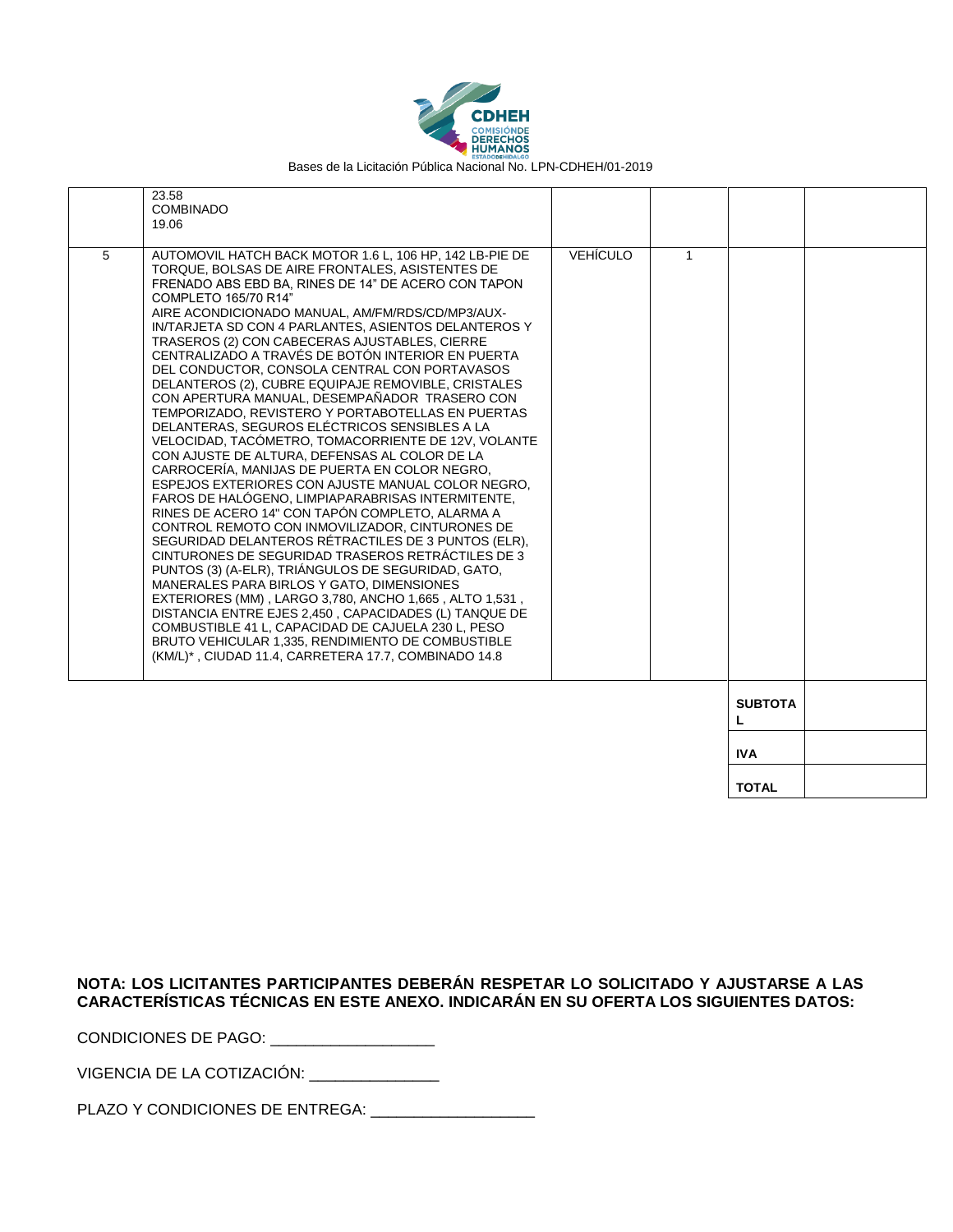

GARANTÍA DE LOS BIENES: \_\_\_\_\_\_\_\_\_\_\_\_\_\_\_\_\_\_\_

LUGAR DE ENTREGA: \_\_\_\_\_\_\_\_\_\_\_\_\_\_\_\_\_\_\_\_\_

NOTA: EL LICITANTE PARTICIPANTE DEBERÁ PRESENTAR CARTA EN HOJA MEMBRETEADA Y FIRMADA POR EL REPRESENTANTE LEGAL DONDE INCLUYA LA LEYENDA QUE "CONOCE Y ACEPTA EL CÓDIGO DE ÉTICA DE LA COMISIÓN DE DERECHOS HUMANOS DEL ESTADO DE HIDALGO"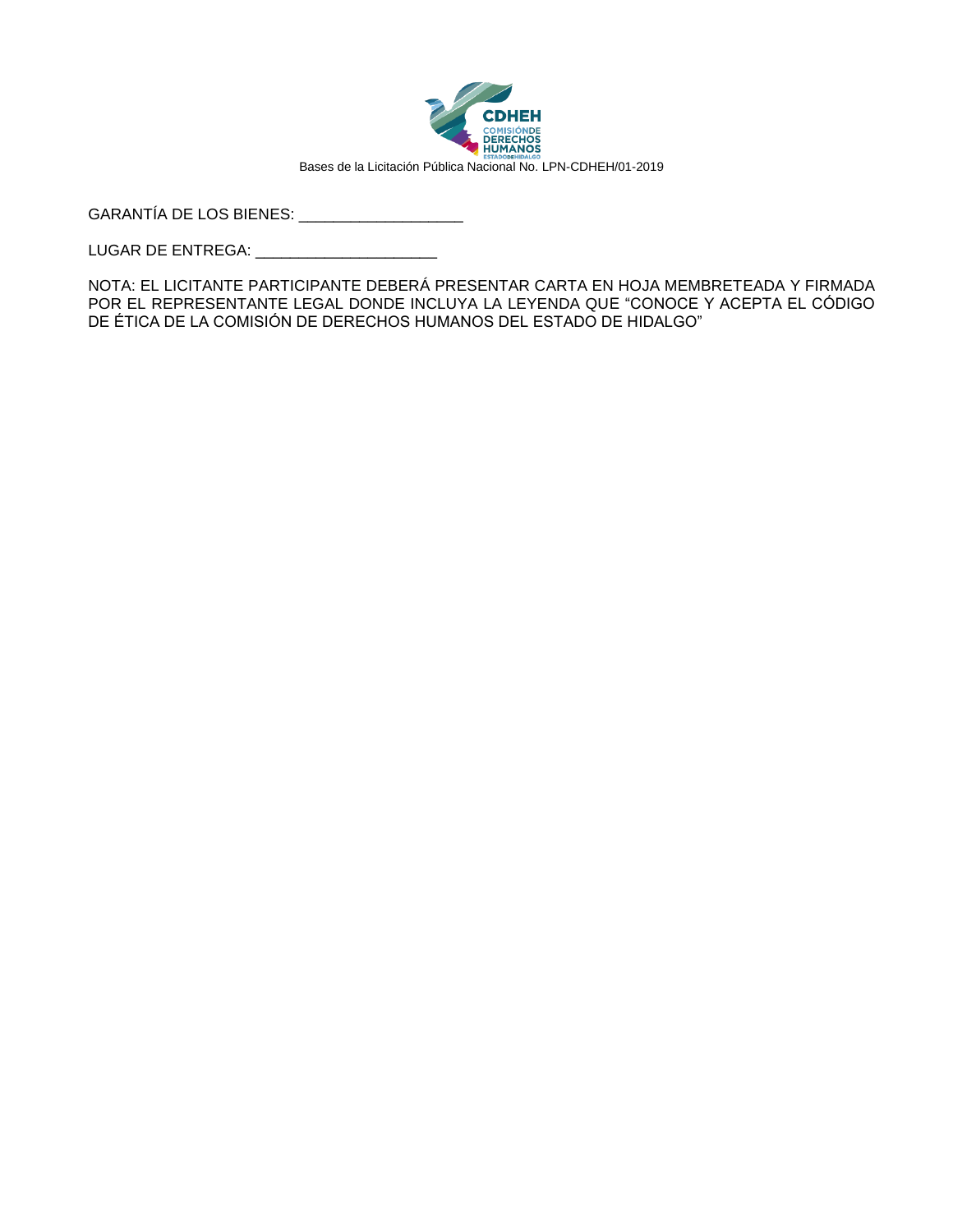

## **ANEXO Nº 2**

### **REPRESENTACIÓN LEGAL**

#### COMISIÓN DE DERECHOS HUMANOS DEL ESTADO DE HIDALGO LICITACIÓN PÚBLICA NACIONAL Nº: LPN-CDHEH/01-2019

(NOMBRE), MANIFIESTO BAJO PROTESTA DE DECIR VERDAD, QUE LOS DATOS AQUÍ ASENTADOS, SON CIERTOS Y HAN SIDO DEBIDAMENTE VERIFICADOS, ASÍ COMO QUE CUENTO CON FACULTADES SUFICIENTES PARA SUSCRIBIR LA PROPOSICIÓN EN LA PRESENTE INVITACIÓN A CUANDO MENOS TRES PERSONAS, A NOMBRE Y REPRESENTACIÓN DE: \_\_\_\_\_\_\_\_\_\_\_\_\_\_\_\_\_\_\_\_\_\_\_\_\_\_.

| REGISTRO FEDERAL DE CONTRIBUYENTES:                                                   |
|---------------------------------------------------------------------------------------|
| CURP:                                                                                 |
| DOMICILIO.-                                                                           |
| CALLE Y NÚMERO:                                                                       |
| COLONIA: DELEGACIÓN O MUNICIPIO:                                                      |
| CÓDIGO POSTAL:                                                                        |
| ENTIDAD FEDERATIVA:                                                                   |
| TELÉFONOS: FAX:                                                                       |
| <b>CORREO ELECTRÓNICO:</b>                                                            |
| NO. DE LA ESCRITURA PÚBLICA EN LA QUE CONSTA SU ACTA CONSTITUTIVA: FECHA:             |
| NOMBRE, NÚMERO Y LUGAR DEL NOTARIO PÚBLICO ANTE EL CUAL SE DIO FE DE LA MISMA:        |
| INSCRITA EN EL REGISTRO PÚBLICO DE LA PROPIEDAD Y DEL COMERCIO, BAJO EL Nº.__ TOMO -- |
| LIBRO --, SECCIÓN ---, FECHA ---------------EN                                        |
| RELACIÓN DE ACCIONISTAS.-                                                             |
| APELLIDO PATERNO: APELLIDO MATERNO: NOMBRE(S):                                        |
| DESCRIPCIÓN DEL OBJETO SOCIAL:                                                        |
| REFORMAS AL ACTA CONSTITUTIVA:                                                        |
|                                                                                       |

NOMBRE DEL APODERADO O REPRESENTANTE: DATOS DEL DOCUMENTO MEDIANTE EL CUAL ACREDITA SU PERSONALIDAD Y FACULTADES. - ESCRITURA PÚBLICA NÚMERO: FECHA: NOMBRE, NÚMERO Y LUGAR DEL NOTARIO PÚBLICO ANTE EL CUAL SE OTORGÓ:

\_\_\_\_\_\_\_\_\_\_\_\_\_\_\_\_\_\_\_\_\_\_ A \_\_\_\_ DE \_\_\_\_\_\_\_\_\_\_\_\_\_ DEL 201\_

PROTESTO LO NECESARIO.

\_\_\_\_\_\_\_\_\_\_\_\_\_\_\_\_\_\_\_\_\_\_\_\_\_\_\_\_\_\_\_\_\_\_\_\_\_\_\_\_\_\_\_\_\_\_\_\_ NOMBRE Y FIRMA DEL REPRESENTANTE LEGAL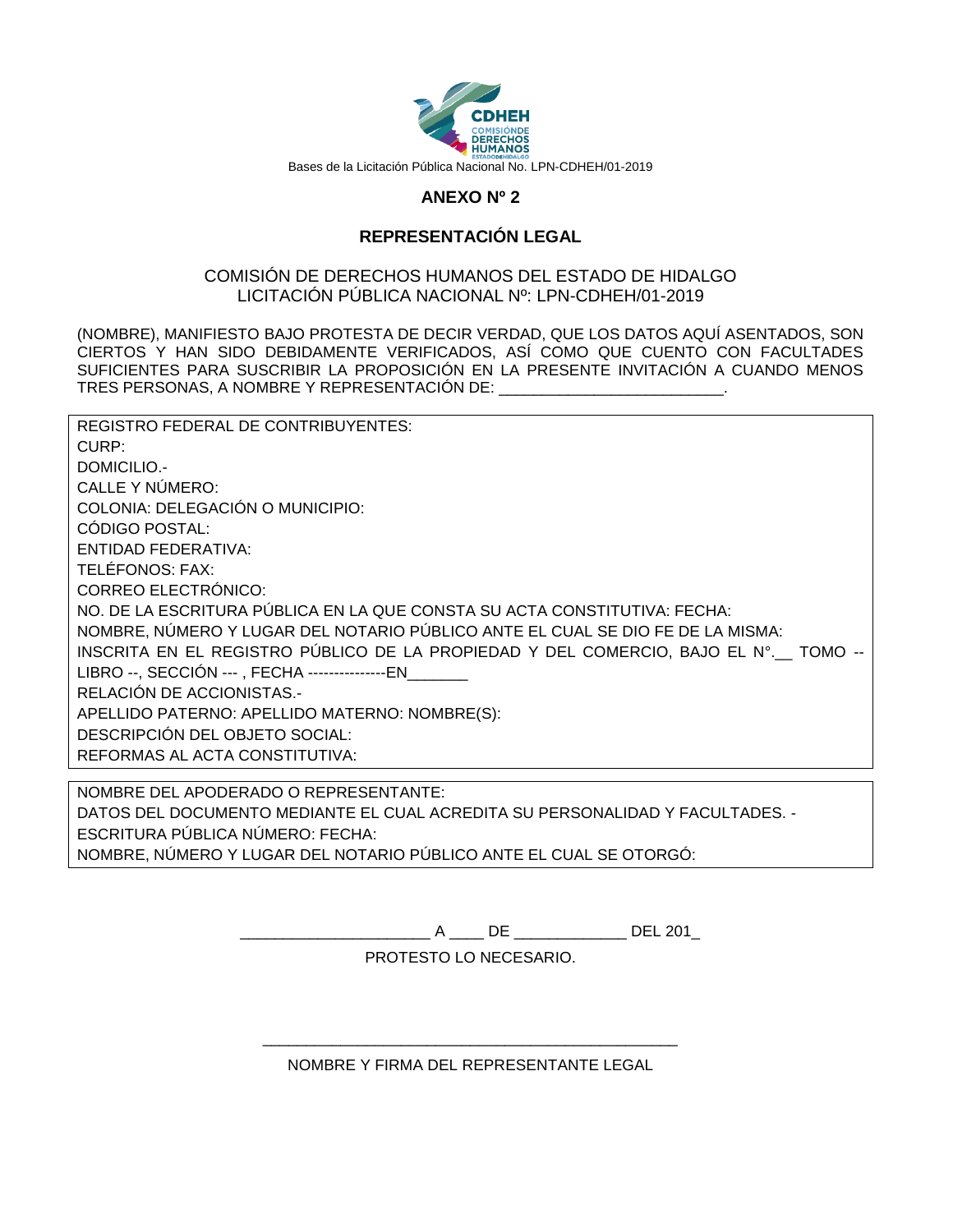

## **ANEXO Nº 3**

## **DECLARACIÓN DE INTEGRIDAD**

#### COMISIÓN DE DERECHOS HUMANOS DEL ESTADO DE HIDALGO LICITACIÓN PÚBLICA NACIONAL Nº: LPN-CDHEH/01-2019

LUGAR Y FECHA

NOMBRE DE LA CONVOCANTE

\_\_\_\_\_\_\_\_\_\_\_\_\_\_\_\_\_\_\_\_\_\_, EN MI CARÁCTER DE REPRESENTANTE LEGAL DE \_\_\_\_\_\_\_\_\_\_\_\_\_\_\_\_\_\_\_\_\_\_\_, POR MEDIO DEL PRESENTE Y BAJO PROTESTA DE DECIR VERDAD, MANIFIESTO QUE LA EMPRESA A LA CUAL REPRESENTO, POR SÍ MISMA O A TRAVÉS DE INTERPÓSITA PERSONA, SE ABSTENDRÁ DE ADOPTAR CONDUCTAS PARA QUE LOS SERVIDORES PÚBLICOS DEL CONVOCANTE, INDUZCAN O ALTEREN LAS EVALUACIONES DE LAS PROPOSICIONES, EL RESULTADO DEL PROCEDIMIENTO, U OTROS ASPECTOS QUE OTORGUEN CONDICIONES MÁS VENTAJOSAS CON RELACIÓN A LOS DEMÁS PARTICIPANTES.

SIN OTRO PARTICULAR, LE REITERO LA SEGURIDAD DE MI MÁS ALTA Y DISTINGUIDA CONSIDERACIÓN.

**A T E N T A M E N T E**

**NOMBRE DEL LICITANTE.**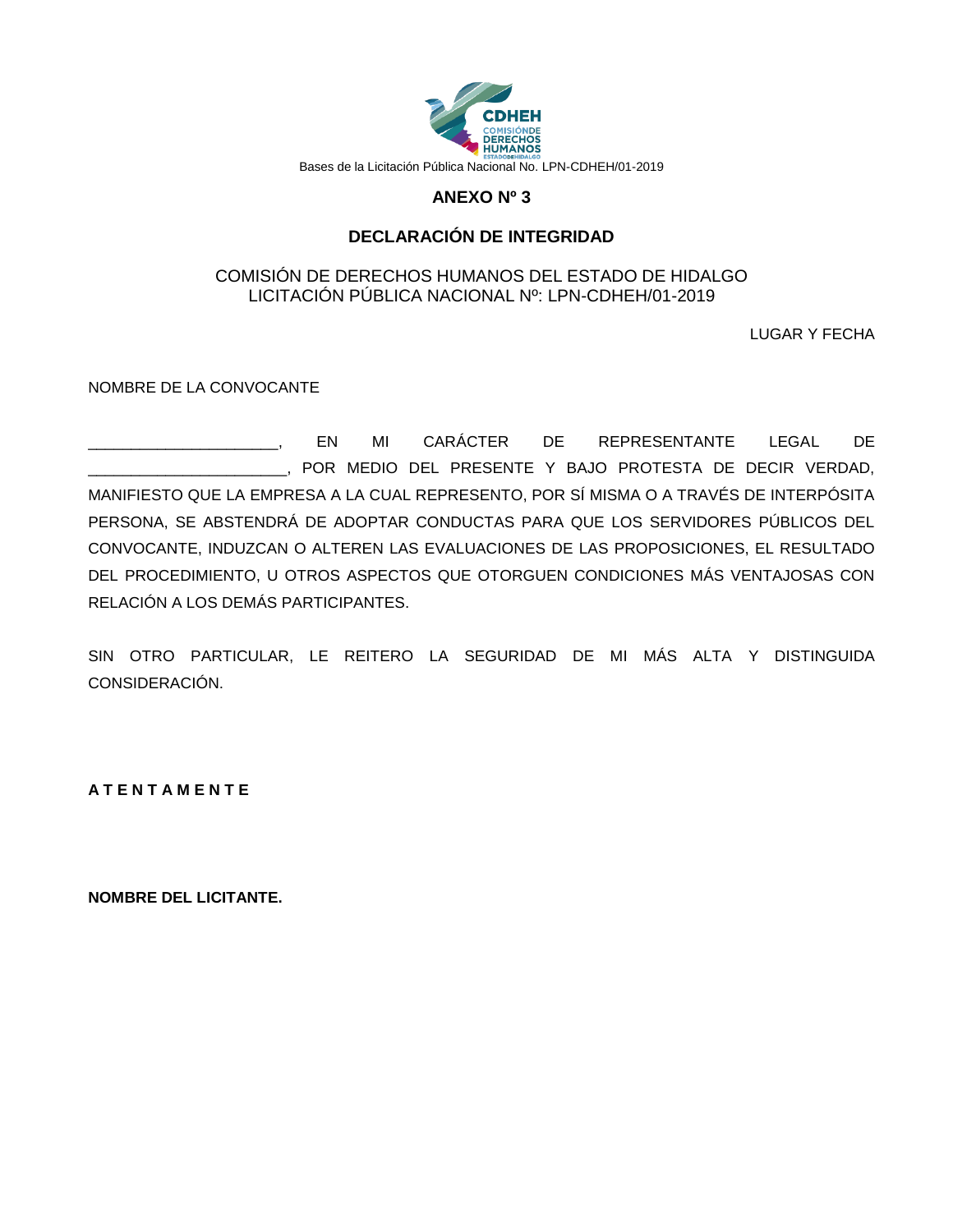

#### **ANEXO N° 4**

#### COMISIÓN DE DERECHOS HUMANOS DEL ESTADO DE HIDALGO LICITACIÓN PÚBLICA NACIONAL Nº: LPN-CDHEH/01-2019

FORMATO QUE DEBERÁN PRESENTAR LOS LICITANTES QUE PARTICIPEN EN EL PROCEDIMIENTO DE CONTRATACIÓN, EN CASO DE EXISTIR IGUALDAD DE CONDICIONES, SE DARÁ PREFERENCIA A LAS PERSONAS QUE INTEGREN EL SECTOR DE MICRO, PEQUEÑAS Y MEDIANAS EMPRESAS EN EL ESTADO.

 $DE$   $DE$ 

#### \_\_\_\_\_\_\_\_\_\_\_\_\_\_\_\_\_\_\_\_\_\_\_\_\_\_\_ **PRESENTE**

ME REFIERO AL PROCEDIMIENTO DE INVITACIÓN A CUANDO MENOS TRES PERSONAS NO.

EN EL QUE MI REPRESENTADA, LA EMPRESA\_\_\_\_\_\_\_\_\_\_\_\_\_\_\_\_\_\_\_\_\_\_\_\_\_\_\_\_\_\_\_\_\_\_\_ PARTICIPA A TRAVÉS DE LA PROPOSICIÓN QUE SE CONTIENE EN EL PRESENTE SOBRE.

SOBRE EL PARTICULAR, Y EN TÉRMINOS DE LO PREVISTO POR LA LEY DE ADQUISICIONES, ARRENDAMIENTOS Y SERVICIOS DEL SECTOR PÚBLICO DEL ESTADO DE HIDALGO, DECLARO BAJO PROTESTA DE DECIR VERDAD, QUE MI REPRESENTADA PERTENECE AL SECTOR \_\_\_\_\_(6)\_\_\_\_\_, CUENTA CON \_\_\_\_(7)\_\_\_\_ EMPLEADOS DE PLANTA REGISTRADOS ANTE EL IMSS Y CON \_\_\_\_\_\_\_(8)\_\_\_\_\_\_\_\_ PERSONAS SUBCONTRATADAS Y QUE EL MONTO DE LAS VENTAS ANUALES DE MI REPRESENTADA ES DE \_\_\_\_\_\_\_\_(9)\_\_\_\_\_\_\_\_ OBTENIDO EN EL EJERCICIO FISCAL CORRESPONDIENTE A LA ÚLTIMA DECLARACIÓN ANUAL DE

IMPUESTOS FEDERALES. CONSIDERANDO LO ANTERIOR, MI REPRESENTADA SE ENCUENTRA EN EL RANGO DE UNA EMPRESA \_\_\_\_\_\_\_(10)\_\_\_\_\_\_\_, ATENDIENDO A LO SIGUIENTE:

| <b>ESTRATIFICACIÓN</b> |                                      |                                                                    |                                                                |                                        |  |
|------------------------|--------------------------------------|--------------------------------------------------------------------|----------------------------------------------------------------|----------------------------------------|--|
| TAMAÑO -10 SECTOR -6   |                                      | <b>RANGO DE</b><br>NÚMERO DE<br><b>TRABAJADORES</b><br>$(7) + (8)$ | <b>RANGO DE MONTO</b><br><b>DE VENTAS</b><br>ANUALES (MDP) (9) | <b>TOPE MÁXIMO</b><br><b>COMBINADO</b> |  |
| <b>MICRO</b>           | <b>TODAS</b>                         | HASTA 10                                                           | <b>HASTA \$4.00</b>                                            | 4.6                                    |  |
|                        | <b>COMERCIO</b>                      | <b>DESDE 11</b><br>HASTA 30                                        | <b>DESDE \$4.01</b><br><b>HASTA \$100</b>                      | 93                                     |  |
| PEQUEÑA                | <b>INDUSTRIA</b><br><b>SERVICIOS</b> | DESDE 11<br><b>HASTA 50</b>                                        | <b>DESDE \$4.01</b><br><b>HASTA \$100</b>                      | 95                                     |  |
|                        | COMERCIO                             | DESDE 31<br>HASTA 100                                              | <b>DESDE \$100.01</b>                                          | 235                                    |  |
| <b>MEDIANA</b>         | <b>SERVICIOS</b>                     | DESDE 51<br>HASTA 100                                              | <b>HASTA \$250</b>                                             |                                        |  |
|                        | <b>INDUSTRIA</b>                     | DESDE 51<br>HASTA 250                                              | <b>DESDE \$100.01</b><br><b>HASTA \$250</b>                    | 250                                    |  |

\*TOPE MÁXIMO COMBINADO= (TRABAJADORES) X 10% + (VENTAS ANUALES) X 90%) (7) (8) EL NÚMERO DE TRABAJADORES SERÁ EL QUE RESULTE DE LA SUMATORIA DE LOS PUNTOS (7) Y (8) (10) EL TAMAÑO DE LA EMPRESA SE DETERMINA A PARTIR DEL PUNTAJE OBTENIDO CONFORME A LA SIGUIENTE FÓRMULA: PUNTAJE DE LA EMPRESA= (NÚMERO DE TRABAJADORES) X 10% + (MONTO DE VENTAS ANUALES) X 90% EL CUAL DEBE SER IGUAL O MENOR AL TOPE MÁXIMO COMBINADO.

ASIMISMO, MANIFIESTO, BAJO PROTESTA DE DECIR VERDAD, QUE EL REGISTRO FEDERAL DE CONTRIBUYENTES DE MI REPRESENTADA ES\_\_\_\_\_\_\_\_\_\_\_\_\_\_\_\_\_\_\_\_\_\_

#### A T E N T A M E N T E

\_\_\_\_\_\_\_\_\_\_\_\_\_\_\_\_\_\_\_\_\_\_\_\_\_\_\_\_\_\_\_\_\_\_\_\_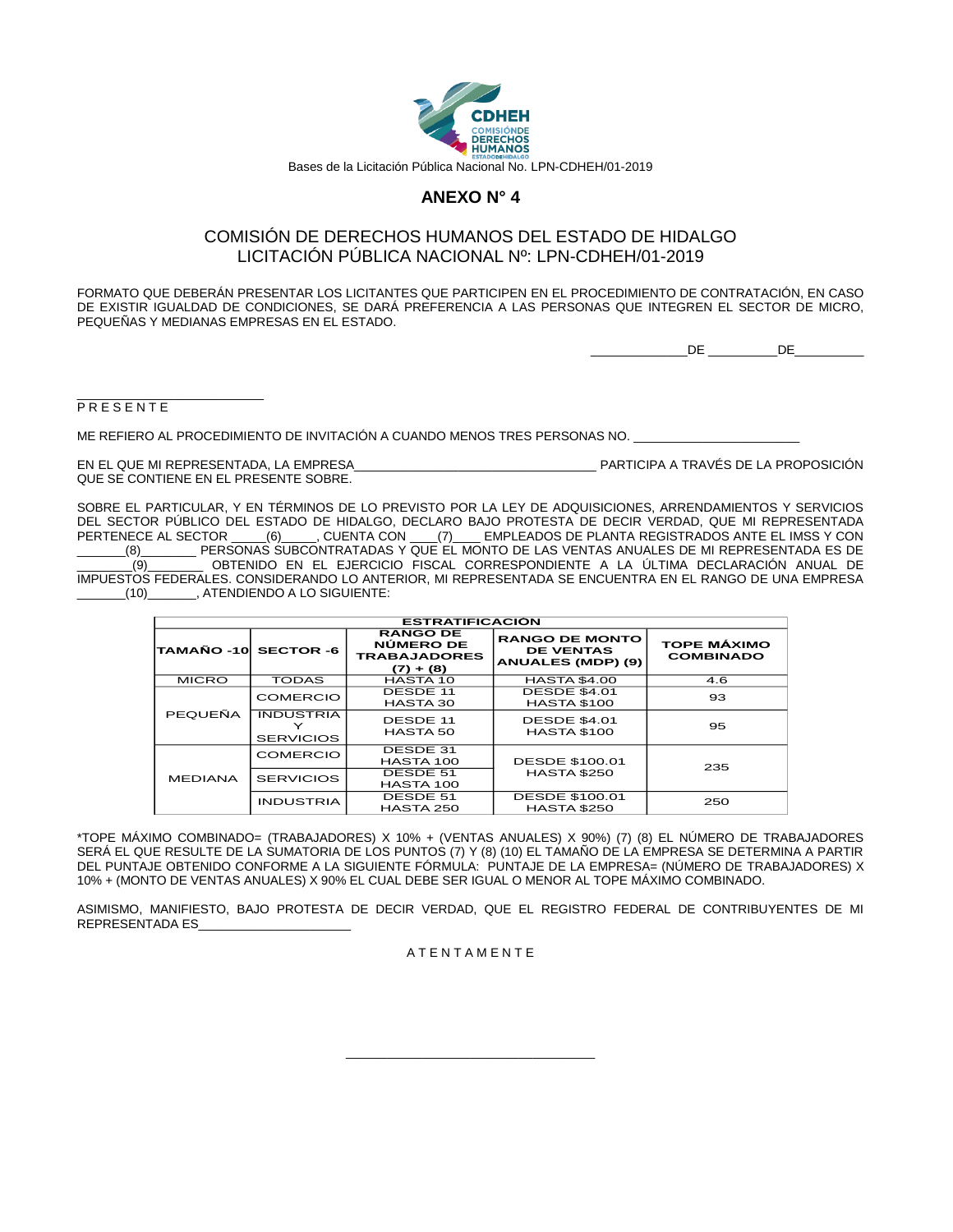

#### **ANEXO N° 5 MODELO DE CONTRATO**

#### **COMISIÓN DE DERECHOS HUMANOS DEL ESTADO DE HIDALGO**

CONTRATO DE COMPRA VENTA QUE CELEBRAN POR UNA PARTE, LA COMISIÓN DE DERECHOS HUMANOS DEL ESTADO DE HIDALGO (CDHEH), REPRESENTADA EN ESTE ACTO POR EL L.C. MIGUEL OSCAR DE LA VEGA BEZIES, EN SU CARÁCTER DE DIRECTOR GENERAL DE ADMINISTRACIÓN Y FINANZAS DE LA COMISIÓN DE DERECHOS HUMANOS DEL ESTADO DE HIDALGO A QUIEN EN LO SUCESIVO SE LE DENOMINARÁ "EL COMPRADOR"; Y POR LA OTRA, LA EMPRESA DENOMINADA XXXXXXXXXXXXXXX REPRESENTADA POR XXXXXXXXXXXX QUIEN SUSCRIBE EN SU CARÁCTER DE REPRESENTANTE Y/O APODERADO LEGAL, A QUIEN EN LO SUCESIVO SE LE DENOMINARÁ "EL PROVEEDOR", AL TENOR DE LAS SIGUIENTES DECLARACIONES Y CLÁUSULAS:

#### **D E C L A R A C I O N E S**

#### **DE "EL COMPRADOR**":

**I**. QUE DE CONFORMIDAD CON LOS ARTÍCULOS 9 BIS Y 108 DE LA CONSTITUCIÓN POLÍTICA DEL ESTADO DE HIDALGO; Y 25, FRACCIÓN XXI DE LA LEY DE DERECHOS HUMANOS DEL ESTADO DE HIDALGO, ES UN ORGANISMO PÚBLICO AUTÓNOMO QUE CUENTA CON PERSONALIDAD JURÍDICA PROPIA Y CON FACULTADES PARA SUSCRIBIR ESTE CONTRATO; Y SU REGISTRO FEDERAL DE CONTRIBUYENTES ES: CDH920720U4012.

**II**. QUE TIENE COMO OBJETO LA PROTECCIÓN, DEFENSA, INVESTIGACIÓN, ESTUDIO, INVESTIGACIÓN, PROMOCIÓN Y DIFUSIÓN DE LOS DERECHOS HUMANOS, ASÍ COMO EL COMBATE A TODA FORMA DE DISCRIMINACIÓN. TAMBIÉN PROCURARÁ LA REPARACIÓN DEL DAÑO POR LAS VIOLACIONES DE ESTOS DERECHOS POR PARTE DE LAS AUTORIDADES O SERVIDORES PÚBLICOS RESPONSABLES.

**III**. QUE EL L.C. \_\_\_\_\_\_\_\_\_\_\_\_\_\_\_\_\_\_, ESTÁ FACULTADO PARA CELEBRAR EL PRESENTE CONTRATO, DE CONFORMIDAD CON SU NOMBRAMIENTO DE FECHA \_\_\_\_\_\_\_\_\_\_, EXPEDIDO POR \_\_\_\_\_\_\_\_\_\_\_\_\_\_\_\_\_\_\_; EN BASE A LO DISPUESTO EN EL ARTÍCULO \_\_\_\_\_\_\_\_\_\_\_\_\_\_, Y BAJO PROTESTA DE DECIR VERDAD MANIFIESTA QUE A LA FECHA DE LA FIRMA DEL PRESENTE CONTRATO, DICHA FACULTAD NO LE HA SIDO REVOCADA NI MODIFICADA DE MANERA ALGUNA POR SU REPRESENTADO.

**IV**.- QUE CUENTA CON LOS RECURSOS SUFICIENTES PARA CUBRIR EL IMPORTE DEL PRESENTE CONTRATO, CON BASE EN EL OFICIO DE AUTORIZACIÓN \_\_\_\_\_\_\_\_\_\_\_\_\_\_\_\_\_\_, DE LA XXXXXXXXXXXXXXXXXXXXXX Y A FIN DE DAR CUMPLIMIENTO, SE PROCEDIÓ A LA ADJUDICACIÓN DEL MISMO, MEDIANTE \_\_\_\_\_\_\_\_\_\_\_\_\_\_\_\_\_\_\_\_ LO ANTERIOR POR ACUERDO DEL COMITÉ DE ADQUISICIONES, ARRENDAMIENTOS Y SERVICIOS DEL SECTOR PÚBLICO DE LA COMISIÓN DE DERECHOS HUMANOS DEL ESTADO DE HIDALGO, PARA LA ADQUISICIÓN DE: CONFORME A LA ORDEN DE COMPRA S/N, LA CUAL PASA A SER PARTE INTEGRANTE DE ESTE INSTRUMENTO COMO ANEXO 1.

**V**.- QUE SEÑALA COMO DOMICILIO LEGAL, EL UBICADO EN LA AV JUÁREZ S/N ESQUINA JOSÉ MA.IGLESIAS, COLONIA CENTRO, C.P. 42000, DE LA CIUDAD DE PACHUCA DE SOTO, HIDALGO.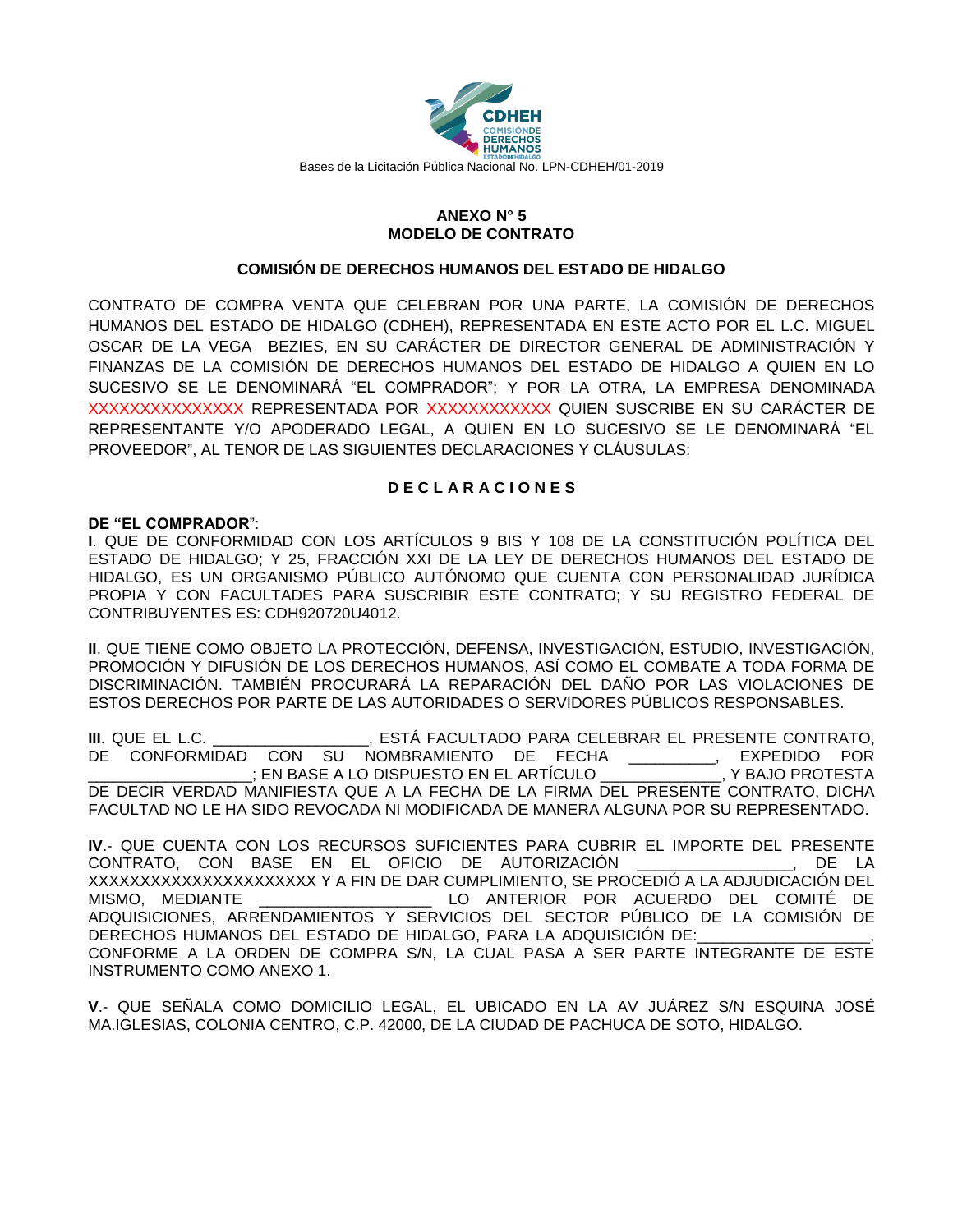

| DE "EL VENDEDOR": |  |
|-------------------|--|
|                   |  |

**II.- QUE TIENE COMO ACTIVIDAD:** 

**III**.- QUE CONOCE PLENAMENTE EL CONTENIDO Y REQUISITOS QUE ESTABLECEN LA LEY DE ADQUISICIONES, ARRENDAMIENTOS Y SERVICIOS DEL SECTOR PÚBLICO VIGENTE Y SU REGLAMENTO, LAS NORMAS Y DISPOSICIONES VIGENTES, RESPECTO DE LA COMPRA-VENTA DE LOS BIENES REFERIDOS EN ESTE CONTRATO, COMO TAMBIÉN LAS DISPOSICIONES LEGALES DE CARÁCTER FEDERAL APLICABLES A ESTAS OPERACIONES.

**IV.- QUE LA ADJUDICACIÓN DEL PRESENTE CONTRATO, SE REALIZÓ** EN TÉRMINOS DE LA LEY DE ADQUISICIONES, ARRENDAMIENTOS Y SERVICIOS DEL SECTOR PÚBLICO DEL ESTADO DE HIDALGO VIGENTE.

**V**.- QUE CUENTA CON LOS REGISTROS QUE SE CITAN A CONTINUACIÓN, MISMOS QUE A LA FIRMA DEL PRESENTE INSTRUMENTO SE ENCUENTRAN ACTUALIZADOS:

-REGISTRO DE CONTRIBUYENTES DE LA SECRETARÍA DE HACIENDA Y CRÉDITO PÚBLICO NÚMERO

-REGISTRO DE PROVEEDORES NÚMERO . EXPEDIDO POR LA DIRECCIÓN GENERAL DE NORMATIVIDAD EN LICITACIONES Y POLÍTICA GUBERNAMENTAL DE LA SECRETARÍA DE CONTRALORÍA Y TRANSPARENCIA GUBERNAMENTAL DEL ESTADO DE HIDALGO.

VI.- QUE SEÑALA COMO DOMICILIO LEGAL EL UBICADO \_\_\_\_\_\_\_\_\_\_\_\_\_\_\_\_\_\_\_\_\_\_.

#### **DE "LAS PARTES":**

EXPUESTO LO ANTERIOR, "LAS PARTES" ESTÁN CONFORMES EN SUSCRIBIR EL PRESENTE CONTRATO AL TENOR DE LAS SIGUIENTES:

#### **C L Á U S U L A S**

**PRIMERA**.- "EL COMPRADOR", EN EJERCICIO DEL RECURSO CITADO EN EL CAPÍTULO DE DECLARACIONES COMPRA, Y "EL VENDEDOR" SE OBLIGA A LA VENTA DE DESCRITOS CONFORME A LA ORDEN DE COMPRA S/N, LA CUAL PASA A SER PARTE INTEGRANTE DE ESTE INSTRUMENTO COMO ANEXO 1.

**SEGUNDA**.- "EL COMPRADOR" CUBRIRÁ A "EL VENDEDOR", LA CANTIDAD DE \$\_\_\_\_\_\_\_\_\_\_ PESOS /100 M.N.), POR CONCEPTO DE PAGO DE LOS BIENES MATERIA DEL PRESENTE CONTRATO.

**TERCERA**.- "EL VENDEDOR" RECONOCE EXPRESAMENTE QUE EN EL PRECIO CONVENIDO SE ENCUENTRA INCLUIDO ADEMÁS DEL COSTO DE LOS BIENES, LOS FLETES DE TRASLADO HASTA EL LUGAR DE ENTREGA Y LAS MANIOBRAS DE CARGA Y DESCARGA.

**CUARTA**.- "EL VENDEDOR" SE OBLIGA A ENTREGAR A "EL COMPRADOR" LOS BIENES ADQUIRIDOS CON LAS ESPECIFICACIONES GENERALES Y TÉCNICAS REQUERIDAS PARA LA ADJUDICACIÓN DE ESTE CONTRATO, LAS CUALES SE DESCRIBEN EN LA ORDEN DE COMPRA S/N.

**QUINTA**.- "LAS PARTES" ACUERDAN QUE LA CANTIDAD SEÑALADA EN LA CLÁUSULA SEGUNDA, SERÁ FIJA Y NO VARIARÁ DURANTE LA VIGENCIA DEL PRESENTE CONTRATO, MISMA QUE SERÁ PAGADA MEDIANTE TRANSFERENCIA BANCARIA, A LOS 30 DÍAS HÁBILES POSTERIORES A LA PRESENTACIÓN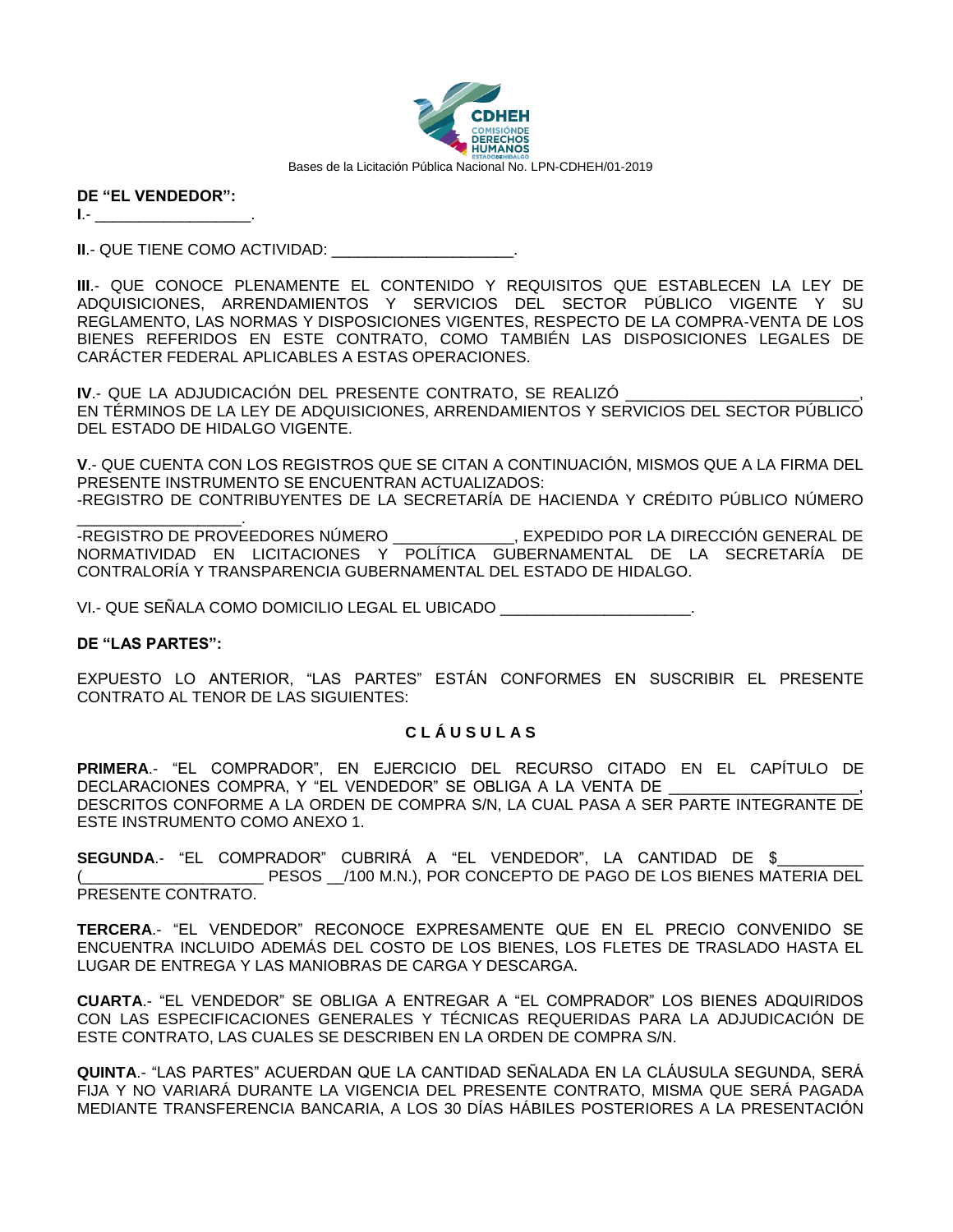

DE LA FACTURA Y ENTREGA CORRESPONDIENTE EN \_\_\_\_\_\_\_\_\_ UBICADA \_\_\_\_\_\_\_\_\_\_\_\_\_\_\_\_\_\_, LA CUAL DEBERÁ PRESENTARSE A ENTERA SATISFACCIÓN DE "EL COMPRADOR" Y DE ACUERDO DE LA FECHA DE ENTREGA CONVENIDA. **SEXTA**.- EL LUGAR DE ENTREGA DE LOS BIENES OBJETO DEL PRESENTE CONTRATO SERÁ EN \_ \_\_\_\_\_\_\_\_\_\_\_\_\_\_\_\_\_.

**SÉPTIMA**.-"EL VENDEDOR" SE OBLIGA A REALIZAR LA ENTREGA DE LOS BIENES MUEBLES A "EL COMPRADOR", EL DÍA \_\_\_\_\_\_ DEL AÑO 2019.

**OCTAVA**.- "EL VENDEDOR" EFECTUARÁ EL TRASLADO DE LOS BIENES OBJETO DE ESTA OPERACIÓN POR SU EXCLUSIVA CUENTA, QUEDANDO BAJO SU RESPONSABILIDAD LOS DAÑOS QUE PUEDAN SUFRIR LOS OBJETOS DURANTE SU TRASLADO.

**NOVENA**.- "EL VENDEDOR" RESPONDERÁ DE LOS DEFECTOS Y VICIOS OCULTOS DE LOS BIENES, ASÍ COMO DE SU CALIDAD, OBLIGÁNDOSE A SUSTITUIRLOS POR OTROS QUE CUMPLAN CON LO CONVENIDO POR "LAS PARTES", GARANTIZANDO EL CUMPLIMIENTO DE LAS OBLIGACIONES PACTADAS EN ESTE INSTRUMENTO, MEDIANTE CHEQUE CERTIFICADO O FIANZA EXPEDIDA POR INSTITUCIÓN DEBIDAMENTE AUTORIZADA POR EL 10% DEL PRESENTE CONTRATO, A FAVOR DE LA COMISIÓN DE DERECHOS HUMANOS DEL ESTADO DE HIDALGO, MISMA QUE DEBERÁ EXHIBIR A LOS 3 DÍAS HÁBILES SIGUIENTES A LA FIRMA DEL PRESENTE INSTRUMENTO.

**DÉCIMA**.- "EL VENDEDOR" NO PODRÁ CEDER PARCIAL O TOTALMENTE LOS DERECHOS Y OBLIGACIONES DERIVADOS DEL PRESENTE CONTRATO A FAVOR DE NINGUNA OTRA PERSONA FÍSICA Y/O MORAL.

**DÉCIMA PRIMERA**.- EN EL CASO DE QUE "EL VENDEDOR" NO ENTREGUE LOS BIENES A ENTERA SATISFACCIÓN DE "EL COMPRADOR" EN EL PLAZO PREVISTO, "EL COMPRADOR" RETENDRÁ Y APLICARÁ EN FAVOR DE LA COMISIÓN DE DERECHOS HUMANOS DEL ESTADO DE HIDALGO COMO PENA CONVENCIONAL EL EQUIVALENTE AL 2% (DOS POR CIENTO), POR CADA DÍA HÁBIL DE DEMORA SOBRE EL IMPORTE DE LOS BIENES Y SERÁN DETERMINADAS EN RAZÓN DE LOS BIENES NO ENTREGADOS OPORTUNAMENTE A PARTIR DE LA FECHA LÍMITE SEÑALADA PARA LA ENTREGA O HASTA LA ENTERA SATISFACCIÓN DE "EL COMPRADOR", HASTA POR EL 10% DEL MONTO TOTAL DEL PRESENTE CONTRATO, DICHA PENA LA HARÁ EFECTIVA LA DIRECCIÓN DE ADMINISTRACIÓN Y FINANZAS DE LA COMISIÓN DE DERECHOS HUMANOS DEL ESTADO DE HIDALGO, QUEDANDO CONDICIONADA LA OBLIGACIÓN CONSIGNADA EN LA CLÁUSULA SEGUNDA EN PROPORCIÓN AL PAGO QUE DEBA HACER "EL VENDEDOR" DE LA PENA CONVENCIONAL, INDEPENDIENTEMENTE DE QUE "EL COMPRADOR", PODRÁ OPTAR POR EXIGIR EN SU CASO EL CUMPLIMIENTO O LA RESCISIÓN DEL CONTRATO.

**DÉCIMA SEGUNDA**.- "EL VENDEDOR" SOLO PODRÁ SER RELEVADO DEL PAGO DE LA PENA CONVENCIONAL CUANDO DEMUESTRE SATISFACTORIAMENTE A "EL COMPRADOR" QUE NO LE FUE POSIBLE REALIZAR OPORTUNAMENTE EL SUMINISTRO POR CAUSAS DE FUERZA MAYOR AJENAS A SU VOLUNTAD.

**DÉCIMA TERCERA**.- ESTE CONTRATO PODRÁ SER RESCINDIDO DE PLENO DERECHO POR "EL COMPRADOR" SIN NECESIDAD DE RESOLUCIÓN JUDICIAL EN TÉRMINOS DEL ARTÍCULO 1931 DEL CÓDIGO CIVIL PARA EL ESTADO DE HIDALGO Y 76 DE LA LEY DE ADQUISICIONES, ARRENDAMIENTOS Y SERVICIOS DEL SECTOR PÚBLICO DEL ESTADO DE HIDALGO, MEDIANTE SIMPLE AVISO DADO POR ESCRITO A "EL VENDEDOR", SIN PERJUICIO DE HACER EFECTIVAS LAS PENAS PACTADAS PARA EL CASO DE INCUMPLIMIENTO, EN LOS SIGUIENTES CASOS:

**A.** SI "EL VENDEDOR" PRETENDE ENTREGAR LOS BIENES CONTRATADOS CON ESPECIFICACIONES DIFERENTES O ENTREGAR MATERIAL DAÑADO.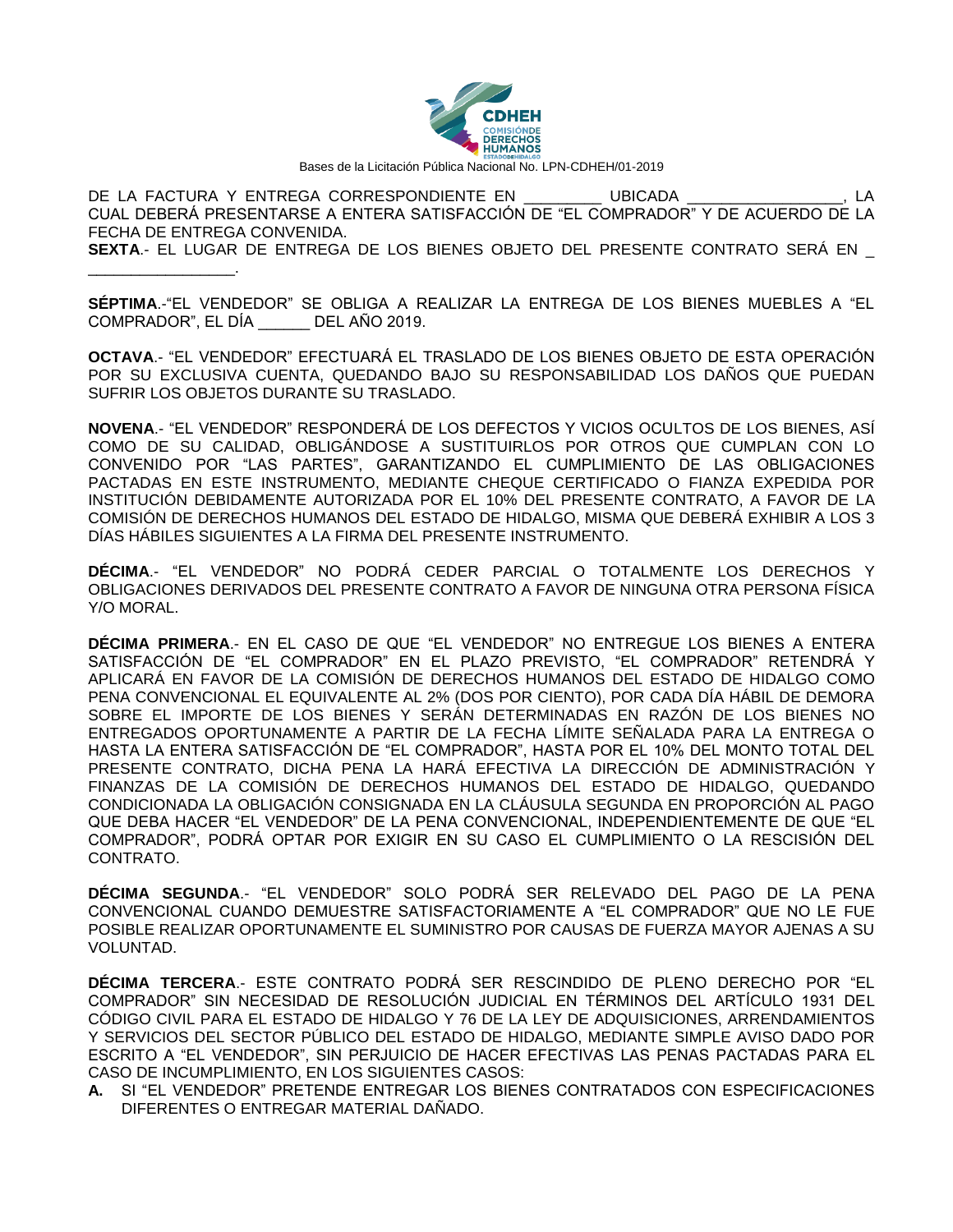

- **B.** POR FALTA DE CUMPLIMIENTO OPORTUNO EN LA ENTREGA DE LOS BIENES CONTRATADOS.
- **C.** SI "EL VENDEDOR" CONTRATADO CEDIERA, TRASPASARA, SUBARRENDARA EL PRESENTE CONTRATO.
- **D.** POR INCUMPLIMIENTO DE CUALQUIERA DE LAS CLÁUSULAS DEL PRESENTE INSTRUMENTO.

SI "EL COMPRADOR" OPTA POR LA RESCISIÓN DEL CONTRATO, POR INCURRIR EN ALGUNO DE LOS CASOS ANTES SEÑALADOS, APLICARÁ A "EL VENDEDOR" UNA SANCIÓN CONSISTENTE EN UN PORCENTAJE DEL VALOR DEL CONTRATO, QUE PODRÁ SER HASTA POR EL MONTO TOTAL DE LA GARANTÍA DE CUMPLIMIENTO.

**DÉCIMA CUARTA**.- "LAS PARTES" SE OBLIGAN A GUARDAR LA DEBIDA CONFIDENCIALIDAD RESPECTO DE LA INFORMACIÓN Y/O DOCUMENTACIÓN A LA QUE TENGAN ACCESO O CONOCIMIENTO CON MOTIVO DE LA COMPRA-VENTA CONTRATADA, QUEDANDO SUJETAS A LA LEGISLACIÓN APLICABLE EN CASO DE INCURRIR EN INCUMPLIMIENTO A LA PRESENTE CLÁUSULA.

**DÉCIMA QUINTA**.- "EL VENDEDOR" SERÁ EL ÚNICO RESPONSABLE DE LA UTILIZACIÓN DE CUALQUIER MARCA, MODELO DE UTILIDAD, PATENTE O DERECHO DE AUTOR, O PROPIEDAD INTELECTUAL, EN LA ADQUISICIÓN DE LOS BIENES ADQUIRIDOS, OBLIGÁNDOSE CON SUS PROPIOS RECURSOS A SACAR A SALVO Y EN PAZ A "EL COMPRADOR" DE CUALQUIER DEMANDA, RECLAMACIÓN, MULTA O SANCIÓN QUE SE PUDIERA SUSCITAR.

**DÉCIMA SEXTA**.- "PARA LA INTERPRETACIÓN Y CUMPLIMIENTO DE ESTE CONTRATO LAS PARTES SE SOMETEN A LA COMPETENCIA Y JURISDICCIÓN DE LAS LEYES Y LOS TRIBUNALES DEL FUERO COMÚN DEL ESTADO DE HIDALGO, SIENDO PREFERENTES PARA CONOCER LOS DEL DISTRITO JUDICIAL DE PACHUCA DE SOTO, HIDALGO, RENUNCIANDO A CUALQUIER FUERO QUE PUDIERA CORRESPONDERLES POR RAZÓN DE SU DOMICILIO PRESENTE O FUTURO.

LEÍDO QUE FUE EL PRESENTE CONTRATO Y ENTERADAS LAS PARTES DE SU CONTENIDO Y ALCANCE, LO FIRMAN DE CONFORMIDAD EN LA CIUDAD DE PACHUCA DE SOTO, ESTADO DE HIDALGO, A LOS DÍAS DEL MES DE \_\_\_\_ DEL 2019.

**POR "EL COMPRADOR**

**\_\_\_\_\_\_\_\_\_\_\_\_\_\_\_\_\_\_\_\_\_\_\_\_\_\_\_\_\_\_\_\_\_\_\_\_**

**" POR "EL VENDEDOR"**

**\_\_\_\_\_\_\_\_\_\_\_\_\_\_\_\_\_\_\_\_\_\_\_\_\_\_\_\_\_\_\_\_\_\_\_\_\_**

**T E S T I G O S**

\_\_\_\_\_\_\_\_\_\_\_\_\_\_\_\_\_\_\_\_\_\_\_\_\_\_\_\_\_ \_\_\_\_\_\_\_\_\_\_\_\_\_\_\_\_\_\_\_\_\_\_\_\_\_\_\_\_\_\_

NO DEBERÁ PAGARSE NINGÚN SERVICIO O COMPRA-VENTA EN EL QUE NO SE ANEXE EL CONTRATO VIGENTE CON LAS FIRMAS CORRESPONDIENTES, ASÍ COMO ORDEN DE COMPRA, FIANZA, COPIA DEL CHEQUE CERTIFICADO Y/O CHEQUE DE CAJA EN GARANTÍA DE ENTREGA.